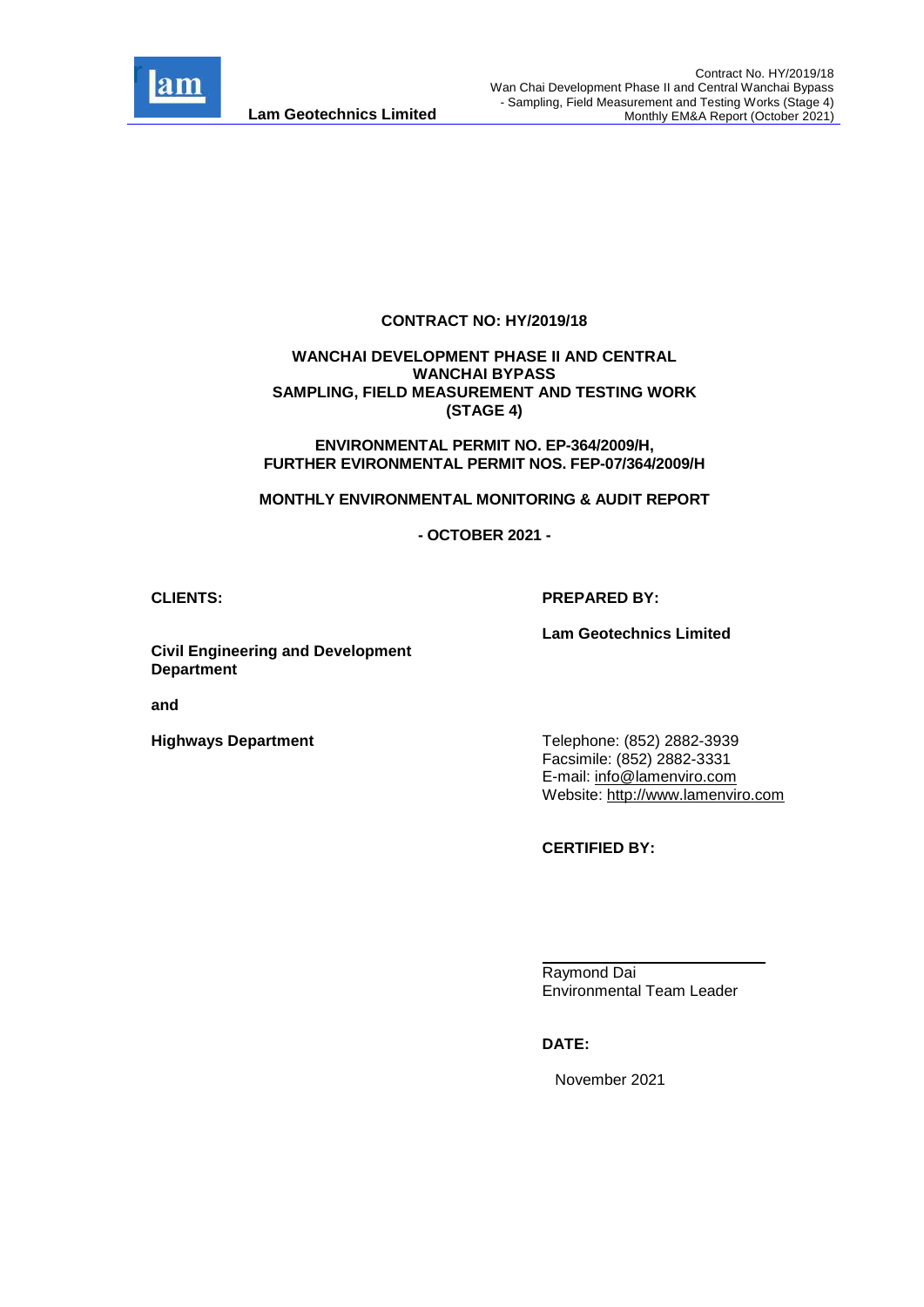

## **TABLE OF CONTENTS**

**Lam Geotechnics Limited**

| 1  |                                 |                                                                                                                                                |  |
|----|---------------------------------|------------------------------------------------------------------------------------------------------------------------------------------------|--|
|    | 1.1<br>1.2                      |                                                                                                                                                |  |
| 2  |                                 |                                                                                                                                                |  |
|    | 2.1<br>2.2<br>2.3<br>2.4        |                                                                                                                                                |  |
| 3  |                                 |                                                                                                                                                |  |
|    | 3.1                             | Status of Environmental Licensing and Permitting under the Project 6                                                                           |  |
| 4  |                                 |                                                                                                                                                |  |
|    | 4.1<br>4.2                      |                                                                                                                                                |  |
| 5  |                                 |                                                                                                                                                |  |
|    | 5.1<br>5.2<br>5.3<br>5.4        |                                                                                                                                                |  |
| 6  |                                 |                                                                                                                                                |  |
|    | 6.1<br>6.2<br>6.3<br>6.4<br>6.5 | Review of the Reasons for and the Implications of Non-compliance 20<br>Summary of action taken in the event of and follow-up on non-compliance |  |
|    | 7                               | 20<br>CUMULATIVE CONSTRUCTION IMPACT DUE TO THE CONCURRENT                                                                                     |  |
| 8  |                                 |                                                                                                                                                |  |
| 9  |                                 | <b>COMPLAINTS, NOTIFICATION OF SUMMONS AND PROSECUTION  23</b>                                                                                 |  |
| 10 |                                 |                                                                                                                                                |  |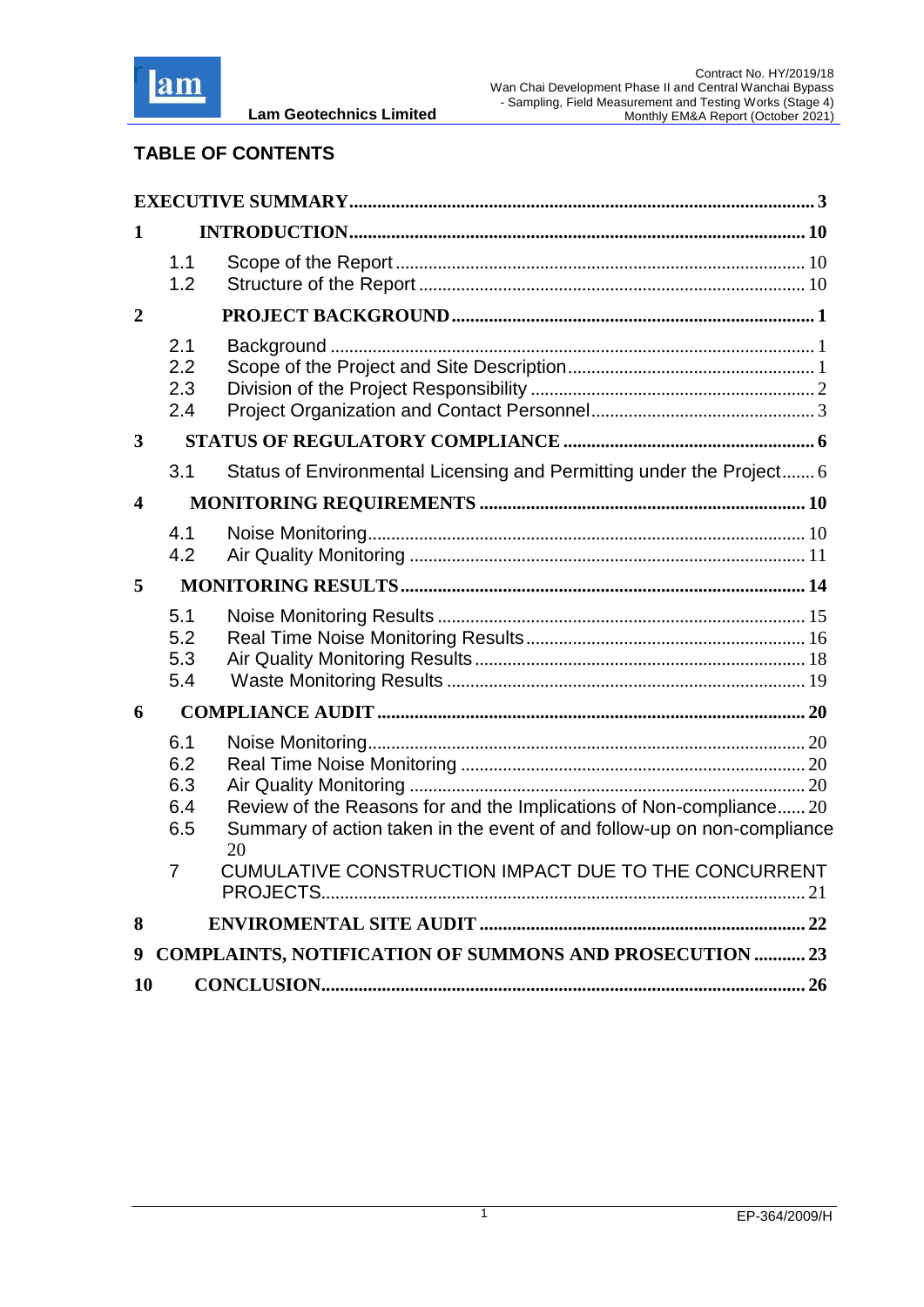

#### **LIST OF TABLES**

- *Table 2.1 Schedule [2 Designated Projects under this Project](#page-13-1)*
- *Table 2.2 [Details of Individual Contracts under the Project](#page-13-2)*
- *Table 2.3 [Contact Details of Key Personnel](#page-14-1)*
- *Table 3.1 [Summary of the current status on licences and/or permits on environmental](#page-17-2)   [protection pertinent to the Project](#page-17-2)*
- *Table 3.4 Cumulative Summary of Valid Licences and Permits under Contract no. HK/2009/02*
- *Table 3.5 Summary of submission status under FEP-01/364/2009*
- *Table 3.8 Cumulative Summary of Valid Licences and Permits under Contract no. HY/2009/15*<br>Table 3.9 Summary o
- *Table 3.9 Summary of submission status under FEP-06/364/2009/A*
- *[Table 3.10 Cumulative Summary of Valid License and Permits under Contract no. HY/2009/19](#page-19-0)*
- *Table 3.11 Summary of submission status under FEP-07/364/2009/H*
- *Table 3.15 Summary of submission status under FEP-10/364/2009/B*
- *Table 3.17 Summary of submission status under FEP-11/364/2009/E*
- *Table 4.1 [Noise Monitoring Stations](#page-21-2)*
- *Table 4.2 [Real Time Noise Monitoring Stations](#page-21-3)*
- *Table 4.3 [Air Quality Monitoring Stations](#page-23-0)*
- *Table 5.2 Noise Monitoring Station for Contract no.HK/2009/02*
- *Table 5.4 [Noise Monitoring Stations for Contract no. HY/2009/19](#page-26-1)*
- *Table 5.7 [Real Time Noise Monitoring Stations for Contract no. HY/2009/19](#page-27-1)*
- *Table 5.11 Air Quality Monitoring Station for Contract no. HK/2009/02*
- *[Table 5.13 Air Quality Monitoring Station for Contract no. HY/2009/19](#page-29-1)*
- *Table 5.18 Details of Waste Disposal for Contract no. HK/2009/02*
- *[Table 5.21 Details of Waste Disposal for Contract no. HY/2009/19](#page-30-1)*
- *[Table 8.1 Summary of Environmental Inspections for Contract no. HY/2009/19](#page-33-1)*
- *Table 9.1 [Cumulative Statistics on Complaints](#page-35-0)*
- *Table 9.2 [Cumulative Statistics on Successful Prosecutions](#page-35-1)*
- *Table 10.1 [Summary of Key Construction Activities of Individual Contract\(s\) to be](#page-37-1)   [commenced in Coming Reporting period](#page-37-1)*

#### *LIST OF FIGUREs*

| Figure 2.1        | <b>Project Layout</b>                                 |
|-------------------|-------------------------------------------------------|
| Figure 2.2        | <b>Project Organization Chart</b>                     |
| <b>Figure 4.1</b> | <b>Locations of Environmental Monitoring Stations</b> |

#### **LIST OF APPENDICES**

| <b>Appendix 3.1</b> | <b>Environmental Mitigation Implementation Schedule</b>               |
|---------------------|-----------------------------------------------------------------------|
| <b>Appendix 4.1</b> | <b>Action and Limit Level</b>                                         |
| <b>Appendix 4.2</b> | <b>Copies of Calibration Certificates</b>                             |
| Appendix 5.1        | Monitoring Schedule for Reporting period and Coming month             |
| <b>Appendix 5.2</b> | Noise Monitoring Results and Graphical Presentations                  |
| Appendix 5.3        | Air Quality Monitoring Results and Graphical Presentations            |
| Appendix 5.4        | <b>Real-time Noise Monitoring Results and Graphical Presentations</b> |
| Appendix 6.1        | <b>Event Action Plans</b>                                             |
| <b>Appendix 9.1</b> | <b>Complaint Log</b>                                                  |
| Appendix 10.1       | <b>Construction Programme of Individual Contracts</b>                 |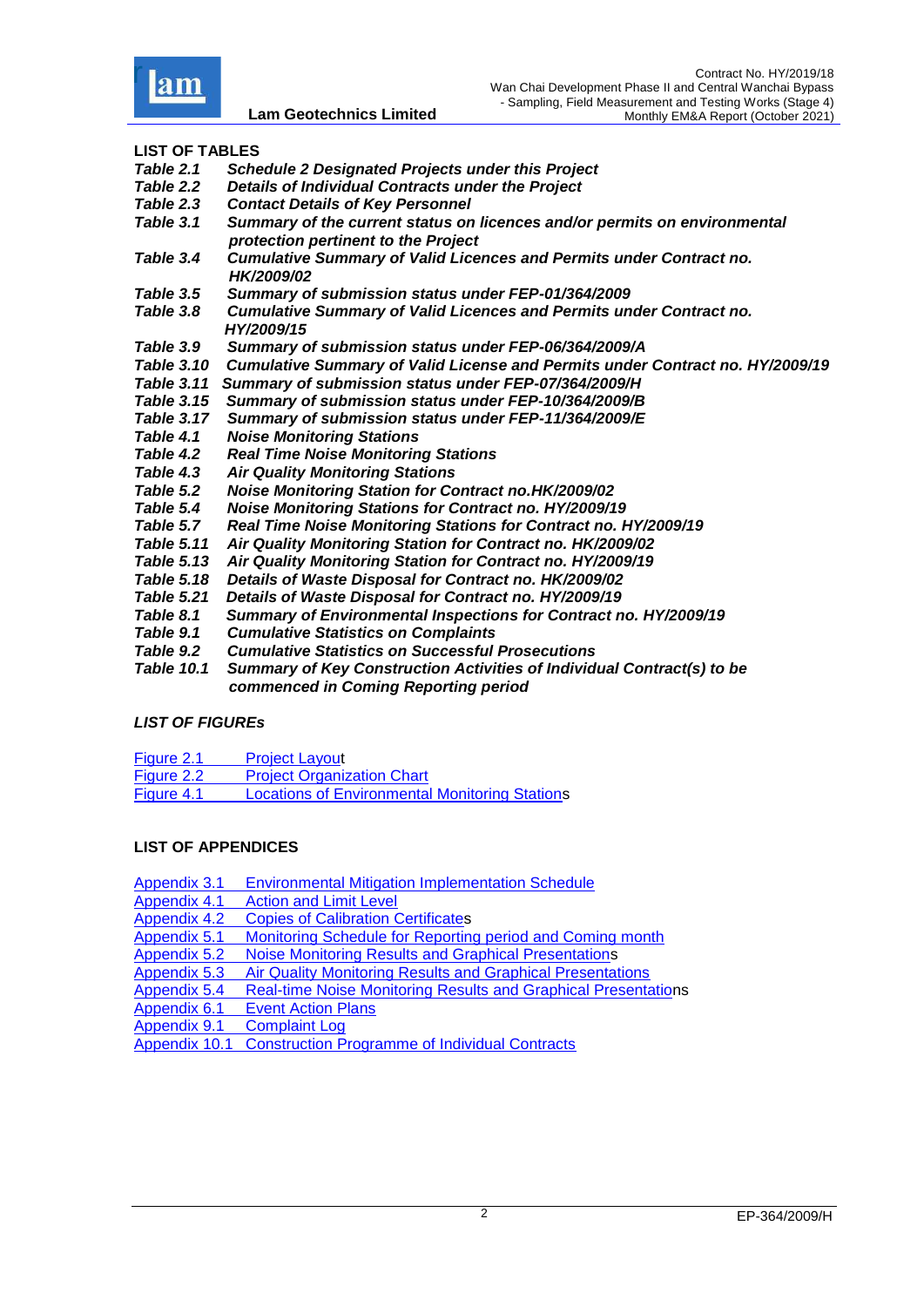

## <span id="page-3-0"></span>**EXECUTIVE SUMMARY**

- i. This is the Environmental Monitoring and Audit (EM&A) Monthly Report October 2021 specific for Environmental Permit no. EP-364/2009/H, Further Environmental Permit nos. FEP-07/364/2009/H. The EM&A report is prepared by the Environmental Team (ET) employed under Contract No. HY/2019/18 – Wan Chai Development Phase II and Central Wanchai Bypass – Sampling, Field Measurement and Testing Works (Stage 4). This report presents the environmental monitoring findings and information recorded during the period of 27 September to 26 October 2021.
- ii. The implementation of the Environmental Monitoring and Audit Programme for the Wan Chai Development phase II and Central-Wan Chai Bypass Project has been taken over by the Lam Geotechnics Limited (LGL) under Contract HY/2019/18 – Wan Chai Development Phase II and Central Wanchai Bypass – Sampling, Field Measurement and Testing Works (Stage 4) from 11 December 2019 in continuation of the previous Environmental Team employed under Contact HK/2011/07 – Wan Chai Development Phase II and Central Wanchai Bypass – Sampling, Field Measurement and Testing Works (Stage 2) and Contract HK/2015/01 – Wan Chai Development Phase II and Central Wanchai Bypass – Sampling, Field Measurement and Testing Works (Stage 3).
- iii. In the reporting period, the principal work activities of individual contracts are included as follows:

Contract no. HY/2009/19 - Central - Wanchai Bypass Tunnel (North Point Section) and Island Eastern Corridor Link under FEP-07/364/2009/H

- Modification work of noise enclosure
- Open area hard paving.
- D12 & Open Area fire main laying works.
- D9 to D12 and P22 to P25 drainage works.
- Resurfacing activities at IEC Eastbound and Westbound
- Landscape deck irrigation system
- Soffit lighting installation work at Rumsey Street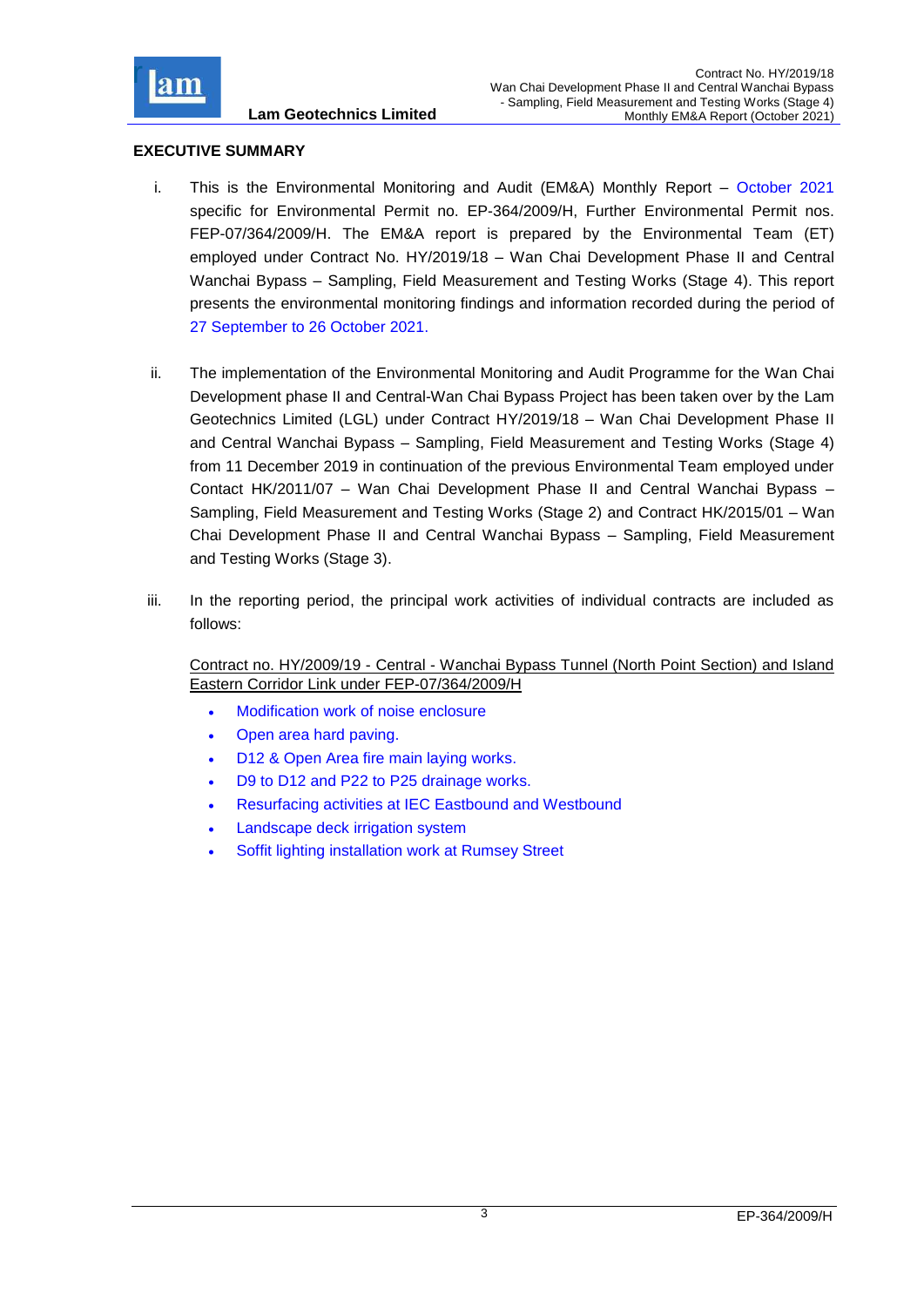

## Noise Monitoring

- iv. Noise monitoring during daytime was conducted at M4b Victoria Centre; M5b City Garden and M6 - HK Baptist Church Henrietta Secondary School on weekly basis in the reporting period.
- v. With respect to the shift in major construction site portions at Wan Chai North, the noise monitoring station M1a – Harbour Road Sports Centre was finely adjusted from East of Harbour Road Sports Centre to West of Harbour Road Sports Centre on 21 June 2016.
- vi. With respect to the demolition of Ex-Harbour Road Sports Centre, the respective noise monitoring station M1a – Harbour Road Sports Centre were finely adjusted on 16 and 25 May 2017 and thereafter to the Footbridge for Harbour Road Sports for noise monitoring.
- vii. With respect to the demolition of the temporary Footbridge for Harbour Road Sports Centre, the monitoring station M1a - Footbridge at EX-Wanchai Harbour Road Sports Centre was relocated as M1b – Rooftop of Wan Chai Ferry Pier on 2 November 2020.
- viii. With respect to the non-CWB Project building construction at Oil Street, the real-time noise monitoring station RTN2a- Hong Kong Electric Centre was finely adjusted from Northeast Side to Northwestern side at Roof Top location on 03 March 2017.
- ix. Noise monitoring at M7e International Finance Centre (Eastern End of Podium), M7w International Finance Centre (Western End of Podium) and M8 - City Hall were temporarily suspended on 16 June 2020 with respect to work completion confirmed by CWB RSS since 16 June 2020.
- x. Noise monitoring at M1b Rooftop of Wan Chai Ferry Pier was temporarily suspended on 23 December 2020 with respect to work completion confirmed by WDII RSS.
- xi. As confirmed with CWB RSS, major construction activities of HY/2011/08 under FEP-11/364/2009/E have been completed, only minor defects rectification works remains while no PME will be used for the remaining minor defects rectification works. As such, the noise monitoring station M4b, real-time noise monitoring stations RTN1, RTN2a and RTN4 were no longer associated with Contract HY/2011/08 from 9 February 2021 onward.
- xii. As confirmed with CWB RSS, major construction activities of HY/2009/15 under FEP-06/364/2009/A and HY/2010/08 under FEP-10/364/2009/B have been completed, only minor defects rectification works remains while no PME will be used for the remaining minor defects rectification works. As such, the noise monitoring stations M2b – Noon-day gun area and M3a – Tung Lo Wan Fire Station have been temporarily suspended from 22 March 2021 onward.
- xiii. As confirmed with CWB RSS, the major construction works of HY/2009/19 at Rumsey Street Flyover and Planter under FEP-07/364/2009/H have been completed and no PME will be used for the remaining minor defects rectification works. As such, the noise monitoring station M7a – Harbour Building has been temporarily suspended from 24 May 2021 onward.
- xiv. No action or limit level exceedance was recorded in the reporting period.
- xv. 24-hour real time noise monitoring was conducted at RTN1 FEHD Hong Kong Transport Section Whitfield Depot. Limit level exceedances were recorded at RTN1 - FEHD Hong Kong Transport Section Whitfield Depot on 29 September, 16 and 21 October 2021. After investigation, no construction activities was conducted under Contractor HY/2009/19 around the monitoring station on 29 September, 16 and 21 October 2021. As such, the exceedances were considered as non-Project related.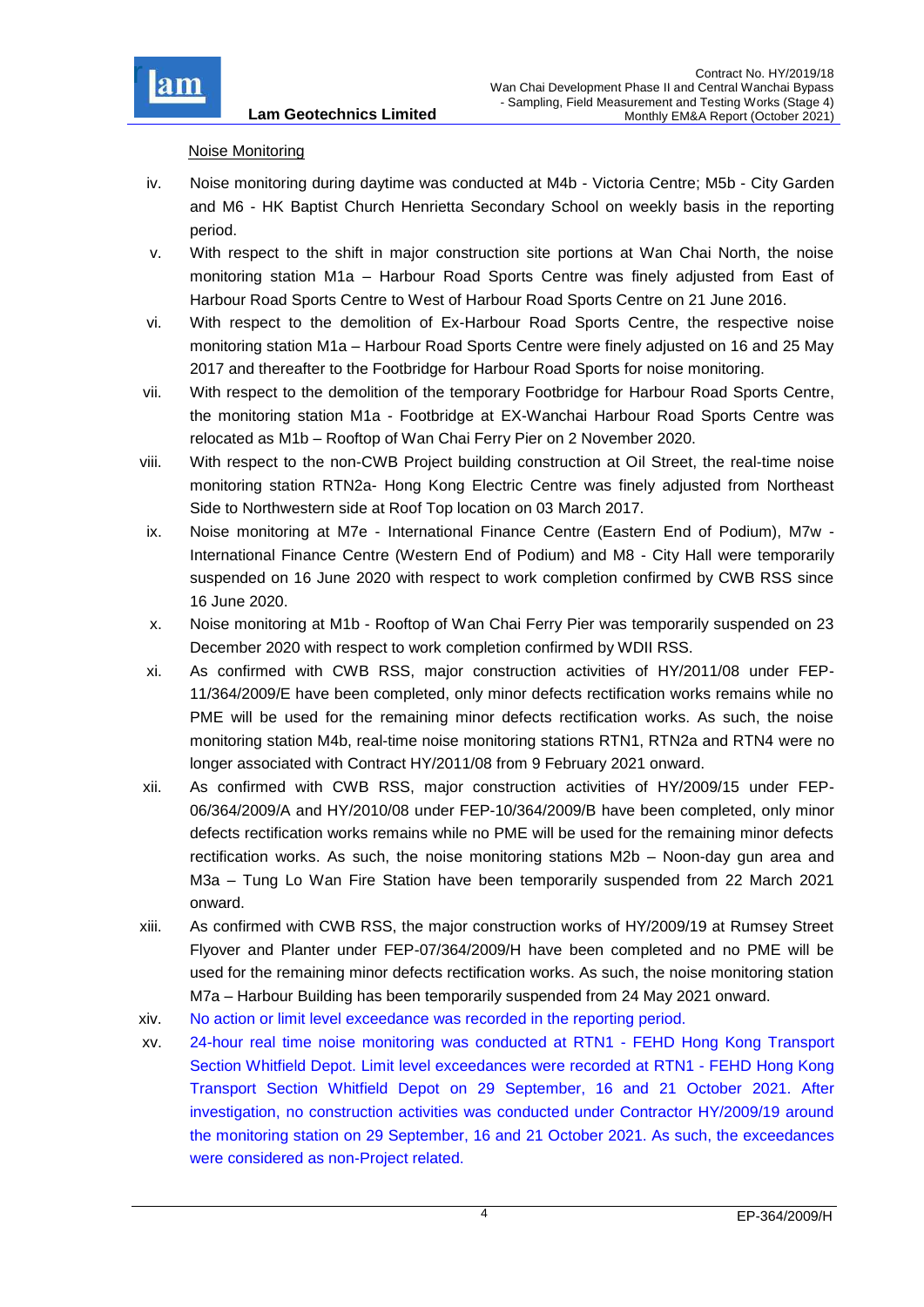

- xvi. 24-hour real time noise monitoring was conducted at RTN2a Hong Kong Electric Centre. No action or limit level exceedance was recorded at in the reporting period.
- xvii. 24-hour real time noise monitoring was conducted at RTN3 Yu Lee Mo Fan Memorial School. Limit level exceedances were recorded at RTN3 - Yu Lee Mo Fan Memorial School on 8, 12, 15, 16 and 23 October 2021. After investigation, no construction activities was conducted under Contractor HY/2009/19 around the monitoring station on 8, 12, 15, 16 and 23 October 2021. As such, the exceedances were considered as non-Project related.
- xviii. 24-hour real time noise monitoring was conducted at RTN4 Causeway Bay Community Centre. No action or limit level exceedance was recorded in the reporting period.

#### Air Quality Monitoring

- xix. 1-hour and 24-hour Total Suspended Particulates (TSP) monitoring were conducted at CMA2a - Causeway Bay Community Center on every six days basis.
- xx. With respect to the proposed demolition of eastern podium of Oil Street Site Office, the respective air quality monitoring station CMA1b – Oil Street Site Office was finely adjusted from East podium of the Oil Street Site Office to the West podium of the Oil Street Site Office on 21 December 2016.
- xxi. With respect to the proposed demolition of the Oil Street Site Office, the respective air quality monitoring station CMA1b – Harbour Grand Hotel Boundary Wall was finely adjusted from the Oil Street Site Office to Harbor Grand Hotel Boundary Wall from 05 June 2017 onwards.
- xxii. With respect to work completion confirmed by CWB RSS, air quality monitoring at MA1e International Finance Centre (Eastern End of Podium) and MA1w - International Finance Centre (Western End of Podium) were temporarily suspended from 16 June 2020 onwards and CMA5b - Pedestrian Plaza was temporarily suspended from 20 July 2020 onwards.
- xxiii. With respect to work completion confirmed by WDII RSS, air quality monitoring at CMA4a Society for the Prevention of Cruelty to Animals was temporarily suspended and CMA3a-CWB PRE Site Office Area would no longer associated with Contract HK/2009/02 from 23 December 2020 onwards.
- xxiv. As confirmed with CWB RSS, major construction activities of HY/2011/08 under FEP-11/364/2009/E have been completed, only minor defects rectification works remains while no PME will be used for the remaining minor defects rectification works. As such, the air quality monitoring stations CMA1b - Harbour Grand Hotel Boundary Wall and CMA2a - Causeway Bay Community Centre were no longer associated with Contract HY/2011/08 from 9 February 2021 onward.
- xxv. As demolition of concrete slab work will be conducted at CMA1b Harbour Grand Hotel Boundary Wall and there is no other appropriate locations for installation of sampler, air quality monitoring station CMA1b - Harbour Grand Hotel Boundary Wall will be represented by CMA2a-Causeway Bay Community Centre from 12 March 2021 onward due to short separation distance between two stations.
- xxvi. As confirmed with CWB RSS, major construction activities of HY/2009/15 under FEP-06/364/2009/A and HY/2010/08 under FEP-10/364/2009/B have been completed, only minor defects rectification works remains while no PME will be used for the remaining minor defects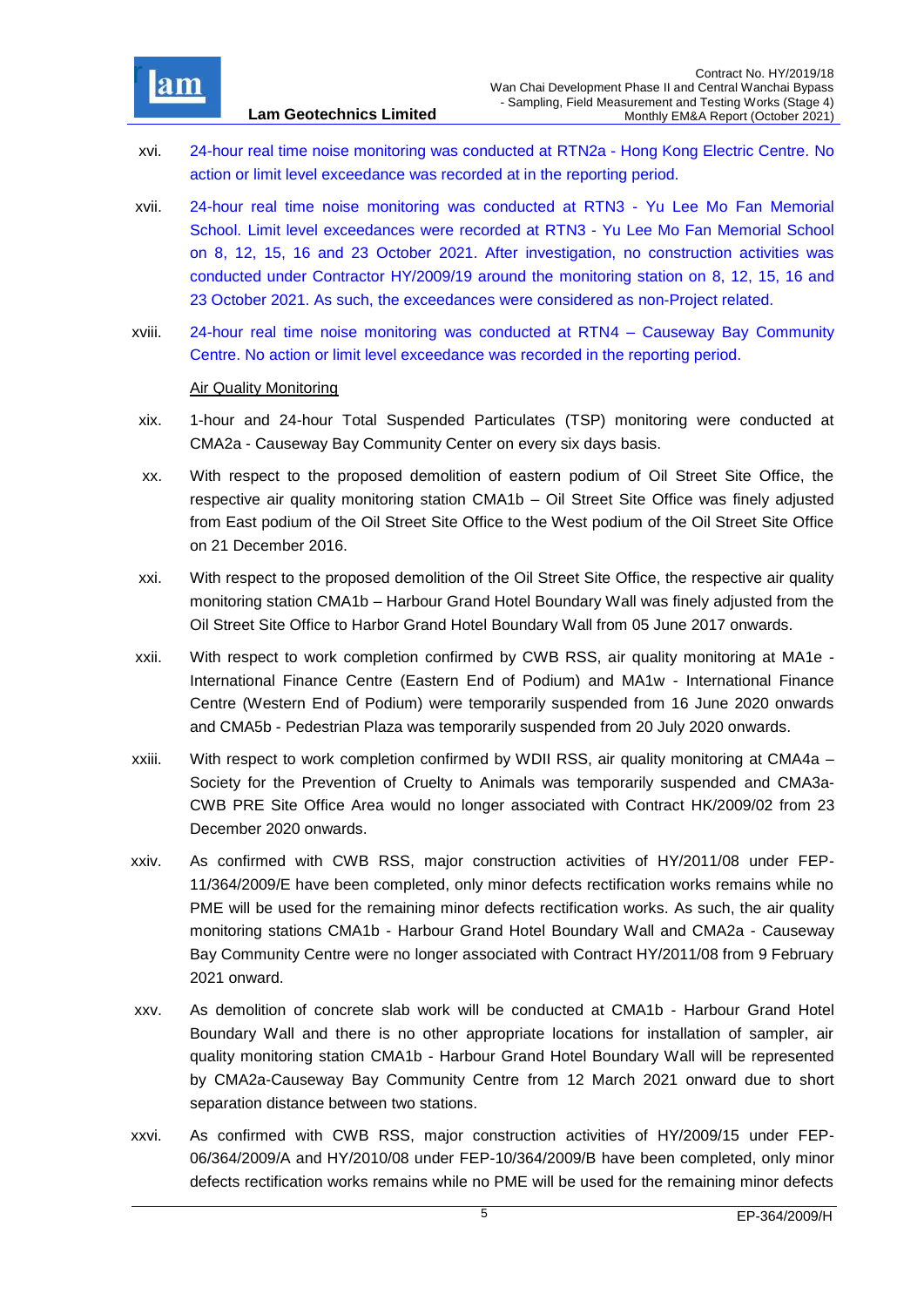

rectification works. As such, the air quality monitoring station CMA3a – CWB PRE site office has been temporarily suspended from 22 March 2021 onward.

- xxvii. As confirmed with CWB RSS, the major construction works of HY/2009/19 at Rumsey Street Flyover and Planter under FEP-07/364/2009/H have been completed and no PME will be used for the remaining minor defects rectification works. As such, the air quality monitoring station MA1b – Harbour Building has been temporarily suspended from 24 May 2021 onward.
- xxviii. No action or limit level exceedance was recorded in the reporting period.

Complaints, Notifications of Summons and Successful Prosecutions

xxix. A public complaint (File Ref.: H08/RS/00022993-21) made to EPD was referred to the ET on 4 October 2021 concerning nighttime construction noise at Island Eastern Corridor near Wharf Road and EPD's clarification of the complaint date of issued memo. According to the complainant, the noise from drilling and construction works at Island Eastern Corridor near Wharf Road, North Point at about 00:00 hrs on 27.9.2021 was unacceptably loud and caused great disturbance to the nearby residents.

The ET confirmed with the Resident Site Staff that:

1. The construction activities undertaken by HY/2009/19 from 26 September 2021 22:00 to 27 September 2021 06:00 were road milling and resurfacing works at IEC Eastbound.

2. PMEs in Group E of GW-RS0637-21 were operated for milling works and PMEs in Group F of GW-RS0637-21 were operated for resurfacing works. Only one group of PMEs were operating at one time.

3. Portable generator and hand-held breaker were operated inside acoustic enclosure.

4. The road miller (CNP184) adopted the noise control measures under condition 3.d.8 of GW-RS0637-21.

5. CNP GW-RS0637-21 was granted for the abovementioned works, notifications to EPD and nearby residents were made.

In view of the above, the complaint was considered as related to noise nuisance from the road milling and resurfacing works at IEC Eastbound in restricted hours. Such works had been granted with CNP no. GW-RS0637-21 and the checked restricted works is operated as per the CNP GW-RS0637-21.

Despite such night works were granted with Construction Noise Permit, the Contractor of HY/2009/19 was reminded to maintain the site control system for construction works carried out during restricted hours to ensure the PMEs and the noise mitigation measures deployed are in compliance with relevant Construction Noise Permit. The Contractor of HY/2009/19 was also reminded to maintain regular maintenance of the plant and equipment deployed to avoid potential nuisance to the nearby public.

xxx. A public complaint made to EPD was referred to the ET via email on 20 October 2021 concerning the noise from road resurfacing works at Island Eastern Corridor near Wharf Road, North Point at night recently had caused great disturbance to the nearby residents.

The ET confirmed with the Resident Site Staff that: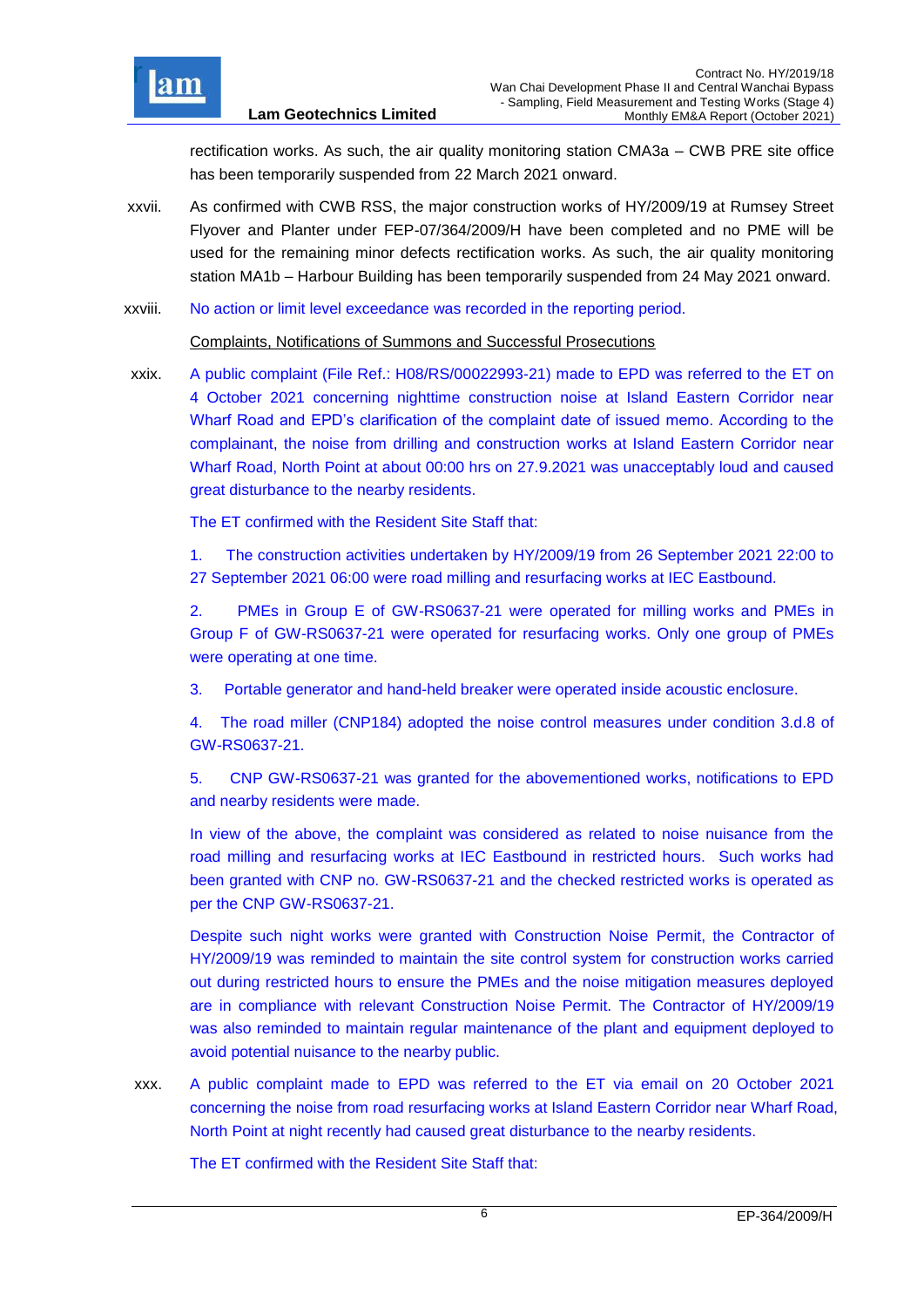

1. The construction activities undertaken by HY/2009/19 between 15/10/2021 to 18/10/2021, relevant CNPs granted for the works, number and type of PME(s) deployed for the works were tabulated as below:

| Date & Time                   | 15/10/21 21:30 - 16/10/21 06:00 | 16/10/21 22:00 - 17/10/21 06:00<br>17/10/21 22:00 - 18/10/21 06:00 |
|-------------------------------|---------------------------------|--------------------------------------------------------------------|
| Construction                  | Road resurfacing works on IECL  | Road resurfacing works on IECL                                     |
| activities                    | Westbound                       | Eastbound                                                          |
| CNPs granted for the<br>works | <b>CNP GW-RS0553-21</b>         | <b>CNP GW-RS0637-21</b>                                            |
| Number and Type of            | Group E, Group F of GW-         | Group E, Group F of GW-                                            |
| PME(s)                        | RS0553-21, only one group       | RS0637-21, only one group                                          |
| deployed                      | was operating at a time         | was operating at a time                                            |

2. Portable generator and hand-held breaker were operated inside acoustic enclosure.

3. The road miller (CNP184) adopted the noise control measures under condition 3.d.8 of GW-RS0637-21 and condition 3.d.9 of GW-RS0553-21.

4. Notifications to EPD and nearby residents were made for the works.

5. Only GW-RS0553-21 was used for the road resurfacing works on IECL Westbound between 15/10/2121:30 and 16/10/21 06:00. CNPs GW-RS0361-21 and GW-RS0469-21 were not used in the abovementioned period.

6. Only GW-RS0637-21 was used for the road resurfacing works on IECL Eastbound between 16/10/21 22:00 – 17/10/21 06:00 and 17/10/21 22:00 – 18/10/21 06:00. CNPs GW-RS0361-21, GW-RS0469-21, GW-RS0553-21 or GW-RS0628-21 were not used in the abovementioned periods.

The complaint was considered as related to noise nuisance from road resurfacing works at IEC Westbound and Eastbound in restricted hours. Such works had been granted with CNPs no. GW-RS0553-21 and GW-RS0637-21. The checked restricted works were operated as per the CNPs.

Despite such night works were granted with Construction Noise Permit, the Contractor of HY/2009/19 was reminded to maintain the site control system for construction works carried out during restricted hours to ensure the PMEs and the noise mitigation measures deployed are in compliance with relevant Construction Noise Permit. The Contractor of HY/2009/19 was also reminded to maintain regular maintenance of the plant and equipment deployed to avoid potential nuisance to the nearby public.

#### Site Inspections and Audit

- xxxi. The Environmental Team (ET) conducted weekly site inspections for Contract no. HY/2009/19 in this reporting period.
- xxxii. Construction of bored pile E3B under HY/2009/17 was confirmed completed and the respective work area under FEP-03/364/2009 was handover and inspected under HY/2009/19 from 19 Dec 2012 onwards.
- xxxiii. Construction works under HK/2010/06 was confirmed completed and the respective work area under FEP-08/364/2009/A was handover and inspected under HK/2012/08 from 22 Sep 2014 onwards.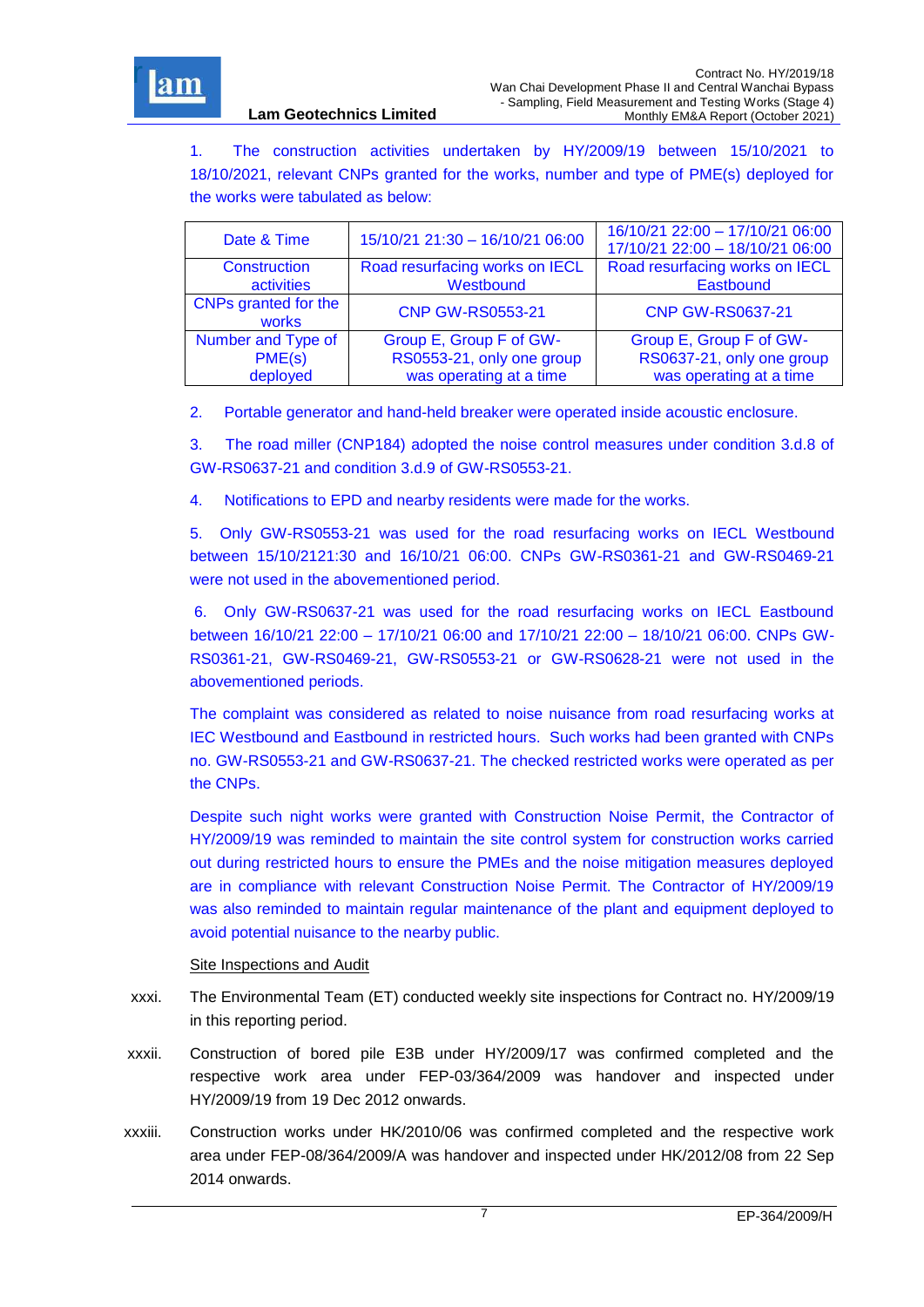

- xxxiv. As confirmed with CWB RSS, the construction works under Contract HY/2009/15 was completed from 27 October 2017 onwards. The respective weekly site audit inspection for HY/2009/15 was therefore suspended from 27 October 2017 onwards.
- xxxv. The Contractors rectified major observations and recommendations made during the audit sessions. No non-conformance was identified during the site inspections.
- xxxvi. As confirmed with CWB RSS, the construction works under Contract HY/2009/18 was completed from 25 April 2018 onward. The respective weekly site audit inspection for HY/2009/18 was therefore temporary suspended from 27 April 2018 onwards.
- xxxvii. As confirmed with WDII RSS and with respect to the joint inspection conducted with IEC on 25 May 2018, RSS, ET and IEC share the view that there is no adverse environmental impact of remaining works under Contract HK/2009/01 and the respective environmental site inspection was temporary suspended from 26 May 2018 onwards.
- xxxviii. As confirmed by CWB RSS, the seabed reinstatement works was resumed under Contract HY/2009/15 at EX-PCWA area on 26 June 2019 and the respective weekly site audit inspection for HY/2009/15 was resume from 26 June 2019 onwards and report under FEP-04/356/2009 in EP-356/2009 Monthly EM&A Report.
- xxxix. As confirmed by CWB RSS, the seabed reinstatement works was resumed under Contract HY/2010/08 at CBTS area on 7 August 2019 and the respective environmental monitoring for HY/2010/08 was resume from 7 August 2019 onwards and report under FEP-07/356/2009 in EP-356/2009 Monthly EM&A Report.
	- xl. As WDII RSS confirmation of construction works completion on 21 October 2019 and agreed with IEC on 1 November 2019, the weekly environmental site inspection for Contract no. HK/2012/08 under EP-364/2009/G was suspended from 1 November 2019 onward.
	- xli. As confirmed with CWB RSS, major construction works and landscape works associated with WVB and nearby roads under HY/2011/08 are completed and only minor defects rectification works within WVB and tunnel area remain, in view of the defects rectification works are minor and are carried out in indoor area, the weekly environmental site inspection for Contract no. HY/2011/08 under EP-364/2009/H was temporarily suspended from 20 July 2020 until the resumption of remaining construction works.
	- xlii. As confirmed with WDII RSS, there is no more remaining works for HK/2009/02 under EP-364/2009 on 22 December 2020 and agreed with IEC on 23 December 2020, the weekly environmental site inspection for Contract no. for HK/2009/02 under EP-364/2009/H was suspended from 23 December 2020 onward. FEP-01/364/2009 was surrendered by the Contractor on 27 Jul 2021.
	- xliii. As confirmed with CWB RSS, major construction activities of HY/2011/08 under FEP-11/364/2009/E have been completed, only minor defects rectification works remains while no PME will be used for the remaining minor defects rectification works. As such, the weekly environmental site inspection for Contract no. HY/2011/08 has been temporarily suspended from 20 July 2020 onward.
	- xliv. As confirmed with CWB RSS, major construction activities of HY/2009/15 under FEP-06/364/2009/A and HY/2010/08 under FEP-10/364/2009/B have been completed, only minor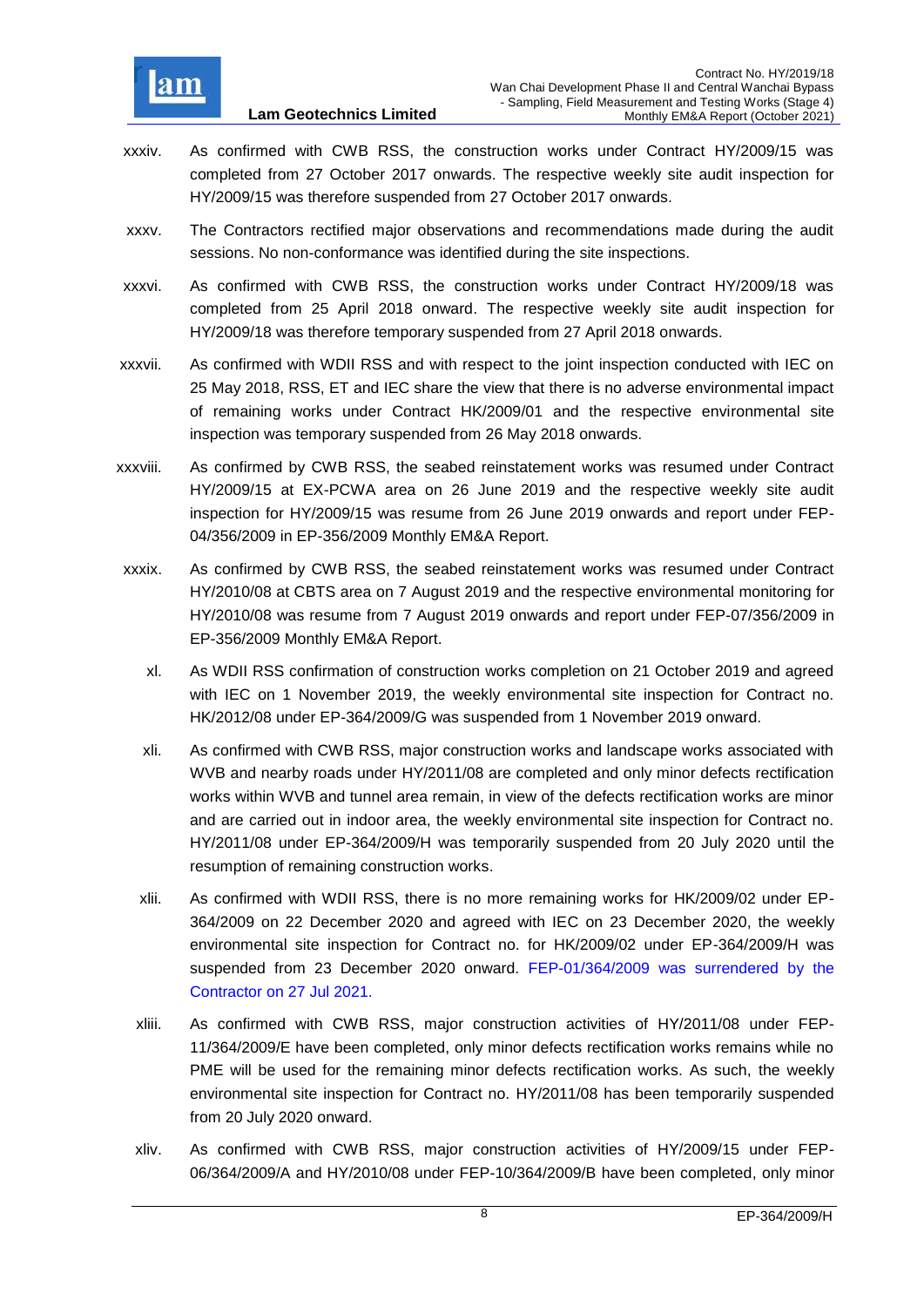

defects rectification works remains while no PME will be used for the remaining minor defects rectification works. As such, the weekly environmental site inspection for Contract no. HY/2009/15 and HY/2010/08 have been temporarily suspended from 22 March 2021 onward.

## Future Key Issues

xlv. In the coming reporting period, the principal work activities of individual contracts are anticipated as follows:

Contract no. HY/2009/19 – Central – Wanchai Bypass Tunnel (North Point Section) and Island Eastern Corridor Link under FEP-07/364/2009/H

- Modification work of noise enclosure
- Open area hard paving.
- D12 & Open Area fire main laying works.
- D9 to D12 and P22 to P25 drainage works.
- Resurfacing activities at IEC Eastbound and Westbound
- Landscape deck irrigation system
- Removal of Contractor Site Office and re-instate
- Scaffold remove along IECL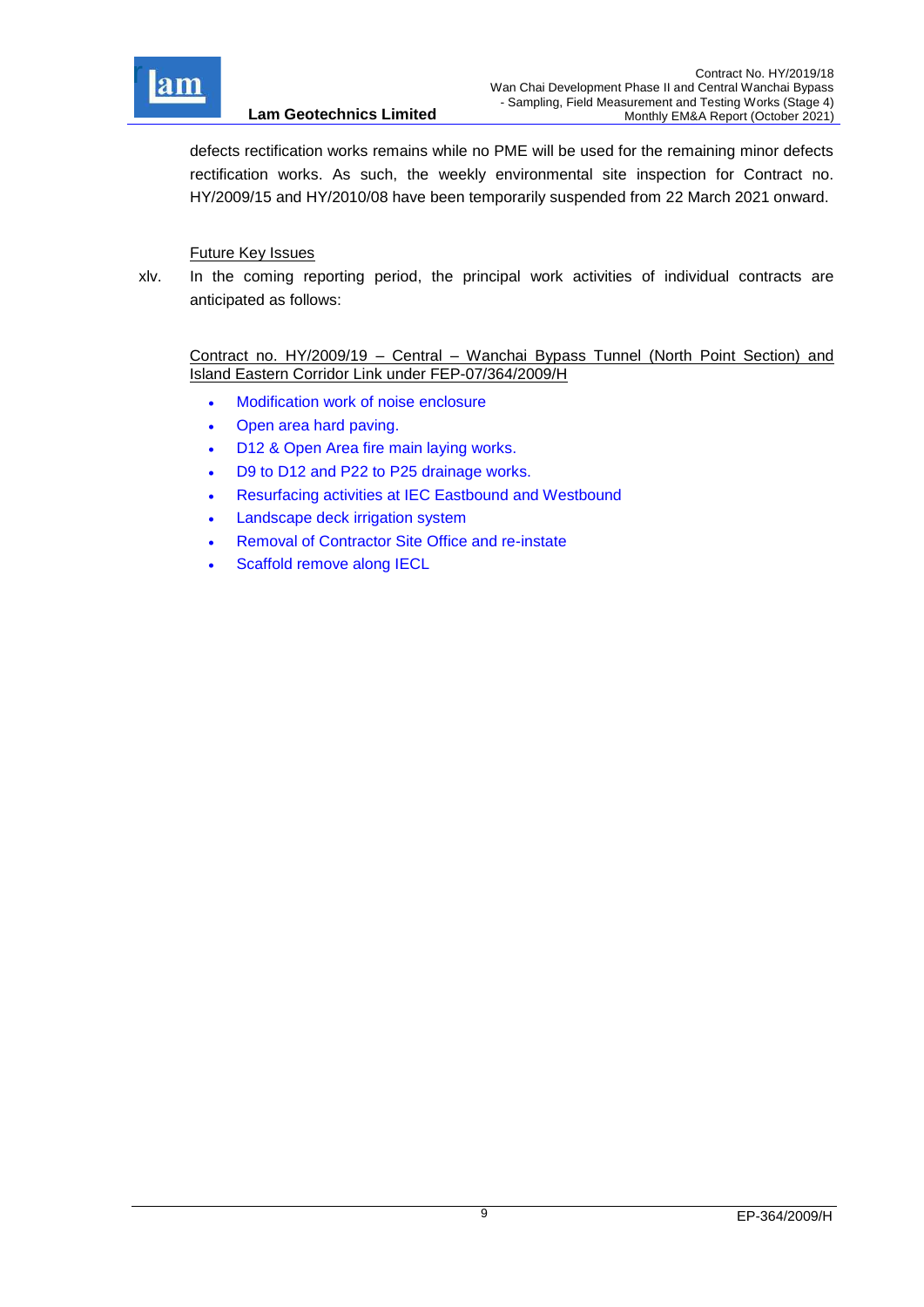

## <span id="page-10-0"></span>**1 INTRODUCTION**

### <span id="page-10-1"></span>**1.1 Scope of the Report**

- 1.1.1. Lam Geotechnics Limited (LGL) has been appointed to work as the Environmental Team (ET) under Environmental Permit no. EP-364/2009/H and Further Environmental permit nos. FEP-07/364/2009/H to implement the Environmental Monitoring and Audit (EM&A) programme as stipulated in the EM&A Manual of the approved Environmental Impact Assessment (EIA) Report for Wan Chai Development phase II and Central-Wan Chai Bypass (Register No.: AEIAR-125/2008) and in the EM&A Manual of the approved EIA Report for Central-Wan Chai Bypass and Island Eastern Corridor Link (Register No. AEIAR-041/2001).
- 1.1.2. This report presents the environmental monitoring and auditing work carried out in accordance to the Section 10.3 of EM&A Manual and "*Environmental Monitoring and Audit Requirements"* under Particular Specification Section 27.
- 1.1.3. This report documents the finding of EM&A works for Environmental Permit (EP) no. EP-364/2009/H, Further Environmental Permit (FEP) nos. FEP-07/364/2009/H during the period 27 September to 26 October 2021.

### <span id="page-10-2"></span>**1.2 Structure of the Report**

- **Section 1** *Introduction* details the scope and structure of the report.
- **Section 2** *Project Background* summarizes background and scope of the project, site description, project organization and contact details of key personnel during the reporting period.
- **Section 3** *Status of Regulatory Compliance* summarizes the status of valid Environmental Permits / Licenses during the reporting period.
- **Section 4** *Monitoring Requirement***s** summarizes all monitoring parameters, monitoring methodology and equipment, monitoring locations, monitoring frequency, criteria and respective event and action plan and monitoring programmes.
- **Section 5** *Monitoring Results* summarizes the monitoring results obtained in the reporting period.
- **Section 6 C***ompliance Audit* summarizes the auditing of monitoring results, all exceedances environmental parameters.
- **Section 7** *Cumulative Construction Impact due to the Concurrent Projects*  summarizes the relevant cumulative construction impact due to the concurrent activities of the concurrent Projects.
- **Section 8** *Environmental Site Audit* summarizes the findings of weekly site inspections undertaken within the reporting period, with a review of any relevant follow-up actions within the reporting period.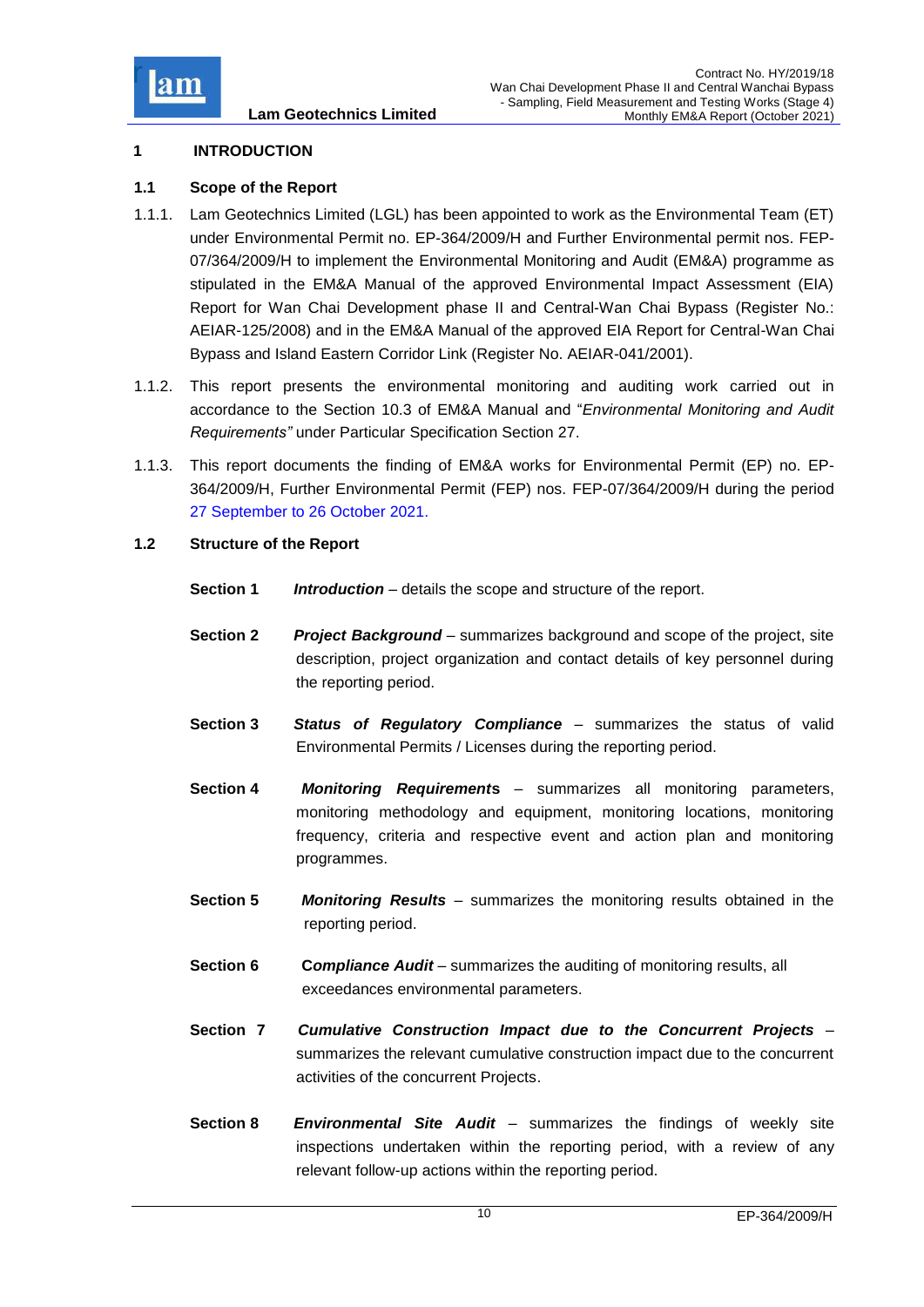

- **Section 9** *Complaints, Notification of summons and Prosecution summarizes the* cumulative statistics on complaints, notification of summons and prosecution
- **Section 10** *Conclusion*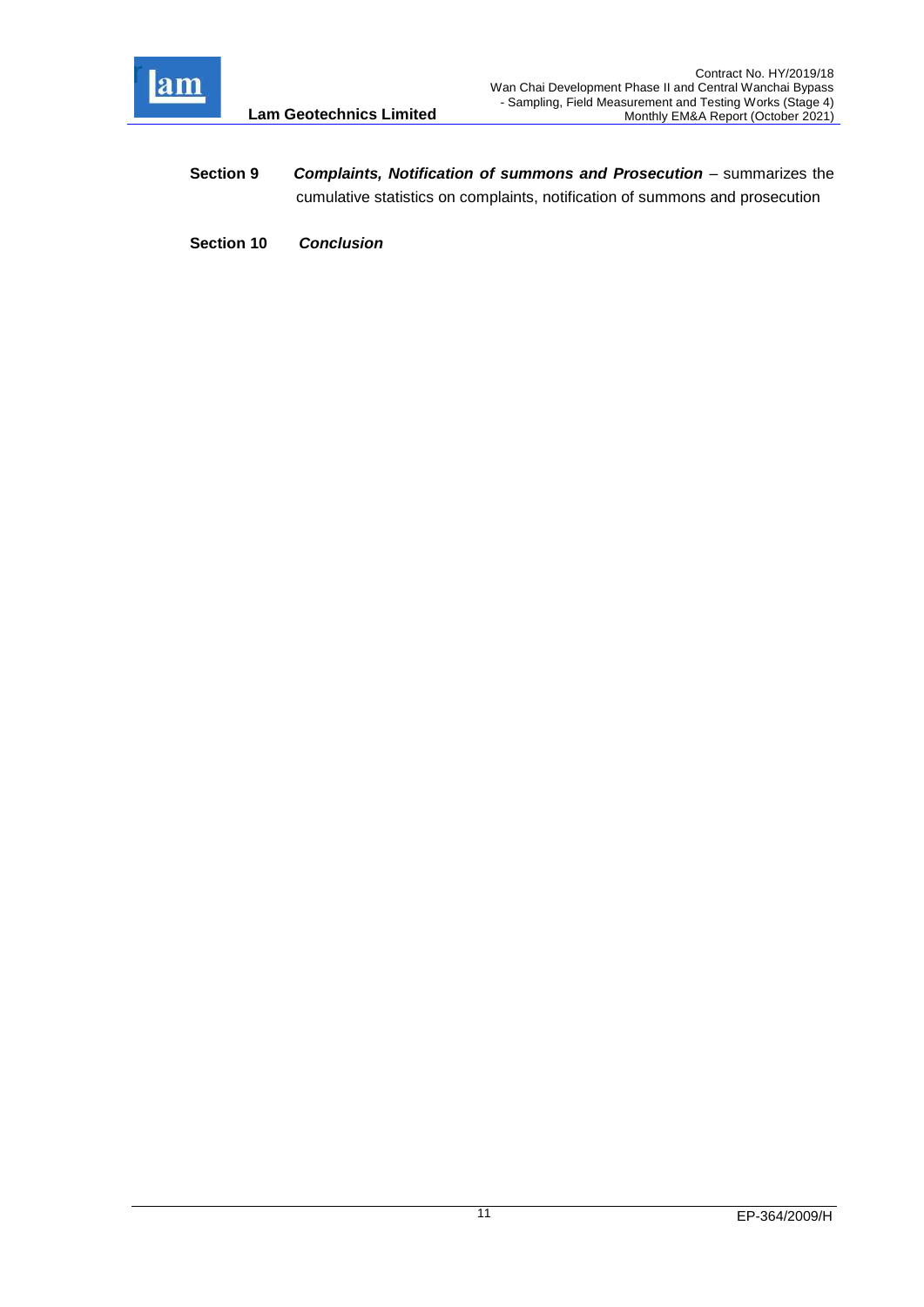

## <span id="page-12-0"></span>**2 PROJECT BACKGROUND**

## <span id="page-12-1"></span>**2.1 Background**

- 2.1.1. "Wan Chai Development phase II and Central-Wan Chai Bypass" and "Central-Wan Chai Bypass and Island Eastern Corridor Link" (hereafter called "the Project") are Designated Project (DP) under the Environmental Impact Assessment Ordinance (Cap. 499) (EIAO). The Environmental Impact Assessment (EIA) Reports for Central-Wan Chai Bypass and Island Eastern Corridor Link (Register No. AEIAR-041/2001) and Wan Chai Development phase II and Central-Wan Chai Bypass (Register No.: AEIAR-125/2008) have been approved on 31 August 2001 and 11 December 2008 respectively.
- 2.1.2. The key purpose of Wan Chai Development Phase II (WDII) is to provide land at Wan Chai North and North Point for construction of the Central-Wan Chai Bypass and Island Eastern Corridor Link (CWB). Land formed under the project will be developed as a world-class waterfront promenade joining that at the new Central waterfront for public enjoyment.
- 2.1.3. There is a compelling and present need for the CWB to provide relief to the very congested east-west Connaught Road Central/Harcourt Road / Gloucester Road Corridor (the Corridor) which is currently operating beyond its capacity. The CWB will provide relief to the existing congestion along the Corridor and cater for the anticipated growth of traffic on Hong Kong Island. Without the CWB and its access roads, there will not be sufficient capacity to serve the heavy traffic demands at both strategic and local levels.

## <span id="page-12-2"></span>**2.2 Scope of the Project and Site Description**

- 2.2.1. Design and Construction of Central Wan Chai Bypass and Island Eastern Corridor Link under the Project involves the construction and operation of a trunk road and its road tunnel more than 800m in length between portals that is shown at *[Figure 2.1](file:///C:/Users/porsia/Attachment/Fig2.1_Project%20Layout.pdf)*.
- 2.2.2. The study area encompasses existing developments from Central to North Point. The scope of the Central-Wanchai Bypass (CWB) and Island Eastern Corridor Link (IECL) includes:
	- A dual three-lane trunk road, approximately 4.5 km in length, and tunnel approximately 3.7 km in length defined from the connection with the existing Rumsey Street Flyover in Central, through to a connection with the existing Island Eastern Corridor to the east of the Causeway Bay Typhoon Shelter (CBTS);
	- The Central Interchange near the Rumsey Street Flyover to provide road connections to the Central area;
	- Tunnel control buildings and ventilation buildings;
	- Slip roads to connect the CWB to the local road system in the Wan Chai North and Causeway Bay area;
	- Associated road lighting, road signing, traffic control and surveillance system; and
	- Other associated works.
- 2.2.3. The project also contains various Schedule 2 DPs that, under the EIAO, require Environmental Permits (EPs) to be granted by the DEP before they may be either constructed or operated. *Table 2.1* summarises the five individual DPs under this Project. *[Figure 2.1](file:///C:/Users/porsia/Attachment/Fig2.1_Project%20Layout.pdf)* shows the locations of these Schedule 2 DPs.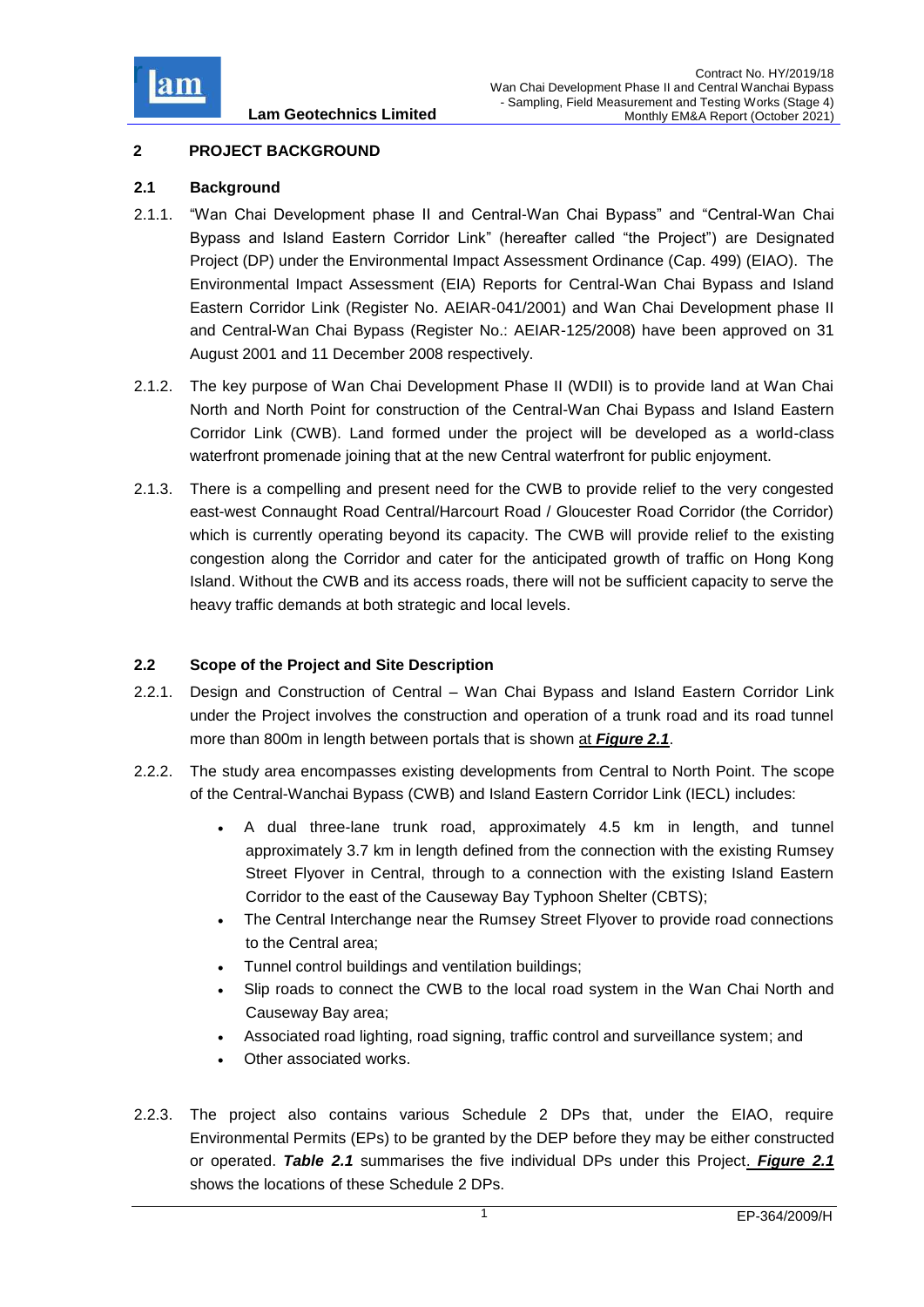

<span id="page-13-1"></span>

| <b>Item</b>     | <b>Designated Project</b>                                                                   | <b>EIAO Reference</b>                 | <b>Reason for inclusion</b>                                                                                         |  |  |  |  |
|-----------------|---------------------------------------------------------------------------------------------|---------------------------------------|---------------------------------------------------------------------------------------------------------------------|--|--|--|--|
| DP <sub>1</sub> | Central-Wanchai Bypass<br>(CWB) including its road<br>tunnel and slip roads                 | Schedule 2, Part I, A.1<br>and A.7    | Trunk road and road tunnel<br>more than 800 m in length                                                             |  |  |  |  |
| DP <sub>2</sub> | Road P2 and other roads<br>which are classified as<br>primary/district distributor<br>roads | Schedule 2, Part I, A.1               | Primary / district distributor<br>roads                                                                             |  |  |  |  |
| DP <sub>3</sub> | Reclamation works including<br>associated dredging works                                    | Schedule 2, Part I, C.1<br>and $C.12$ | Reclamation more than 5 ha<br>in size and a dredging<br>operation less than 100 m<br>from a seawater intake point   |  |  |  |  |
| DP <sub>5</sub> | Wan Chai East Sewage<br>Outfall                                                             | Schedule 2, Part I, F.5<br>and F.6    | Submarine sewage pipelines<br>with a total diameter more<br>than 1,200 mm and include a<br>submarine sewage outfall |  |  |  |  |
| DP <sub>6</sub> | Dredging for the Cross-<br>harbour Water Mains from<br>Wan Chai to Tsim Sha Tsui            | Schedule 2, Part I, C.12              | A dredging operation less<br>than 100 m from a seawater<br>intake point                                             |  |  |  |  |

|  | Table 2.1 Schedule 2 Designated Projects under this Project |
|--|-------------------------------------------------------------|

## <span id="page-13-0"></span>**2.3 Division of the Project Responsibility**

- 2.3.1. Due to the multi-contract nature of the Project, there are a number of contracts sub-dividing the whole works area into different work areas to be commenced. Contractors of individual contracts will be required by the EP holder to apply Further Environmental Permits such that the impact monitoring stations are sub-divided accordingly to facilitate the implementation of EM&A programme and to streamline the EM&A reporting for individual FEP holders correspondingly.
- 2.3.2. The details of individual contracts are summarized in *Table2.2*.

<span id="page-13-2"></span>

| Contract No. | <b>Contract Title</b>                                                                                                           | Associated<br>DP(s) | <b>Construction</b><br><b>Commencement Date</b> |
|--------------|---------------------------------------------------------------------------------------------------------------------------------|---------------------|-------------------------------------------------|
| HY/2009/17   | Central – Wan Chai Bypass (CWB) at<br>FEHD Whitfield Depot - Advanced<br>piling works.                                          |                     | 5 October 2010<br>(Completed)                   |
| HY/2009/18   | Central - Wan Chai Bypass (CWB) -<br>Central Interchange                                                                        | DP <sub>1</sub>     | 21 April 2011<br>(Completed)                    |
| 04/HY/2006   | Reconstruction of Bus Terminus near<br>Man Yiu Street and Man Kwong<br><b>Street</b>                                            | DP <sub>1</sub>     | September 2010<br>(Completed)                   |
| HK/2009/01   | Wan Chai Development Phase II -<br>Central - Wan Chai Bypass at Hong<br>Kong Convention and Exhibition<br>Centre - Tunnel Works | DP1, DP2            | 25 August 2011<br>(Completed)                   |
| HK/2009/02   | Wan Chai Development Phase II -<br>Central - Wan Chai Bypass at Wan<br>Chai East (CWB Tunnel)                                   | DP <sub>1</sub>     | 26 April 2011<br>(Completed)                    |
| HY/2009/15   | Central-Wanchai Bypass - Tunnel<br>(Causeway Bay Typhoon Shelter<br>Section)                                                    | DP1.DP3             | 13 July 2011<br>(Completed)                     |
| HY/2009/19   | Central – Wanchai Bypass Tunnel<br>(North Point Section) and Island                                                             | DP <sub>1</sub>     | 24 March 2011                                   |

*Table 2.2 Details of Individual Contracts under the Project*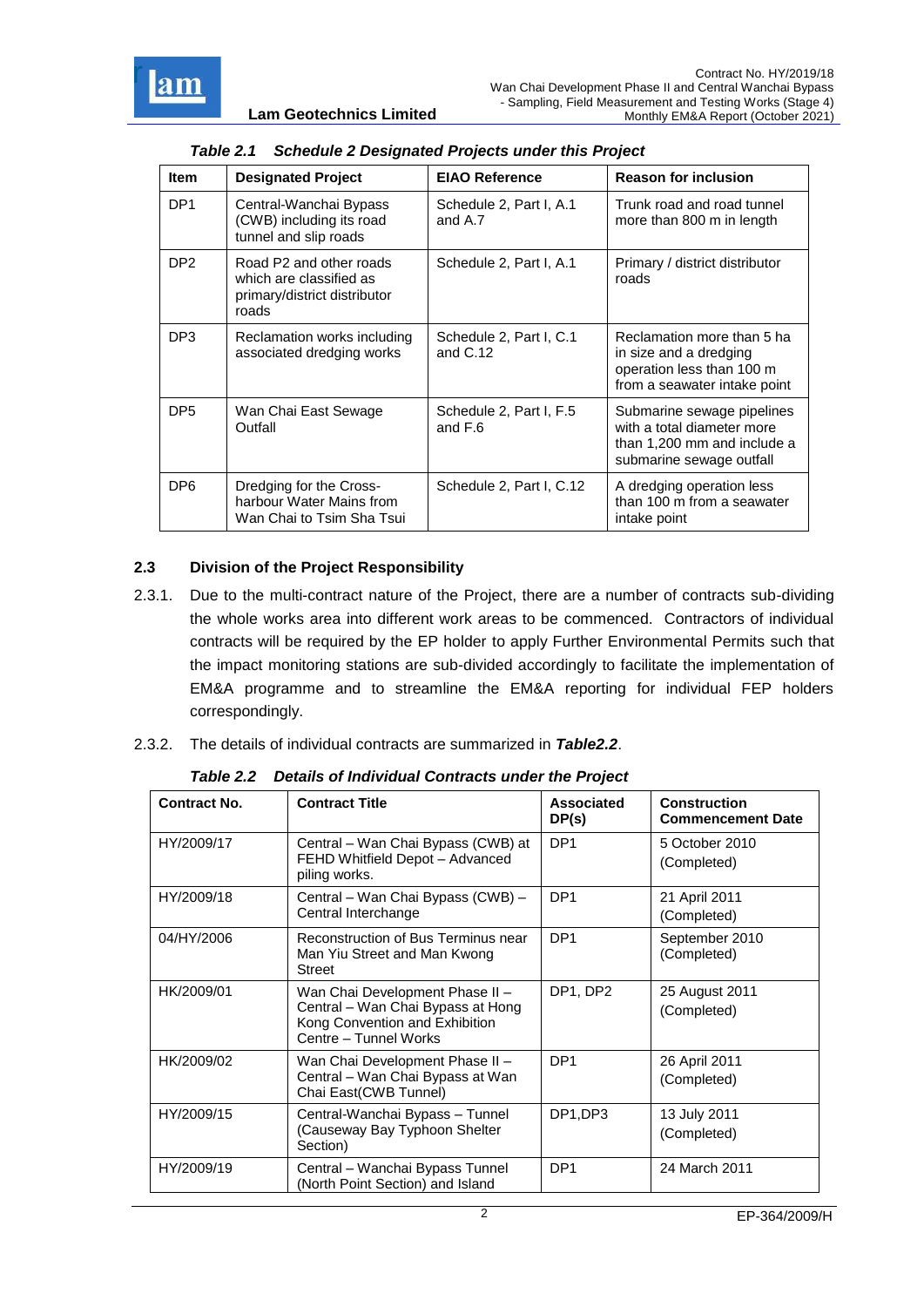

| <b>Contract No.</b> | <b>Contract Title</b>                                                                                                                    | Associated<br>DP(s) | <b>Construction</b><br><b>Commencement Date</b> |
|---------------------|------------------------------------------------------------------------------------------------------------------------------------------|---------------------|-------------------------------------------------|
|                     | Eastern Corridor Link                                                                                                                    |                     |                                                 |
| HK/2010/06          | Wan Chai Development Phase II-<br>Central-Wan Chai Bypass over MTR<br>Tsuen Wan Line                                                     |                     | 22 March 2011<br>(Completed)                    |
| HK/2012/08          | Wan Chai Development Phase II-<br>Central-Wan Chai Bypass at Wan<br>Chai West                                                            | DP1,DP2,<br>DP3     | 10 March 2014<br>(Completed)                    |
| HY/2010/08          | Central- Wanchai Bypass Tunnel -<br>Tunnel (Slip Road 8)                                                                                 | DP1, DP2,<br>DP3    | 21 March 2013<br>(Completed)                    |
| HY/2011/08          | Central - Wan Chai Bypass (CWB) -<br>Tunnel Buildings, Systems and<br>Fittings, and Works Associated with<br><b>Tunnel Commissioning</b> | DP <sub>1</sub>     | 8 October 2014<br>(Completed)                   |

## <span id="page-14-0"></span>**2.4 Project Organization and Contact Personnel**

- 2.4.1. Civil Engineering and Development Department and Highways Department are the overall project controllers for the Wan Chai Development Phase II and Central-Wan Chai Bypass respectively. For the construction phase of the Project, Project Engineer, Contractor(s), Environmental Team and Independent Environmental Checker are appointed to manage and control environmental issues.
- 2.4.2. The proposed project organization and lines of communication with respect to environmental protection works are shown in *[Figure 2.2](file:///C:/Users/porsia/Attachment/Fig2.2_Project%20Orgchart.pdf)*. Key personnel and contact particulars are summarized in *Table 2.3*:

<span id="page-14-1"></span>

| Party               | Role                                     | Post                                       | <b>Name</b>          | Contact<br>No. | Contact<br>Fax |
|---------------------|------------------------------------------|--------------------------------------------|----------------------|----------------|----------------|
| <b>AECOM</b>        | Engineer's<br>Representative<br>for WDII | Senior Resident<br>Engineer                | Mr. S.K. Lo          | 3519 9033      | 2587 1877      |
|                     | Engineer's<br>Representative<br>for CWB  | <b>Chief Resident</b><br>Engineer          | Ms. Lydia Lee        | 3762 2760      | 2142 5577      |
| Chun Wo -           | Contractor                               | Project Manager                            | Mr. William Leung    | 3758 8879      | 37578901       |
| CRGL-<br>MBEC_Joint | under Contract<br>no. HY/2009/19         | Site Agent                                 | Mr. William Luk      | 3758 6868      |                |
| Venture             |                                          | Deputy Site<br>Agent                       | Mr. Andrew Cheng     | 9161 9446      |                |
|                     |                                          | Environmental<br>Officer                   | Mr. Kenneth Chan     | 6387 3939      |                |
|                     |                                          | Construction<br>Manager<br>(Marine)        | Mr. Wingo Wong       | 9300 2625      |                |
|                     |                                          | Construction<br>Manager (Noise<br>Barrier) | Mr. Jerry Siu        | 9493 3664      |                |
|                     |                                          | Construction<br>Manager (Land)             | Mr. Yung Kwok<br>Wah | 9834 1010      |                |

*Table 2.3 Contact Details of Key Personnel*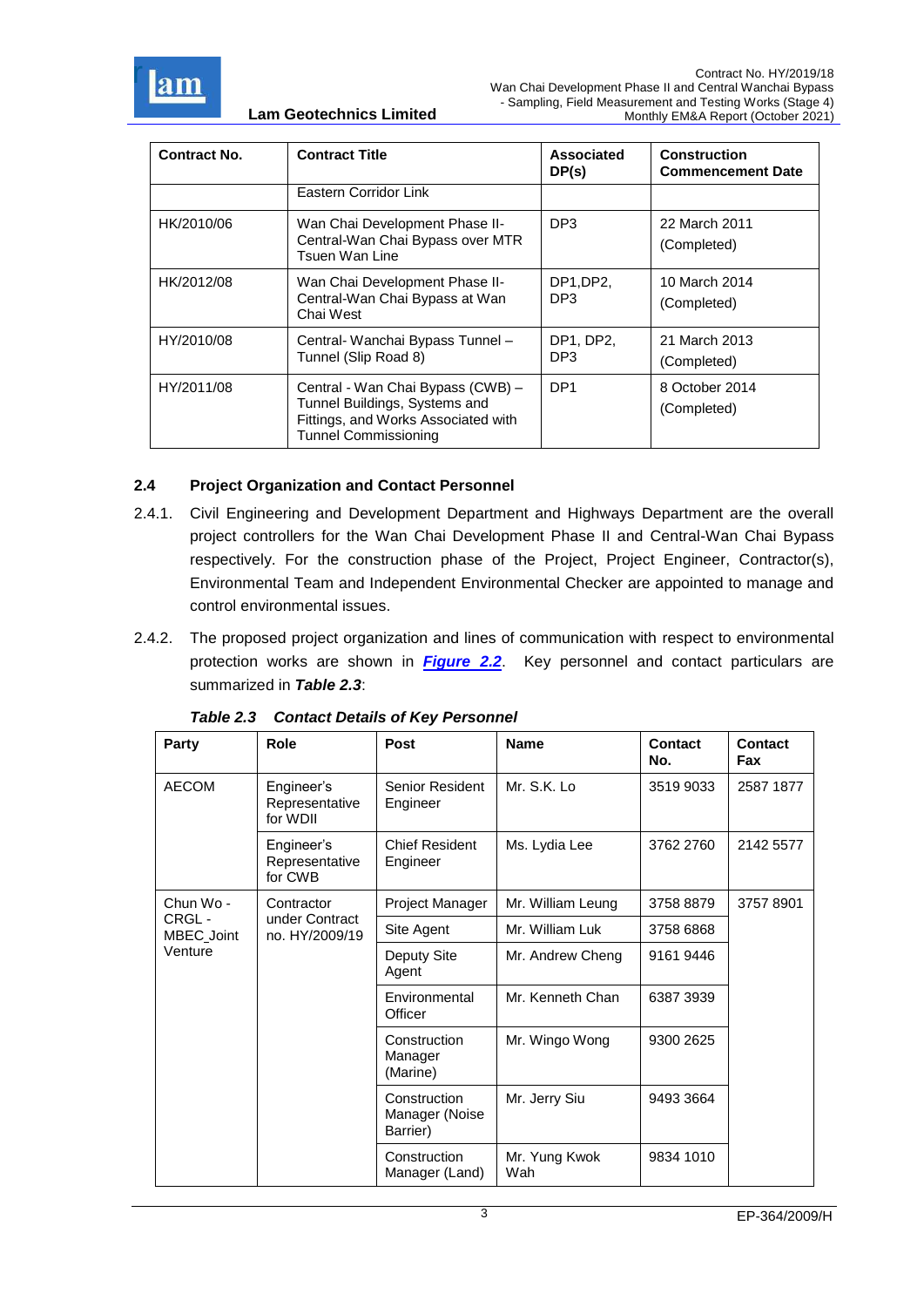

| Party                                | Role                                          | <b>Post</b>                                   | <b>Name</b>     | <b>Contact</b><br>No. | Contact<br>Fax |
|--------------------------------------|-----------------------------------------------|-----------------------------------------------|-----------------|-----------------------|----------------|
| Ramboll<br>Hong Kong<br>Limited      | Independent<br>Environmental<br>Checker (IEC) | Independent<br>Environmental<br>Checker (IEC) | Mr. David Yeung | 3465 2888             | 3465 2899      |
| Lam<br><b>Geotechnics</b><br>Limited | Environmental<br>Team (ET)                    | Environmental<br>Team Leader<br>(ETL)         | Mr. Raymond Dai | 2882 3939             | 2882 3331      |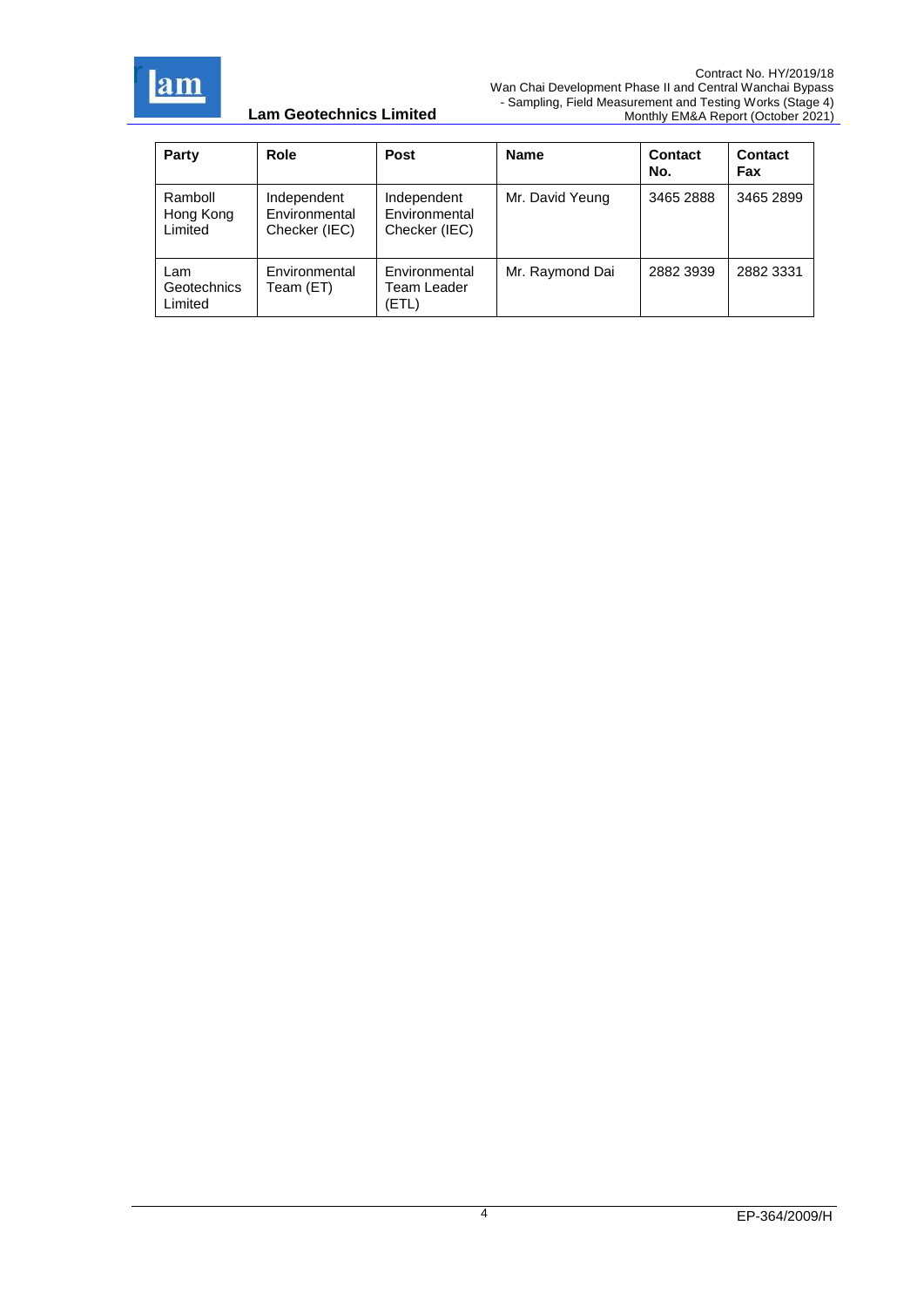

2.4.3. In this reporting period, the principal work activities of individual contracts are included as follows:

Contract no. HY/2009/19 - Central - Wanchai Bypass Tunnel (North Point Section) and Island Eastern Corridor Link under FEP-07/364/2009/H

Modification work of noise enclosure

**Lam Geotechnics Limited**

- Open area hard paving.
- D12 & Open Area fire main laying works.
- D9 to D12 and P22 to P25 drainage works.
- Resurfacing activities at IEC Eastbound and Westbound
- Landscape deck irrigation system
- Soffit lighting installation work at Rumsey Street
- 2.4.4. In coming reporting period, the principal work activities of individual contracts are anticipated as follows:

Contract no. HY/2009/19 – Central – Wanchai Bypass Tunnel (North Point Section) and Island Eastern Corridor Link under FEP-07/364/2009/H

- Modification work of noise enclosure
- Open area hard paving.
- D12 & Open Area fire main laying works.
- D9 to D12 and P22 to P25 drainage works.
- Resurfacing activities at IEC Eastbound and Westbound
- Landscape deck irrigation system
- Removal of Contractor Site Office and re-instate
- Scaffold remove along IECL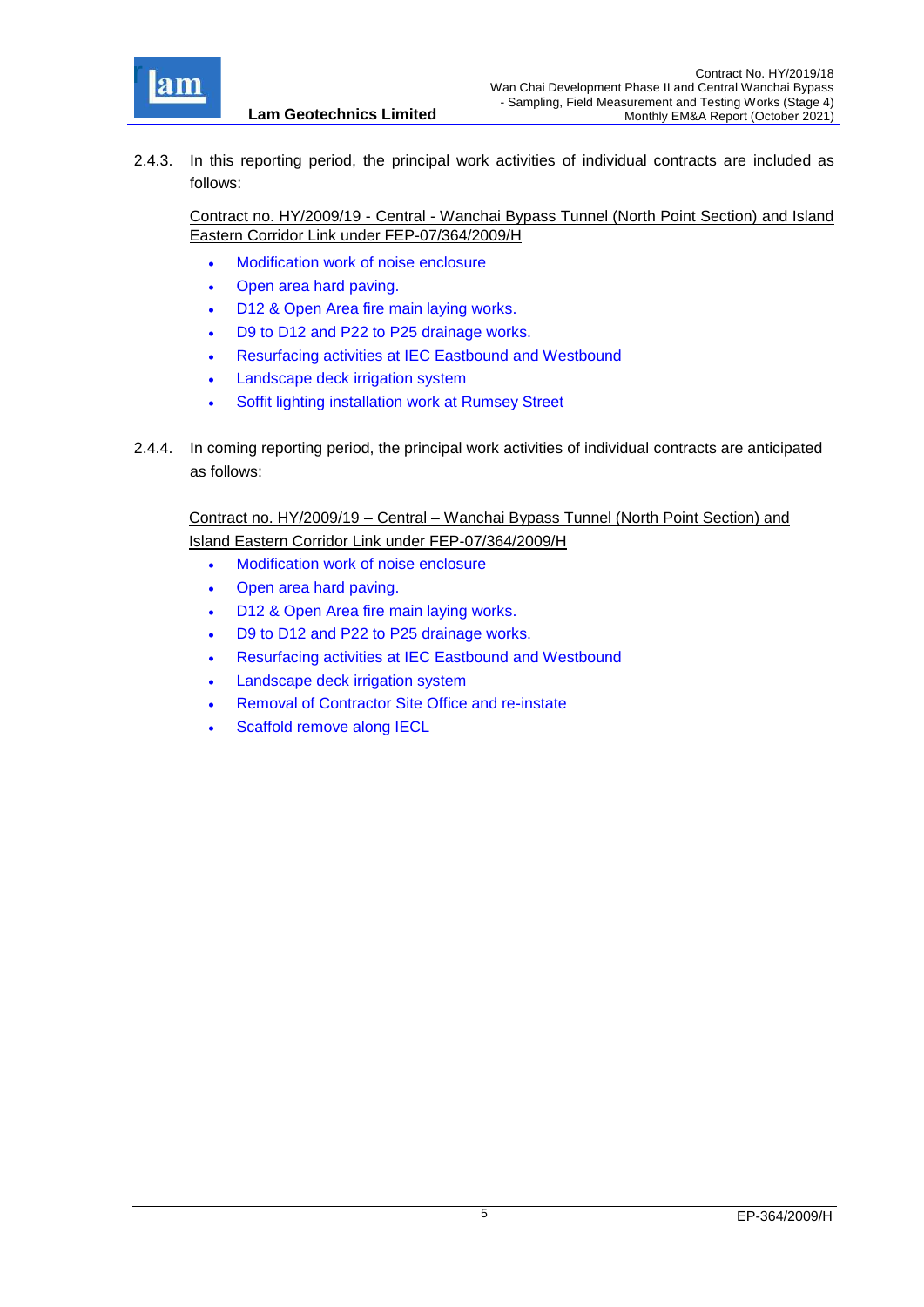

## <span id="page-17-0"></span>**3 STATUS OF REGULATORY COMPLIANCE**

#### <span id="page-17-1"></span>**3.1 Status of Environmental Licensing and Permitting under the Project**

3.1.1. A summary of the current status on licences and/or permits on environmental protection pertinent to the Project is shown in *Table 3.1*.

*Table 3.1 Summary of the current status on licences and/or permits on environmental protection pertinent to the Project*

<span id="page-17-2"></span>

| <b>Permits and/or Licenses</b>      | Reference No.     | <b>Issued Date</b> | <b>Status</b> |
|-------------------------------------|-------------------|--------------------|---------------|
| <b>Environmental Permit</b>         | EP-356/2009       | 30 Jul 2009        | Valid         |
| <b>Further Environmental Permit</b> | FEP-01/356/2009   | 18 Feb 2010        | Surrendered   |
| <b>Further Environmental Permit</b> | FEP-02/356/2009   | 24 Mar 2010        | Surrendered   |
| <b>Further Environmental Permit</b> | FEP-03/356/2009   | 24 Mar 2010        | Surrendered   |
| <b>Further Environmental Permit</b> | FEP-04/356/2009   | 22 Nov 2010        | Surrendered   |
| <b>Further Environmental Permit</b> | FEP-05/356/2009   | 24 Mar 2011        | Surrendered   |
| <b>Further Environmental Permit</b> | FEP-06/356/2009   | 5 Mar 2013         | Surrendered   |
| <b>Further Environmental Permit</b> | FEP-07/356/2009   | 26 July 2013       | Surrendered   |
| <b>Further Environmental Permit</b> | FEP-08/356/2009   | 1 Aug 2016         | Surrendered   |
| <b>Environmental Permit</b>         | EP-364/2009/H     | 22 Apr 2020        | Valid         |
| <b>Further Environmental Permit</b> | FEP-01/364/2009   | 24 Mar 2010        | Surrendered   |
| <b>Further Environmental Permit</b> | FEP-02/364/2009   | 21 Apr 2010        | Surrendered   |
| <b>Further Environmental Permit</b> | FEP-03/364/2009   | 12 Jul 2010        | Surrendered   |
| <b>Further Environmental Permit</b> | FEP-04/364/2009/A | 14 Oct 2010        | Surrendered   |
| <b>Further Environmental Permit</b> | FEP-05/364/2009/A | 15 Nov 2010        | Surrendered   |
| <b>Further Environmental Permit</b> | FEP-06/364/2009/A | 22 Nov 2010        | Surrendered   |
| <b>Further Environmental Permit</b> | FEP-07/364/2009/H | 22 Apr 2020        | Valid         |
| <b>Further Environmental Permit</b> | FEP-08/364/2009/A | 15 Jun 2012        | Surrendered   |
| <b>Further Environmental Permit</b> | FEP-09/364/2009/B | 5 Mar 2013         | Surrendered   |
| <b>Further Environmental Permit</b> | FEP-10/364/2009/B | 26 July 2013       | Surrendered   |
| <b>Further Environmental Permit</b> | FEP-11/364/2009/E | 22 Dec 2016        | Surrendered   |
| <b>Further Environmental Permit</b> | FEP-12/364/2009/D | 01 Aug 2016        | Surrendered   |
| <b>Environmental Permit</b>         | EP-376/2009       | 13 Nov 2009        | Valid         |
| <b>Further Environmental Permit</b> | FEP-01/376/2009   | 31 Mar 2015        | Surrendered   |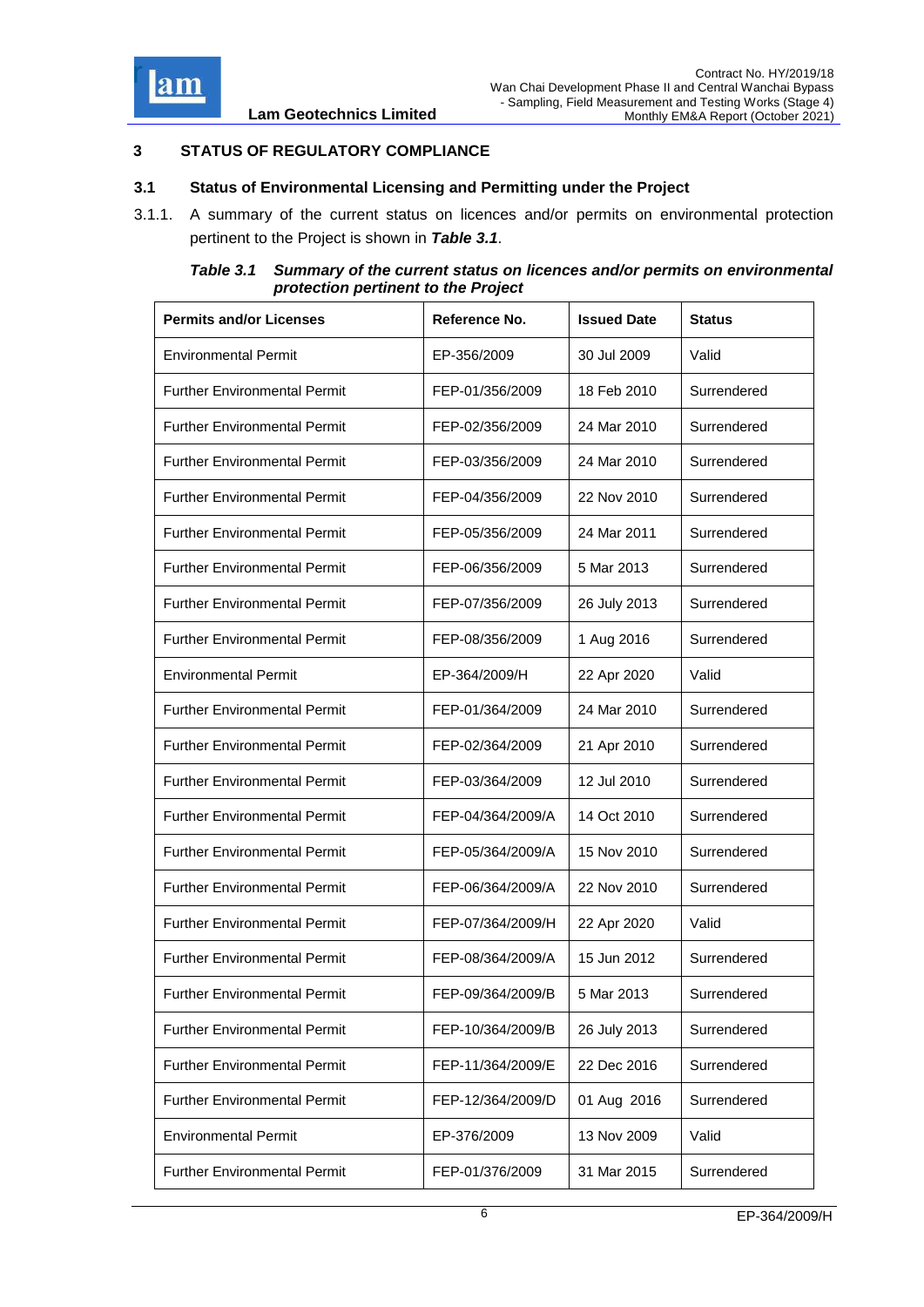

| <b>Permits and/or Licenses</b>      | Reference No.   | <b>Issued Date</b> | <b>Status</b> |  |
|-------------------------------------|-----------------|--------------------|---------------|--|
| <b>Further Environmental Permit</b> | FEP-02/376/2009 | 1 Aug 2016         | Surrendered   |  |

3.1.2. Due to the multi-contract nature of the Project, the status of permits and/or licences under the individual contract(s) are presented as below:

Contract no. HY/2009/17 – Central – Wan Chai Bypass (CWB) at FEHD Whitfield Depot – Advanced piling works under FEP-03/364/2009

3.1.3. The construction works was completed and the FEP-03/364/2009 was surrendered by the Contractor on 28 March 2013.

Contract no. 04/HY/2006 – Reconstruction of Bus Terminus near Man Yiu Street and Man Kwong Street under FEP-04/364/2009/A

3.1.4. The construction works was completed, and the FEP-04/HY/2006 was surrendered by the Contractor on 11 February 2011.

Contract no. HK/2010/06 - Wan Chai Development Phase II - Central - Wan Chai Bypass over MTR Tsuen Wan Line under FEP-08/364/2009/A

3.1.5. The construction works was completed, and the FEP-08/364/2009/A was surrendered by the Contractor on 3 October 2014.

Contract no. HK/2009/01 – Wan Chai Development Phase II – Central – Wan Chai Bypass at Hong Kong Convention and Exhibition Centre – Tunnel Works under FEP-02/364/2009

3.1.6. As confirmed with WDII RSS and with respect to the joint inspection conducted with IEC on 25 May 2018, RSS, ET and IEC share the view that there is no adverse environmental impact of remaining works under Contract HK/2009/01 and the respective environmental site inspection and associated monitoring station were temporary suspended from 26 May 2018 onwards. FEP-02/364/2009 was surrendered by the Contractor on 3 September 2018.

Contract no. HY/2011/08 – Central - Wan Chai Bypass - Tunnel Buildings, Systems and Fittings, and Works Associated with Tunnel Commissioning under FEP-11/364/2009/E

3.1.7. As confirmed with CWB RSS, major construction activities of HY/2011/08 under FEP-11/364/2009/E have been completed, only minor defects rectification works remains while no PME will be used for the remaining minor defects rectification works. As such, the weekly environmental site inspection and associated monitoring station for Contract no. HY/2011/08 has been temporarily suspended from 20 July 2020 onward. FEP-11/364/2009/E was surrendered by the Contractor on 27 January 2021.

Contract no. HY/2009/15 – Central-Wanchai Bypass – Tunnel (Causeway Bay Typhoon Shelter Section) under FEP-06/364/2009/A

3.1.8. The Construction works under HY/2009/15 was confirm completed by the RSS from 27 October 2017 onwards. The weekly site audit inspection and environmental monitoring station were temporary suspended and no longer associated with HY/2009/15 from 27 October 2017 onwards. FEP-06/364/2009/A was surrendered by the Contractor on 07June 2021.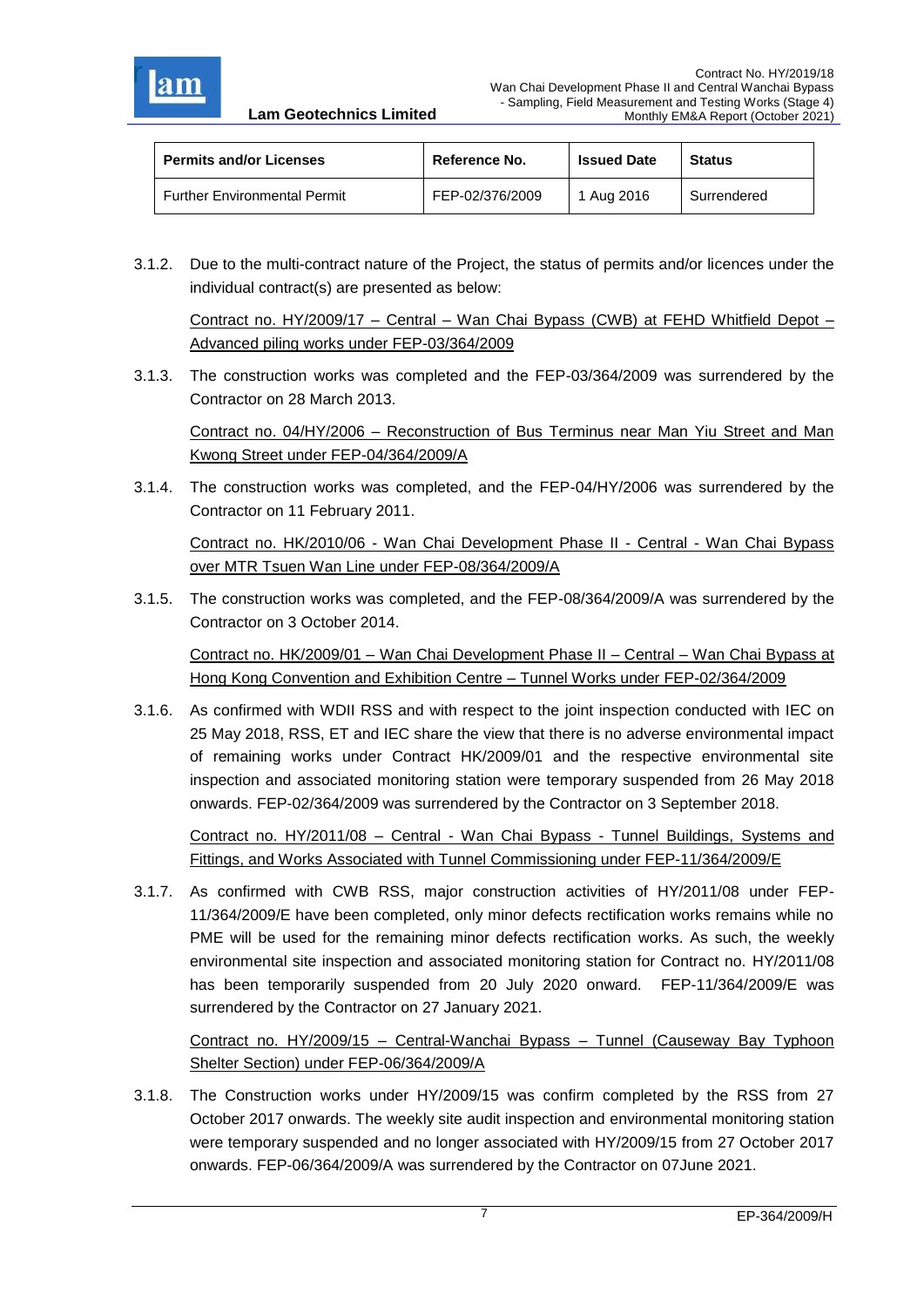

Contract no. HY/2010/08 –Central – Wanchai Bypass Tunnel – Tunnel (Slip Road 8) under FEP-10/364/2009/B

3.1.9. The construction works was completed and the FEP-10/364/2009/B was surrendered by the Contractor on 07 June 2021.

Contract no. HK/2009/02 – Wan Chai Development Phase II – Central – Wan Chai Bypass at Wan Chai East (CWB Tunnel) under FEP-01/364/2009

3.1.10. As confirmed with WDII RSS, there is no more remaining works for HK/2009/02 under EP-364/2009 on 22 December 2020 and agreed with IEC on 23 December 2020. FEP-01/364/2009 was surrendered by the Contractor on 27 Jul 2021.

Contract no. HY/2009/19 – Central – Wanchai Bypass Tunnel (North Point Section) and Island Eastern Corridor Link under FEP-07/364/2009/H

3.1.11. The current status on licences and/or permits on environmental protection pertinent and submission under FEP-07/364/2009/H for contract no. HY/2009/19 are shown in *Table 3.10* and *Table 3.11.*

*Table 3.10 Cumulative Summary of Valid Licences and Permits under Contract no. HY/2009/19*

<span id="page-19-0"></span>

| <b>Permits and/or</b><br><b>Licences</b>                                               | Reference No.         | <b>Issued Date</b> | <b>Valid Period/</b><br><b>Expiry Date</b> | <b>Status</b> |
|----------------------------------------------------------------------------------------|-----------------------|--------------------|--------------------------------------------|---------------|
| <b>Further Environmental</b><br>Permit                                                 | FEP-07/364/2009/H     | 22 Apr 2020        | N/A                                        | Valid         |
| Notification of Works<br><b>Under APCO</b>                                             | 326160                | 24 Jan 2011        | N/A                                        | Valid         |
| Notification of Works<br>(further proposed<br>change to the<br>particulars) Under APCO | 415587                | 11 Apr 2017        | N/A                                        | Valid         |
| Registration as a Waste<br>Producer                                                    | 7012306               | 10 Feb 2011        | N/A                                        | Valid         |
| Registration as<br><b>Chemical Waste</b><br>Producer                                   | 5213-151-C3654-<br>01 | 24 Mar 2011        | N/A                                        | Valid         |
| <b>Application for Vessel</b><br>Disposal                                              | 7013285               | 21 Jul 2011        | N/A                                        | Valid         |
|                                                                                        | GW-RS0361-21          | 14 May 2021        | 22 May 2021 to<br>21 Nov 2021              | Valid         |
|                                                                                        | GW-RS0469-21          | 21 Jun 2021        | 24 Jun 2021 to<br>23 Dec 2021              | Valid         |
| <b>Construction Noise</b><br>Permit                                                    | GW-RS0492-21          | 30 Jun 2021        | 14 Jul 2021 to 13<br><b>Jan 2022</b>       | Valid         |
|                                                                                        | GW-RS0553-21          | 16 Jul 2021        | 20 Jul 2021 to 31<br>Dec 2021              | Valid         |
|                                                                                        | GW-RS0628-21          | 24 Aug 2021        | 25 Aug 2021 to<br>18 Feb 2022              | Valid         |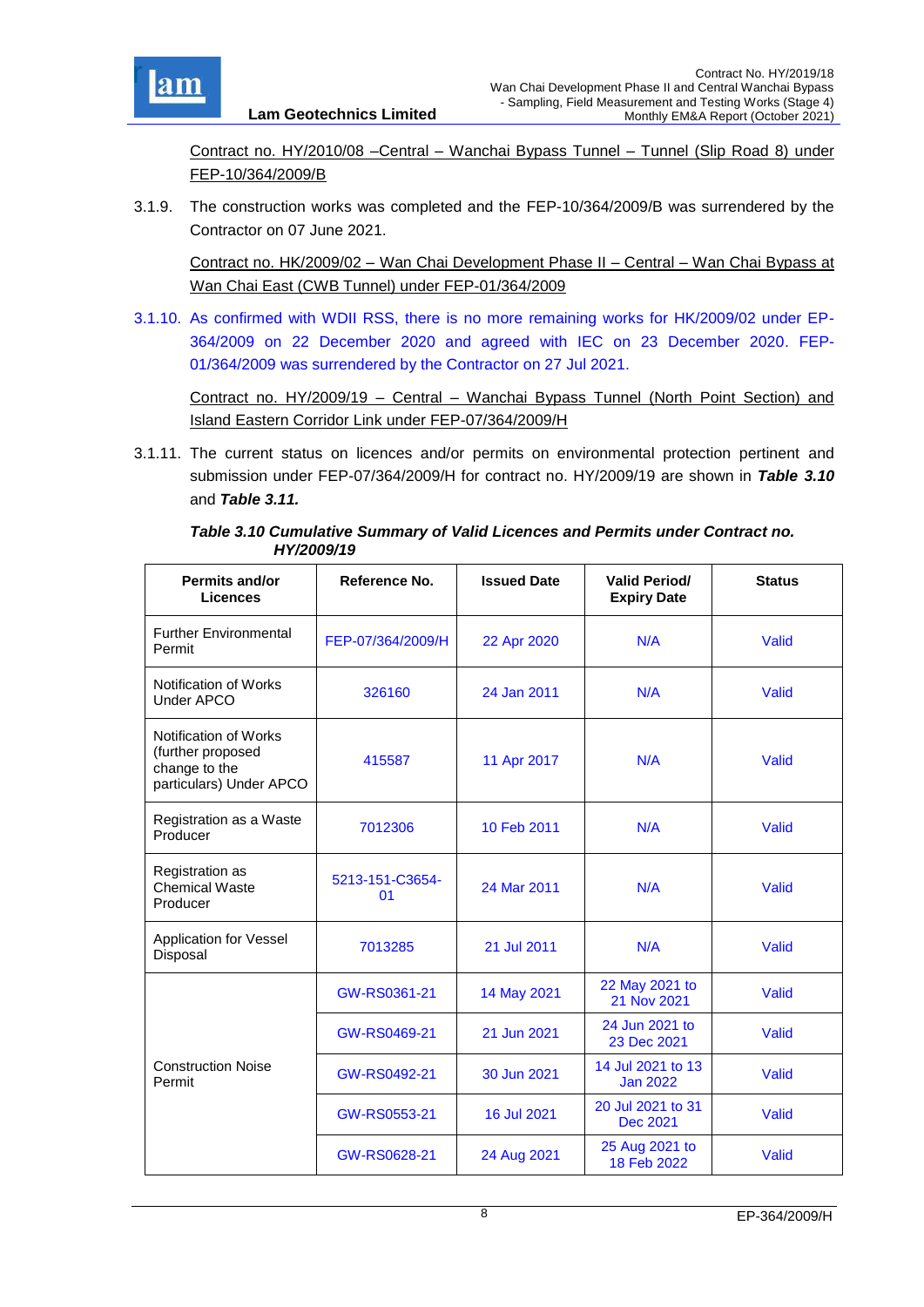

| <b>Permits and/or</b><br><b>Licences</b> | Reference No.   | <b>Issued Date</b> | <b>Valid Period/</b><br><b>Expiry Date</b> | <b>Status</b>                       |
|------------------------------------------|-----------------|--------------------|--------------------------------------------|-------------------------------------|
|                                          | GW-RS0637-21    | 20 Aug 2021        | 24 Aug 2021 to<br>23 Feb 2022              | Valid                               |
|                                          | GW-RS0638-21    | 25 Aug 2021        | 30 Aug 2021 to<br>28 Oct 2021              | Valid                               |
|                                          | GW-RS0669-21    | 03 Sep 2021        | 09 Sep 2021 to<br>30 Oct 2021              | Valid                               |
| Water Discharge                          | WT00025282-2016 | 15 Sep 2016        | 30 Sep 2021                                | <b>Under renewal</b><br>application |
| License                                  | WT00035697-2020 | 19 Jun 2020        | 30-Jun-25                                  | Valid                               |

## *Table 3.11 Summary of submission status under FEP-07/364/2009/H*

| <b>EP Condition</b> | <b>Submission</b>             | Date of Submission |
|---------------------|-------------------------------|--------------------|
| Condition 2.13      | Landscape Plan (Rev.7)        | 23 March 2020      |
| Condition 2.9       | Noise Management Plan (Rev.5) | 29 May 2019        |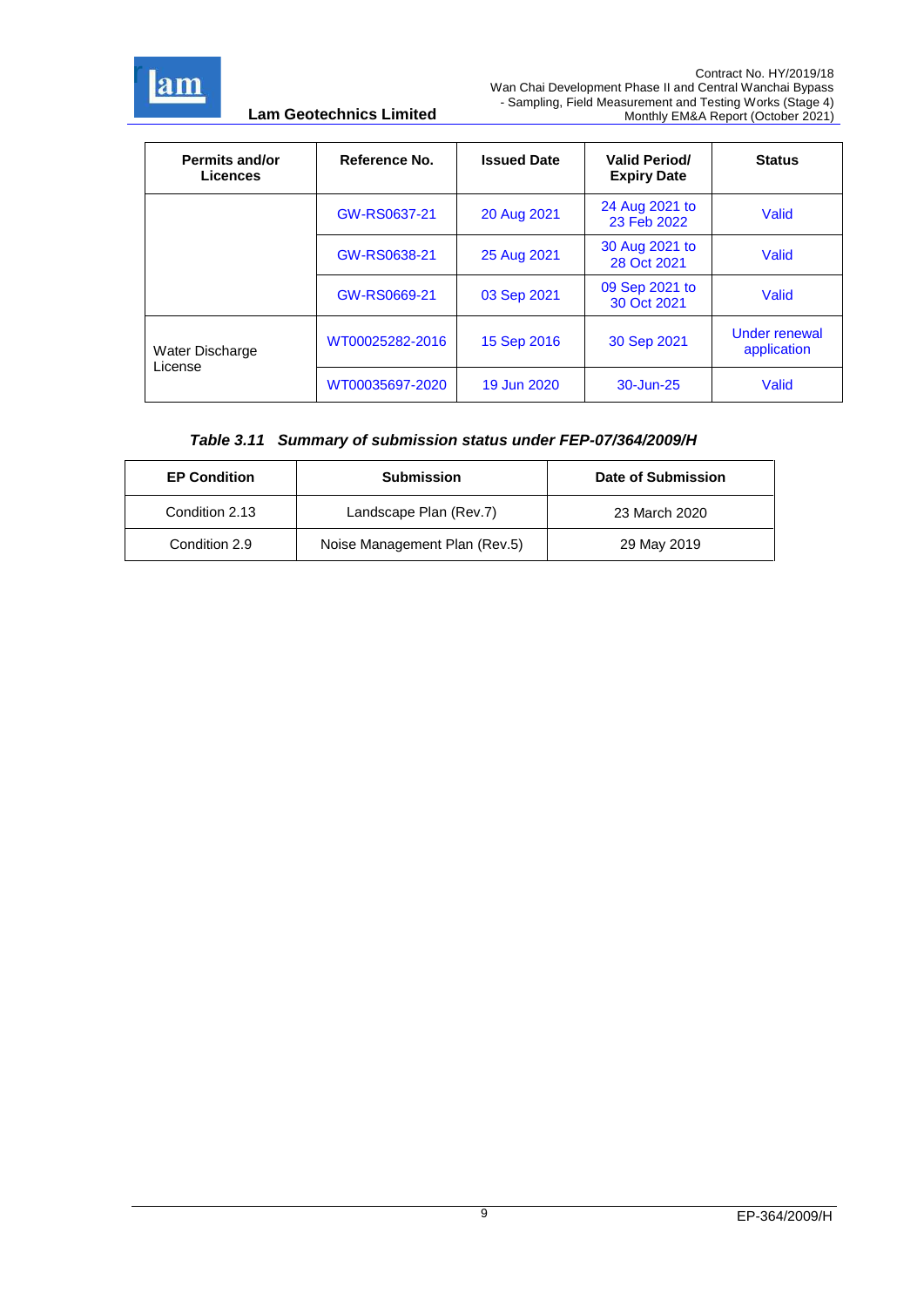

## <span id="page-21-0"></span>**4 MONITORING REQUIREMENTS**

#### <span id="page-21-1"></span>**4.1 Noise Monitoring**

#### NOISE MONITORING STATIONS

<span id="page-21-2"></span>4.1.1. The noise monitoring stations for the Project are listed and shown in *Table 4.1* and *[Figure](file:///C:/Users/porsia/Attachment/App4.1%20Action%20and%20Limit%20Level.pdf)  [4.1](file:///C:/Users/porsia/Attachment/App4.1%20Action%20and%20Limit%20Level.pdf)*. *[Appendix 4.1](file:///C:/Users/porsia/Attachment/App4.1%20Action%20and%20Limit%20Level.pdf)* shows the established Action/Limit Levels for the monitoring works.

| <b>Station</b>   | <b>Description</b>                                   |
|------------------|------------------------------------------------------|
| $M1b***$         | Rooftop of Wan Chai Ferry Pier                       |
| M <sub>2</sub> b | Noon-day Gun Area                                    |
| МЗа              | Tung Lo Wan Fire Station                             |
| M4 <sub>b</sub>  | Victoria Centre                                      |
| M <sub>5</sub> b | City Garden                                          |
| M6               | <b>HK Baptist Church Henrietta Secondary School</b>  |
| M7a              | Harbour Building                                     |
| M7e*             | International Finance Centre (Eastern End of Podium) |
| M7w              | International Finance Centre (Western End of Podium) |
| M8**             | City Hall                                            |

#### *Table 4.1 Noise Monitoring Stations*

Remark \*: Location ID has been updated from M7 to M8 for City Hall

Remark \*\*: M7e has become a reference station starting from 7 Aug 2012

Remarks\*\*\*: The monitoring station M1a was relocated as M1b – Rooftop of Wan Chai Ferry Pier on 2 November 2020.

#### REAL TIME NOISE MONITORING STATIONS

4.1.2. The noise monitoring stations for the Project are listed and shown in *Table 4.2* and *Figure 4.1*. *[Appendix 4.1](file:///C:/Users/porsia/Attachment/App4.1%20Action%20and%20Limit%20Level.pdf)* shows the established Action/Limit Levels for the monitoring works.

*Table 4.2 Real Time Noise Monitoring Stations*

<span id="page-21-3"></span>

| <b>District</b> | <b>Station</b>    | <b>Description</b>                               |  |
|-----------------|-------------------|--------------------------------------------------|--|
| Tin Hau         | RTN <sub>1</sub>  | FEHD Hong Kong Transport Section Whitfield Depot |  |
| North Point     | RTN <sub>2a</sub> | Hong Kong Electric Centre                        |  |
| North Point     | RTN <sub>3</sub>  | Po Leung Kuk Yu Lee Mo Fan Memorial School       |  |
| Tin Hau         | RTN4              | Causeway Bay Community Centre                    |  |

#### NOISE MONITORING PARAMETERS, FREQUENCY AND DURATION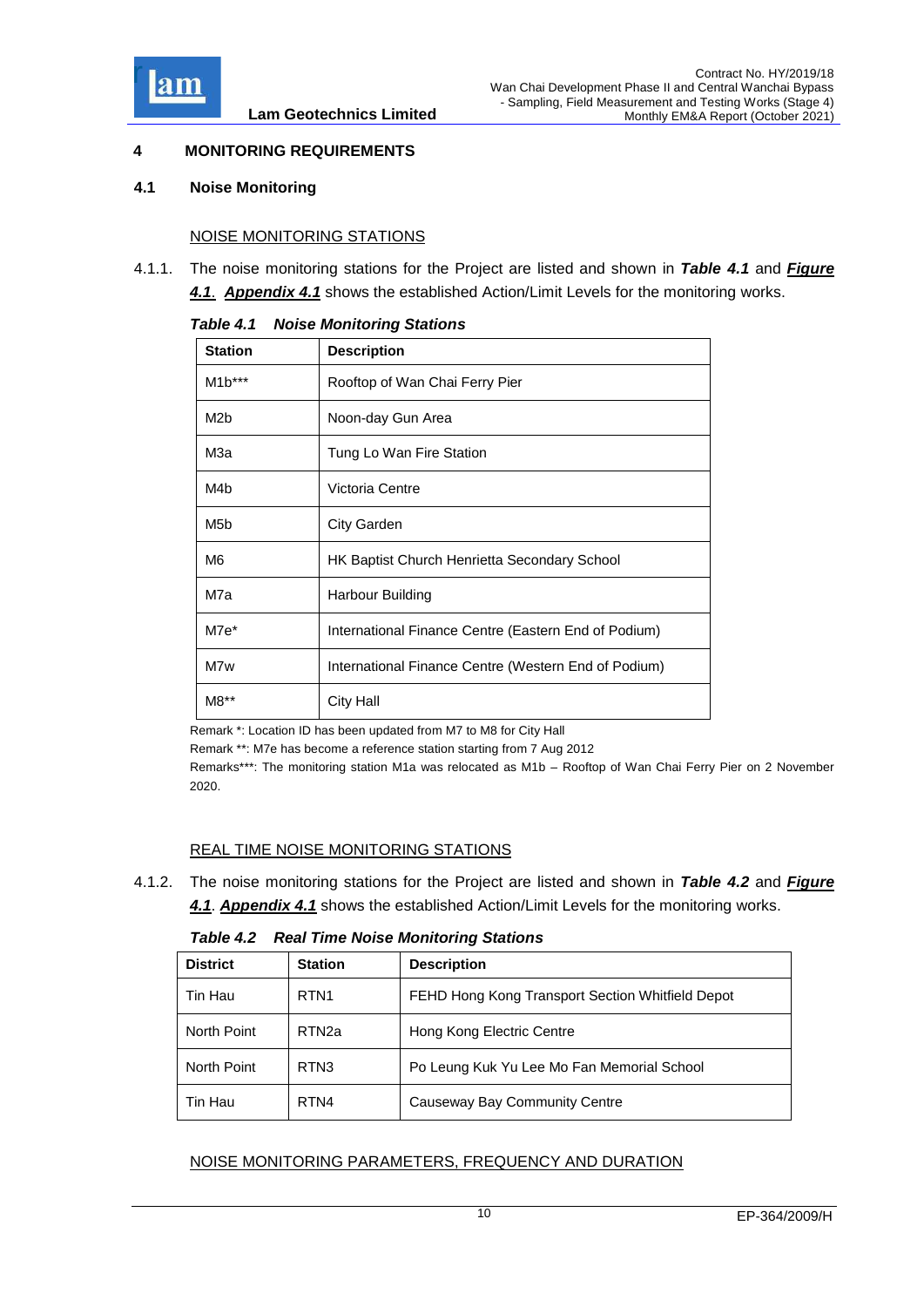

- 4.1.3. The construction noise level shall be measured in terms of the A-weighted equivalent continuous sound pressure level  $(L_{eq})$ .  $L_{eq}$  (30 minutes) shall be used as the monitoring parameter for the time period between 0700 and 1900 hours on normal weekdays. For all other time periods, Leq (5 minutes) shall be employed for comparison with the Noise Control Ordinance (NCO) criteria. Supplementary information for data auditing, statistical results such as  $L_{10}$  and L<sub>90</sub> shall also be obtained for reference.
- 4.1.4. Noise monitoring shall be carried out at all the designated monitoring stations. The monitoring frequency shall depend on the scale of the construction activities. The following is an initial guide on the regular monitoring frequency for each station on a weekly basis when noise generating activities are underway:
	- One set of measurements between 0700 and 1900 hours on normal weekdays.
- 4.1.5. Real time noise shall be carried out at the designated monitoring stations. The following is an initial guide on the regular monitoring frequency for each station on a 24 - hours basis when noise generating activities are underway:
	- One set of measurements between 0700 and 1900 hours on normal weekdays.
	- One set of measurements between 1900 and 2300 hours on normal weekdays and 0700 and 2300 hours on public holidays.
	- One set of measurements between 2300 and 0700 hours on next day on everyday.
- 4.1.6. If construction works are extended to include works during the hours of 1900 0700 as well as public holidays and Sundays, additional weekly impact monitoring shall be carried out during respective restricted hours periods. Applicable permits under NCO shall be obtained by the Contractor.

## MONITORING EQUIPMENT

- 4.1.7. As referred to in the Technical Memorandum ™ issued under the NCO, sound level meters in compliance with the International Electrotechnical Commission Publications 651: 1979 (Type 1) and 804: 1985 (Type 1) specifications shall be used for carrying out the noise monitoring. Immediately prior to and following each noise measurement the accuracy of the sound level meter shall be checked using an acoustic calibrator generating a known sound pressure level at a known frequency. Measurements may be accepted as valid only if the calibration level from before and after the noise measurement agree to within 1.0 dB.
- 4.1.8. Noise measurements shall not be made in fog, rain, wind with a steady speed exceeding 5 m/s or wind with gusts exceeding 10 m/s. The wind speed shall be checked with a portable wind speed meter capable of measuring the wind speed in m/s.
- 4.1.9. The sound level meter shall be checked using an acoustic calibrator generating a known sound pressure level at a known frequency before deployment to the site and during each site visit. Measurements will be accepted as valid only if the calibration level from before and after the noise measurement agree to within 1.0 dB.

## <span id="page-22-0"></span>**4.2 Air Quality Monitoring**

AIR QUALITY MONITORING STATIONS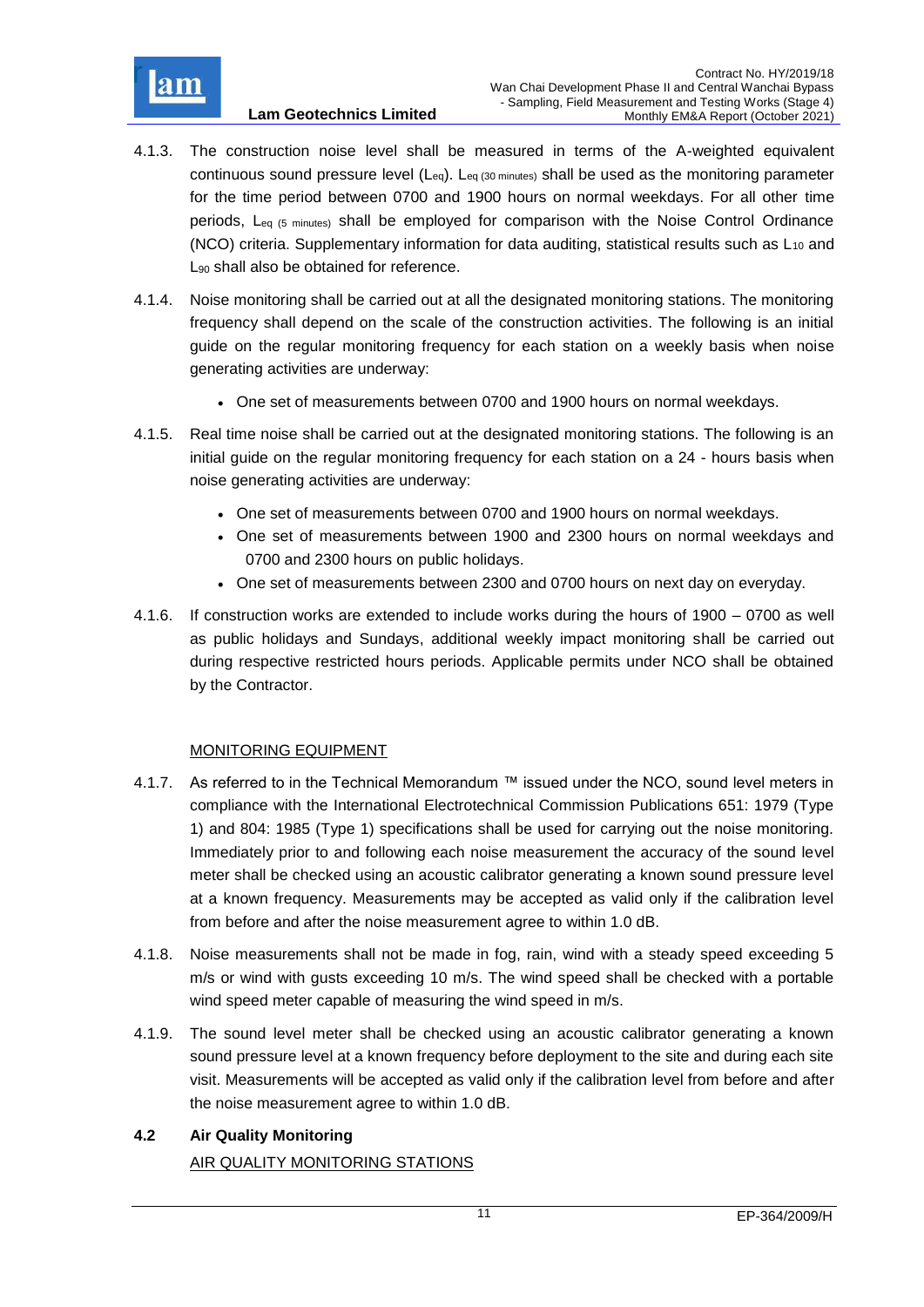

<span id="page-23-0"></span>4.2.1. The air quality monitoring stations for the Project are listed and shown in *Table 4.3 and Figure 4.1. [Appendix 4.1](file:///C:/Users/porsia/Attachment/App4.1%20Action%20and%20Limit%20Level.pdf)* shows the established Action/Limit Levels for the monitoring works.

| $100 - 110 - 111$ again, monitoring otherwise |                                                         |                                                       |  |  |
|-----------------------------------------------|---------------------------------------------------------|-------------------------------------------------------|--|--|
| <b>Station ID</b>                             | <b>Monitoring Location</b>                              | <b>Description</b>                                    |  |  |
| CMA <sub>1</sub> b                            | Harbour Grand Hotel Boundary Wall**                     | North Point (Re-<br>commenced on 14<br>November 2011) |  |  |
| CMA2a                                         | Causeway Bay Community Centre                           | Causeway Bay                                          |  |  |
| CMA3a                                         | CWB PRE Site Office *                                   | Causeway Bay                                          |  |  |
| CMA4a                                         | Society for the Prevention of Cruelty to Animals        | Wan Chai                                              |  |  |
| CMA <sub>5</sub> b                            | Pedestrian Plaza***                                     | Wan Chai                                              |  |  |
| MA1e                                          | International Finance Centre (Eastern End of Podium)    | Central                                               |  |  |
| MA <sub>1</sub> w                             | International Finance Centre (Western End of<br>Podium) | Central                                               |  |  |
| MA <sub>1</sub> b                             | Harbour Building                                        | Central                                               |  |  |

*Table 4.3 Air Quality Monitoring Stations*

Remarks\*: As per the ENPC meeting in March 2011, the monitoring stations CMA3a – Future CWB site office at Wanchai Waterfront Promenade was renamed as remark.

Remarks\*\*: The location ID of monitoring station CMA1b was updated as "Oil Street Site Office" in April 2013. The location ID of monitoring station CMA1b was updated as "Harbour Grand Hotel Boundary Wall" with respect to the fine adjustment of monitoring station from the Oil Street Site Office to Harbour Grand Hotel Boundary Wall from 05 June 2017 onwards due to demolition of Oil Street Site Office.

Remarks\*\*\*: The station ID and monitoring location was updated in December 2014 with respect to monitoring station relocation.

#### AIR QUALITY MONITORING PARAMETERS, FREQUENCY AND DURATION

- 4.2.2. One-hour and 24-hour TSP levels should be measured to indicate the impacts of construction dust on air quality. The 24-hour TSP levels shall be measured by following the standard high volume sampling method as set out in the Title 40 of the Code of Federal Regulations, Chapter 1 (Part 50), Appendix B.
- 4.2.3. All relevant data including temperature, pressure, weather conditions, elapsed-time meter reading for the start and stop of the sampler, identification and weight of the filter paper, and any other local atmospheric factors affecting or affected by site conditions, etc., shall be recorded down in detail.
- 4.2.4. For regular impact monitoring, the sampling frequency of at least once in every six days, shall be strictly observed at all the monitoring stations for 24-hour TSP monitoring. For 1-hour TSP monitoring, the sampling frequency of at least three times in every six days should be undertaken when the highest dust impact occurs.

#### SAMPLING PROCEDURE AND MONITORING EQUIPMENT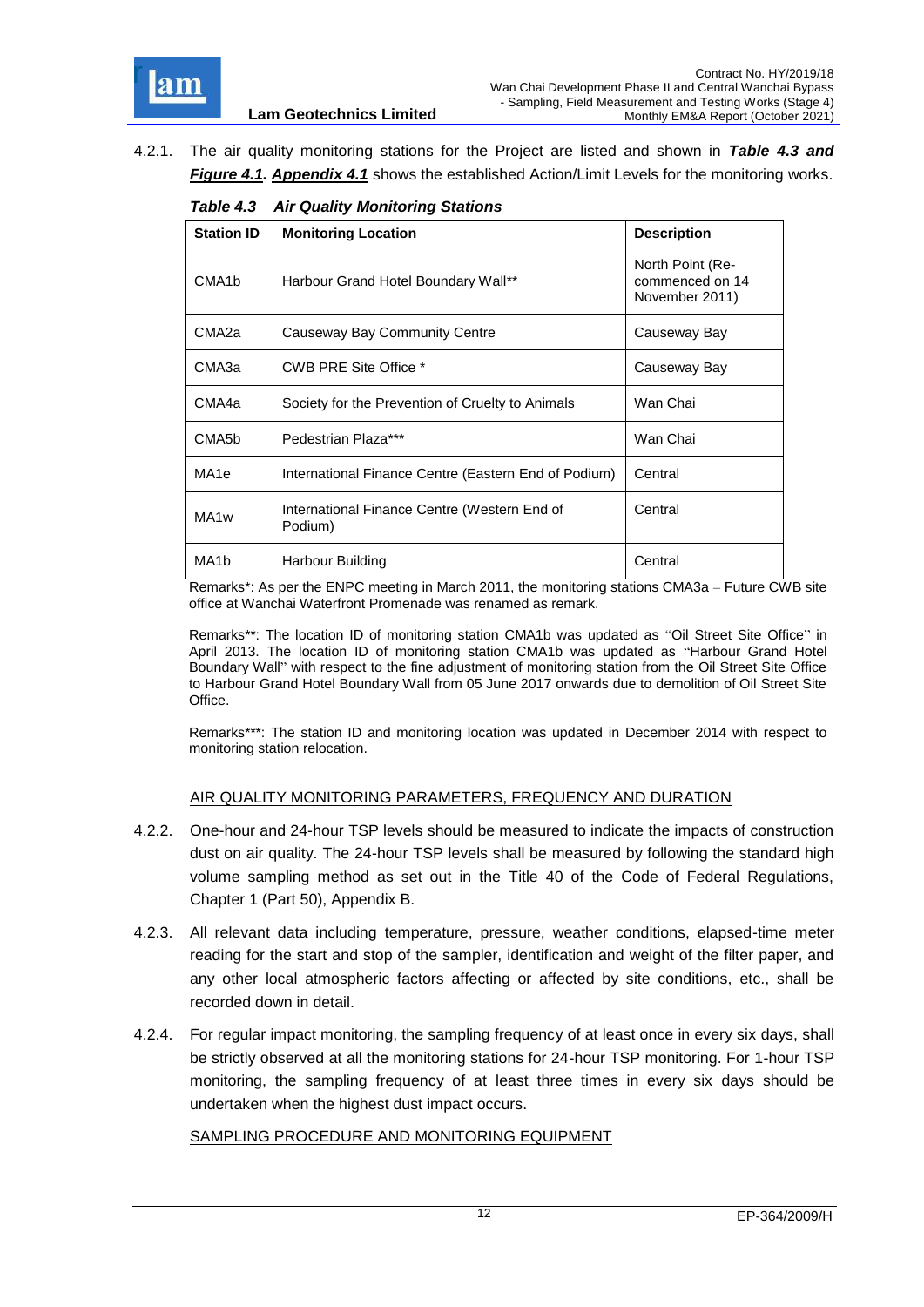

- 4.2.5. High volume samplers (HVSs) in compliance with the following specifications shall be used for carrying out the 1-hour and 24-hour TSP monitoring:
	- $\cdot$  0.6 1.7 m<sup>3</sup> per minute adjustable flow range;

- Equipped with a timing / control device with  $+/-$  5 minutes accuracy for 24 hours operation;
- Installed with elapsed-time meter with +/- 2 minutes accuracy for 24 hours operation;
- Capable of providing a minimum exposed area of 406 cm2;
- Flow control accuracy: +/- 2.5% deviation over 24-hour sampling period;
- Equipped with a shelter to protect the filter and sampler;
- Incorporated with an electronic mass flow rate controller or other equivalent devices;
- Equipped with a flow recorder for continuous monitoring;
- Provided with a peaked roof inlet;
- Incorporated with a manometer;
- Able to hold and seal the filter paper to the sampler housing at horizontal position;
- Easily changeable filter; and
- Capable of operating continuously for a 24-hour period.
- 4.2.6. Initial calibration of dust monitoring equipment shall be conducted upon installation and thereafter at bi-monthly intervals. The transfer standard shall be traceable to the internationally recognized primary standard and be calibrated annually. The concern parties such as IEC shall properly document the calibration data for future reference. All the data should be converted into standard temperature and pressure condition.

#### LABORATORY MEASUREMENT / ANALYSIS

- 4.2.7. A clean laboratory with constant temperature and humidity control, and equipped with necessary measuring and conditioning instruments to handle the dust samples collected, shall be available for sample analysis, and equipment calibration and maintenance. The laboratory should be HOKLAS accredited.
- 4.2.8. Filter paper of size 8" x 10" shall be labelled before sampling. It shall be a clean filter paper with no pinholes, and shall be conditioned in a humidity-controlled chamber for over 24 hours and be pre-weighed before use for the sampling.
- 4.2.9. After sampling, the filter paper loaded with dust shall be kept in a clean and tightly sealed plastic bag. The filter paper shall then be returned to the laboratory for reconditioning in the humidity controlled chamber followed by accurate weighing by an electronic balance with readout down to 0.1 mg. The balance shall be regularly calibrated against a traceable standard.
- 4.2.10. All the collected samples shall be kept in a good condition for 6 months before disposal.
- 4.2.11. Current calibration certificates of equipments are presented in *[Appendix 4.2](file:///C:/Users/porsia/Attachment/App4.2%20Calibration%20Cert.pdf)*.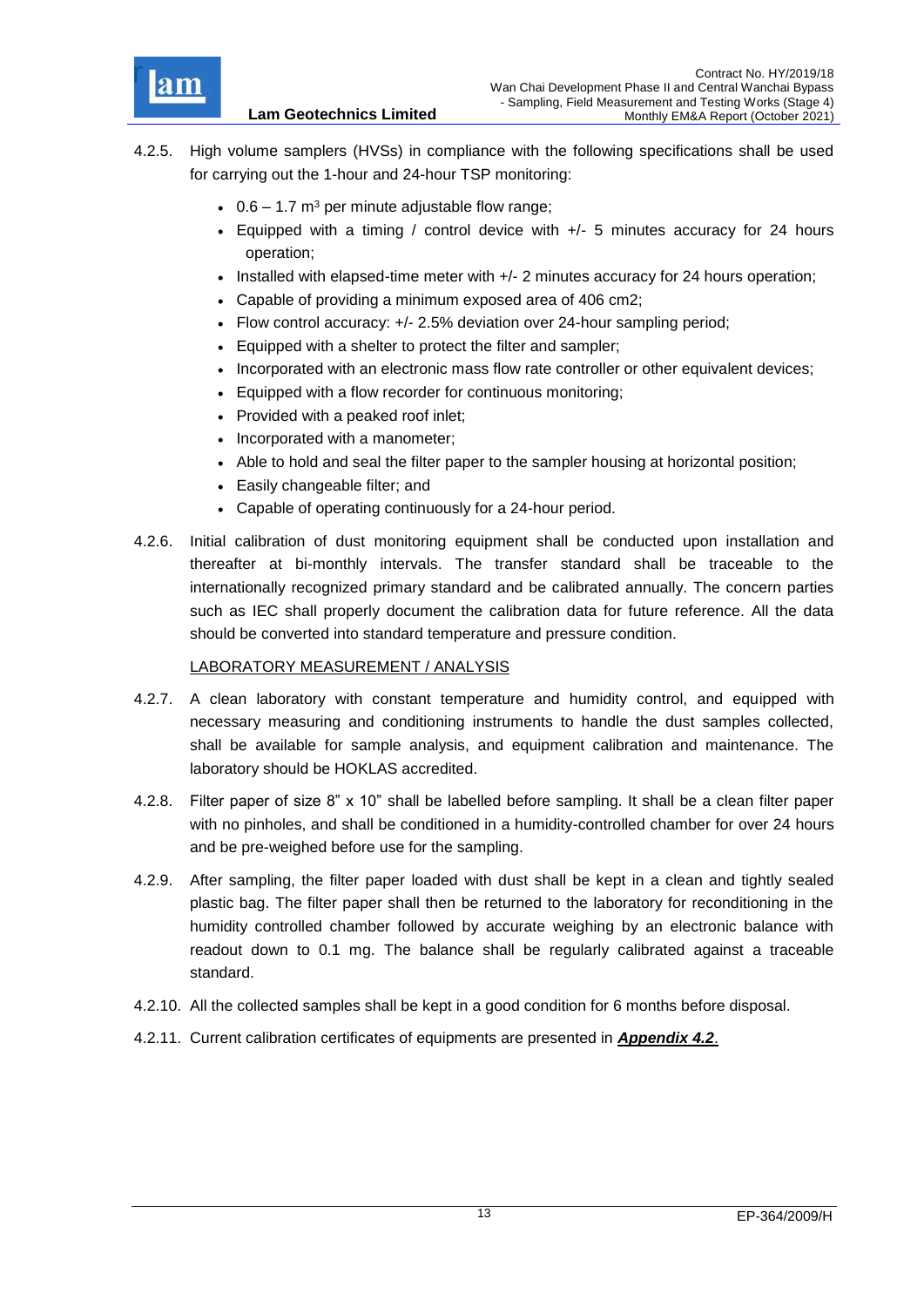

## <span id="page-25-0"></span>**5 MONITORING RESULTS**

- 5.0.1. The environmental monitoring will be implemented based on the division of works areas of each designated project managed under different contracts with separate FEP applied by individual contractors. Overall layout showing work areas of various contracts, latest status of work commencement and monitoring stations is shown in *[Figure 2.1](file:///C:/Users/porsia/Attachment/Fig2.1_Project%20Layout.pdf)* and *[Figure 4.1](file:///C:/Users/porsia/Attachment/Fig4.1%20Location%20of%20monitoring%20stations.pdf)*. The monitoring results are presented in according to the Individual Contract(s).
- 5.0.2. In the reporting period, the concurrent contracts are as follows:
	- Contract no. HY/2009/19 Central Wanchai Bypass Tunnel (North Point Section) and Island Eastern Corridor Link
- 5.0.3. The environment monitoring schedules for reporting period and coming month are presented in *[Appendix 5.1](file:///C:/Users/porsia/Attachment/App5.1%20Schedule.pdf)*.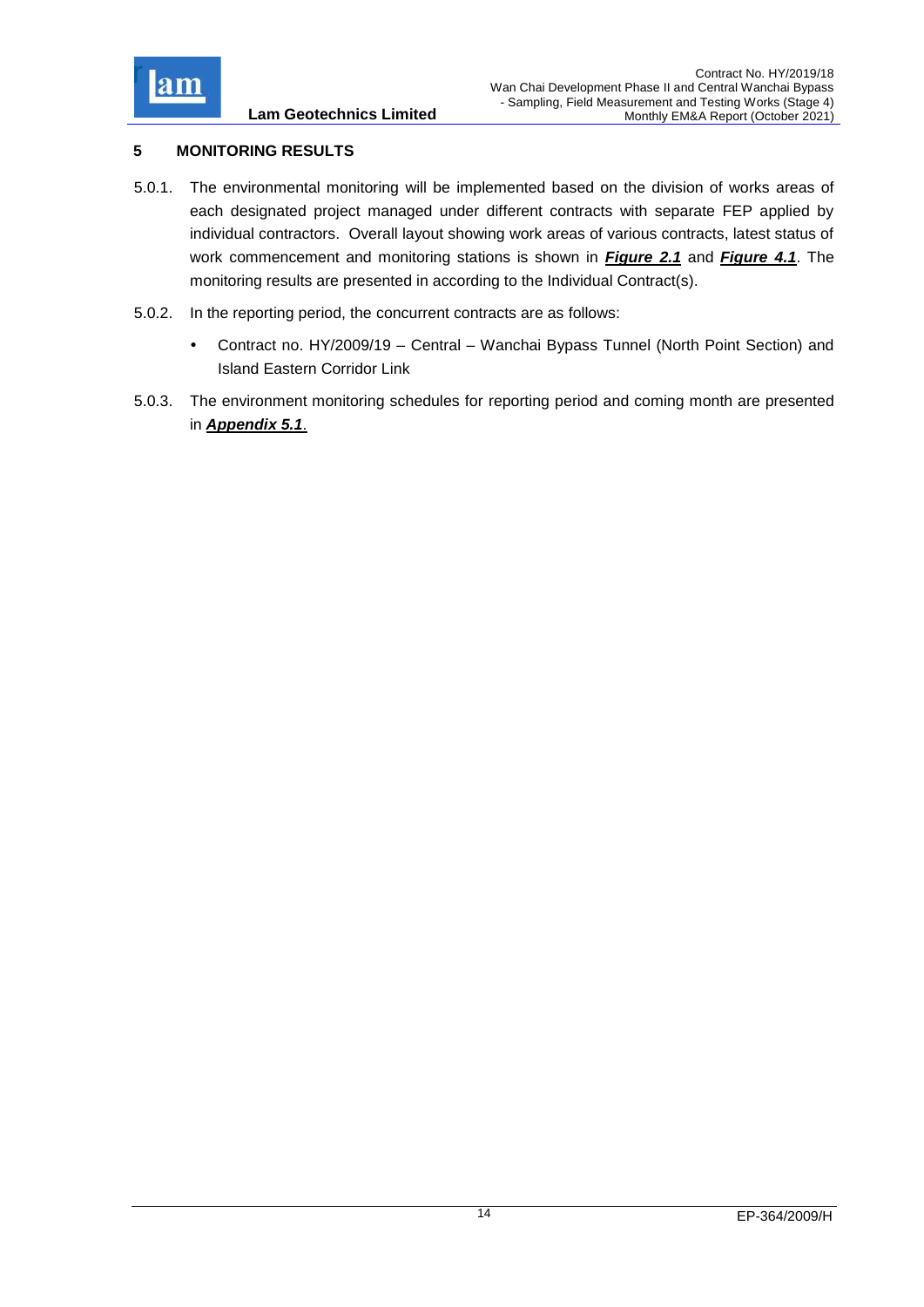

## <span id="page-26-0"></span>**5.1 Noise Monitoring Results**

5.1.1 Monitoring for report of review baseline noise level was performed from 11 April 2011 to 8 June 2011. Then the report was submitted on the 20 June 2011, verified by IEC on 18 July 2011 and was approved by ER by January 2012. The new baseline is used for the noise calculation starting from January 2012.

Contract no. HY/2009/19 – Central – Wanchai Bypass Tunnel (North Point Section) and Island Eastern Corridor Link under FEP-07/364/2009/H

5.1.2 Noise monitoring for the tunnel works under contract no. HY/2009/19 was commenced on 24 April 2011. The proposed division of noise monitoring stations are summarized in *Table 5.4* below.

<span id="page-26-1"></span>*Table 5.4 Noise Monitoring Stations for Contract no. HY/2009/19*

| <b>Station</b>   | <b>Description</b>                           |  |
|------------------|----------------------------------------------|--|
| M4b              | Victoria Centre                              |  |
| M <sub>5</sub> b | City Garden                                  |  |
| M <sub>6</sub>   | HK Baptist Church Henrietta Secondary School |  |

- 5.1.3 As confirmed with CWB RSS, the major construction works of HY/2009/19 at Rumsey Street Flyover and Planter under FEP-07/364/2009/H have been completed and no PME will be used for the remaining minor defects rectification works. As such, the noise monitoring station M7a – Harbour Building has been temporarily suspended from 24 May 2021 onward.
- 5.1.4 No action or limit level exceedance was recorded in the reporting period.
- 5.1.5 Noise monitoring results measured in this reporting period are reviewed and summarized. Details of noise monitoring results and graphical presentation can be referred in *[Appendix](file:///C:/Users/porsia/Attachment/App5.2%20Noise.pdf)  [5.2.](file:///C:/Users/porsia/Attachment/App5.2%20Noise.pdf)*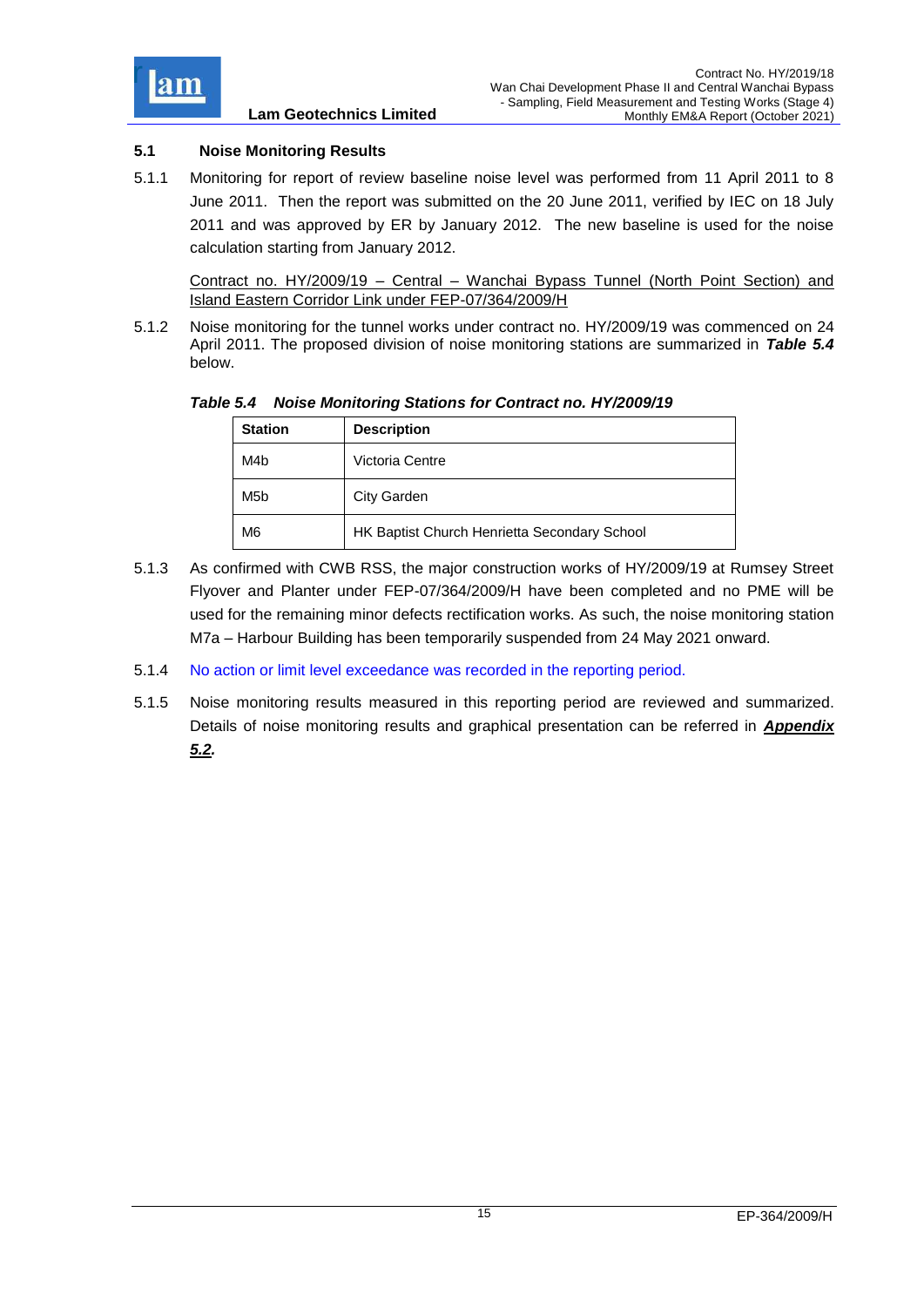

## <span id="page-27-0"></span>**5.2 Real Time Noise Monitoring Results**

- 5.2.1. Real time noise monitoring at RTN4-Causeway Bay Community Centre was commenced on 13 Jan 2013. The baseline noise level of RTN4- Causeway Bay Community Centre has adopted the results from the baseline noise monitoring report for EP/364/2009 in 22 April 2010 in which approved by EPD.
- 5.2.2. Po Leung Kuk Yu Lee Mo Fan Memorial School granted permission for set up on 4 Sep 2012 and real time noise monitoring station RTN3 set up was performed on 14 Sep 2012. Real time noise baseline capturing was conducted during time period without construction work from 21 Sep 2012 to 04 Oct 2012. Real time noise monitoring at RTN3 – Po Leung Kuk Yu Lee Mo Fan Memorial School was commenced since 06 Oct 2012.
- 5.2.3. Real-time noise monitoring station RTN2 previously located at oil Street Community Liaison Centre was relocated to Hong Kong Electric Centre on 5 Oct 2012, which is a representative of the noise sensitive receiver City Garden. The baseline noise level of RTN2a will adopt the results derived from the baseline noise monitoring conducted at Hong Kong Electric Centre from 4 December 2009 to 17 December 2009.
- 5.2.4. Real-time noise monitoring station RTN1-FEHD Whitfield Depot was finely adjusted from 2/F to roof-top at FEHD Whitfield Depot on 24 June 2013 with respect to the commencement of advance works for IEC parapet demolition.
- 5.2.5. With respect to the non-CWB Project building construction at Oil Street, the real-time noise monitoring station RTN2a- Hong Kong Electric Centre was finely adjusted from Northeast Side to Northwestern side at Roof Top location on 03 March 2017.

Contract no. HY/2009/19 – Central – Wanchai Bypass Tunnel (North Point Section) and Island Eastern Corridor Link under FEP-07/364/2009/H

5.2.6. The proposed division of noise monitoring stations are summarized in *Table 5.7* below. Real time noise monitoring for major construction works under contract no. HY/2009/19 was commenced on 24 April 2011.

| <b>Location ID</b> | <b>District</b> | <b>Description</b>                               |
|--------------------|-----------------|--------------------------------------------------|
| RTN <sub>1</sub>   | Tin Hau         | FEHD Hong Kong Transport Section Whitfield Depot |
| RTN <sub>2a</sub>  | North Point     | Hong Kong Electric Centre                        |
| RTN <sub>3</sub>   | North Point     | Po Leung Kuk Yu Lee Mo Fan Memorial School       |
| RTN4               | Tin Hau         | Causeway Bay Community Centre                    |

<span id="page-27-1"></span>*Table 5.7 Real Time Noise Monitoring Stations for Contract no. HY/2009/19*

*\* Real time noise monitoring results and graphical presentation during restrict hours and night time period are for information only and noise during CNP period shall be controlled under NCO.*

5.2.7. Limit level exceedances were recorded at RTN1 - FEHD Hong Kong Transport Section Whitfield Depot on 29 September, 16 and 21 October 2021. After investigation, no construction activities was conducted under Contractor HY/2009/19 around the monitoring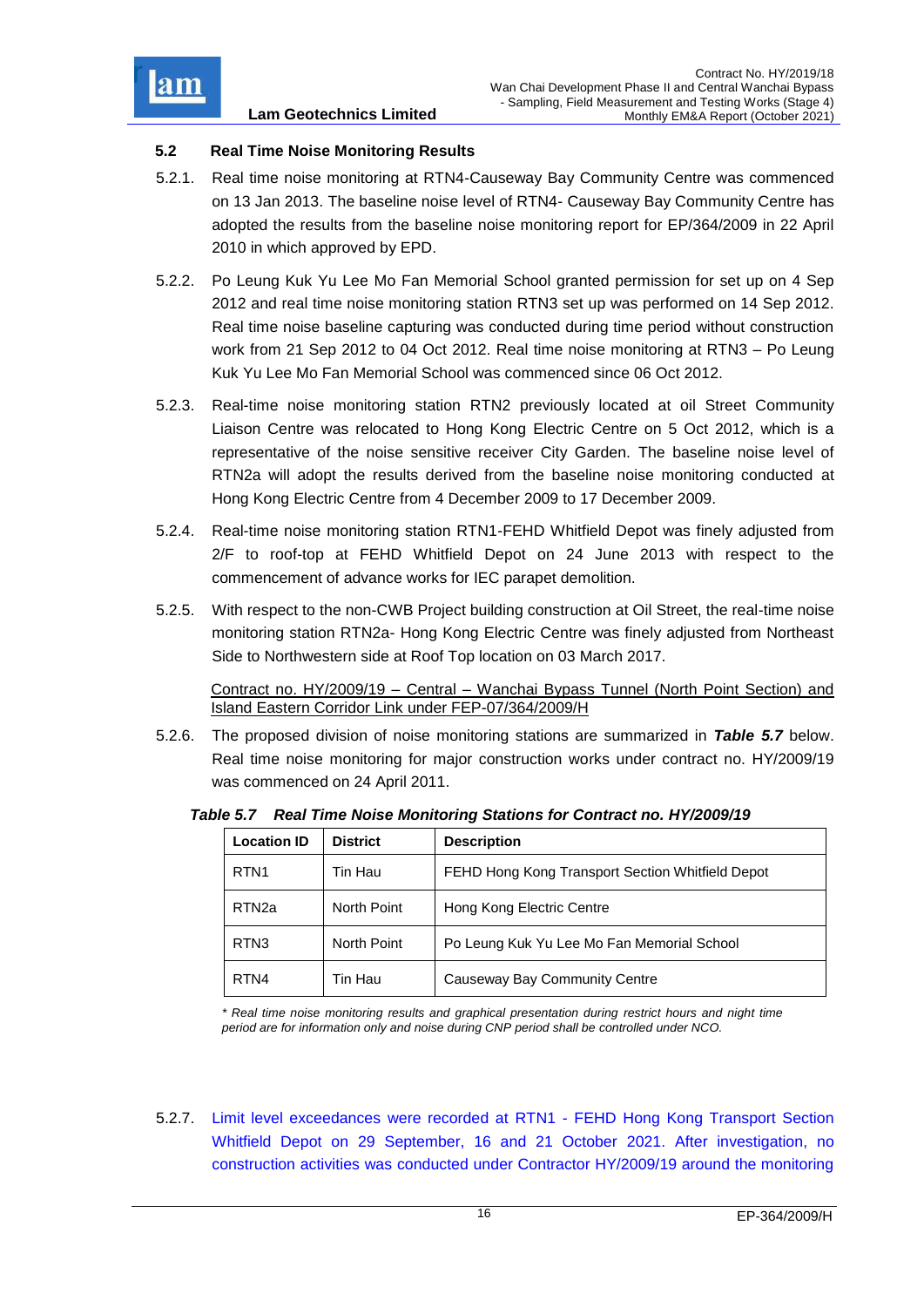

station on 29 September, 16 and 21 October 2021. As such, the exceedances were considered as non-Project related.

5.2.8. No action or limit level exceedance was recorded at RTN2a - Hong Kong Electric Centre in the reporting period.

**Lam Geotechnics Limited**

- 5.2.9. Limit level exceedances were recorded at RTN3 Yu Lee Mo Fan Memorial School on 8, 12, 15, 16 and 23 October 2021. After investigation, no construction activities was conducted under Contractor HY/2009/19 around the monitoring station on 8, 12, 15, 16 and 23 October 2021. As such, the exceedances were considered as non-Project related.
- 5.2.10. No action or limit level exceedance was recorded at RTN4 Causeway Bay Community Centre in the reporting period.
- 5.2.11. Real time noise monitoring results measured in this reporting period are reviewed and summarized. Details of real time noise monitoring results and graphical presentation can be referred to *[Appendix 5.4.](file:///C:/Users/porsia/Attachment/App5.4%20Real%20time%20noise.pdf)*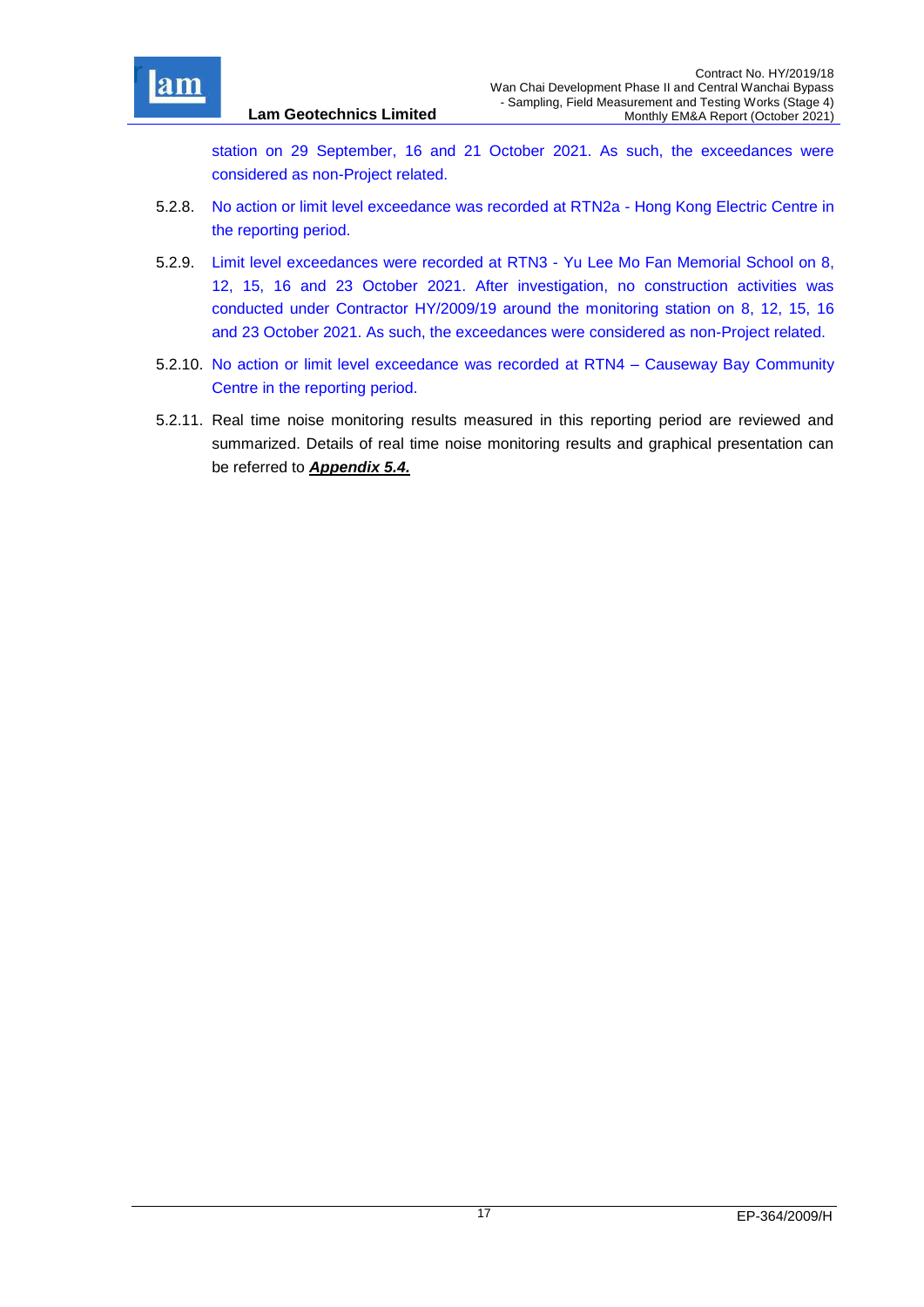

## <span id="page-29-0"></span>**5.3 Air Quality Monitoring Results**

Contract no. HY/2009/19 – Central – Wanchai Bypass Tunnel (North Point Section) and Island Eastern Corridor Link under FEP-07/364/2009/H

5.3.1 The proposed division of air quality monitoring stations are summarized in *Table 5.13* below. Air quality monitoring for the tunnel works under contract no. HY/2009/19 was commenced on 26 April 2011.

## <span id="page-29-1"></span>*Table 5.13 Air Quality Monitoring Stations for Contract no. HY/2009/19*

| <b>Station</b> | <b>Description</b>            |  |
|----------------|-------------------------------|--|
| CMA2a          | Causeway Bay Community Centre |  |

- 5.3.2 As demolition of concrete slab work will be conducted at CMA1b Harbour Grand Hotel Boundary Wall and there is no other appropriate locations for installation of sampler, air quality monitoring station CMA1b - Harbour Grand Hotel Boundary Wall was suspended and represented by CMA2a-Causeway Bay Community Centre from 12 March 2021 onward due to short separation distance between two stations.
- 5.3.3 As confirmed with CWB RSS, the major construction works of HY/2009/19 at Rumsey Street Flyover and Planter under FEP-07/364/2009/H have been completed and no PME will be used for the remaining minor defects rectification works. As such, the air quality monitoring station MA1b – Harbour Building has been temporarily suspended from 24 May 2021 onward.
- 5.3.4 No action or limit level exceedance was recorded in the reporting period.
- 5.3.5 Air quality monitoring results measured in this reporting period are reviewed and summarized. Details of air quality monitoring results and graphical presentation can be referred in *[Appendix 5.3](file:///C:/Users/porsia/Attachment/App5.3%20Air.pdf)*.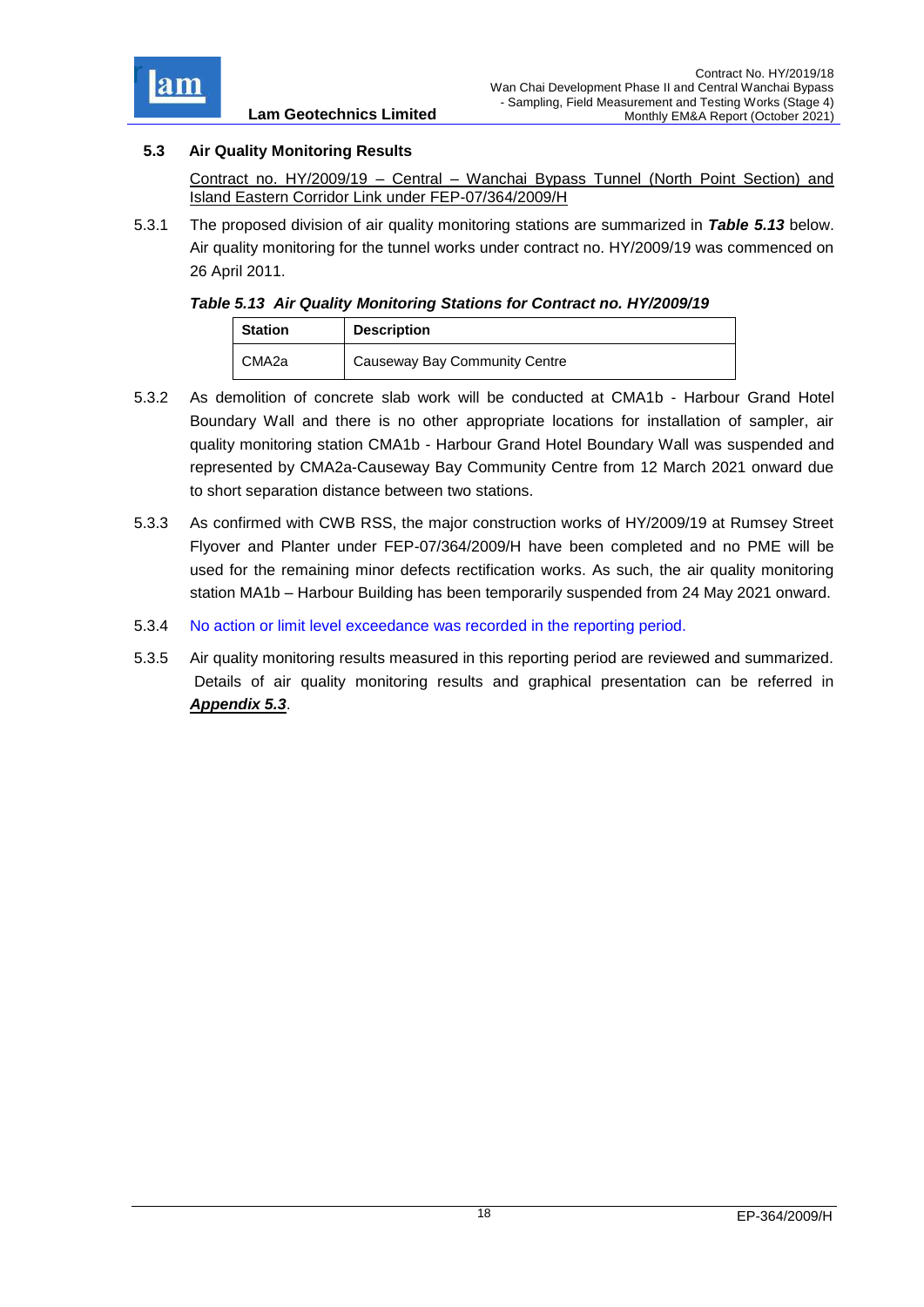

## <span id="page-30-0"></span>**5.4 Waste Monitoring Results**

Contract no. HY/2009/19 – Central – Wanchai Bypass Tunnel (North Point Section) and Island Eastern Corridor Link under FEP-07/364/2009/H

<span id="page-30-1"></span>5.4.1. Inert and Non-inert C&D wastes were disposed of in this reporting period. Details of the waste flow table are summarized in *Table 5.21*.

| <b>Waste Type</b>                                                                                                                      | <b>Quantity this</b><br>month | Cumulative-to-<br>Date | Disposal /<br><b>Dumping Grounds</b> |
|----------------------------------------------------------------------------------------------------------------------------------------|-------------------------------|------------------------|--------------------------------------|
| Inert C&D materials<br>disposed, ton                                                                                                   | 2288.56                       | 841356.54              | <b>TKO137</b>                        |
| Inert C&D materials<br>recycled, ton                                                                                                   | <b>Nil</b>                    | 82349.7                | N/A                                  |
| Non-inert C&D materials<br>disposed, ton                                                                                               | 47.69                         | 10056.05               | <b>SENT Landfill</b>                 |
| Non-inert C&D materials<br>recycled, ton                                                                                               | <b>Nil</b>                    | 565.63                 | N/A                                  |
| Chemical waste disposed,<br>ton                                                                                                        | <b>Nil</b>                    | 16.53                  | N/A                                  |
| Marine Sediment (Tunnel)<br>(Type-1 Open Sea Disposal),<br>m <sup>3</sup>                                                              | <b>Nil</b>                    | 20737.96               | South of Cheung<br>Chau              |
| Marine Sediment (Tunnel)<br>(Type 1- Open Sea Disposal<br>(Dedicated Sites) & Type 2 -<br>Confined Marine Disposal),<br>m <sup>3</sup> | <b>Nil</b>                    | 30751                  | East of Sha Chau                     |
| Marine Sediment (Approach<br>Ramp) (Type 2 - Confined<br>Marine Disposal), m3                                                          | <b>Nil</b>                    | 6491                   | East of Sha Chau                     |

#### *Table 5.21 Details of Waste Disposal for Contract no. HY/2009/19*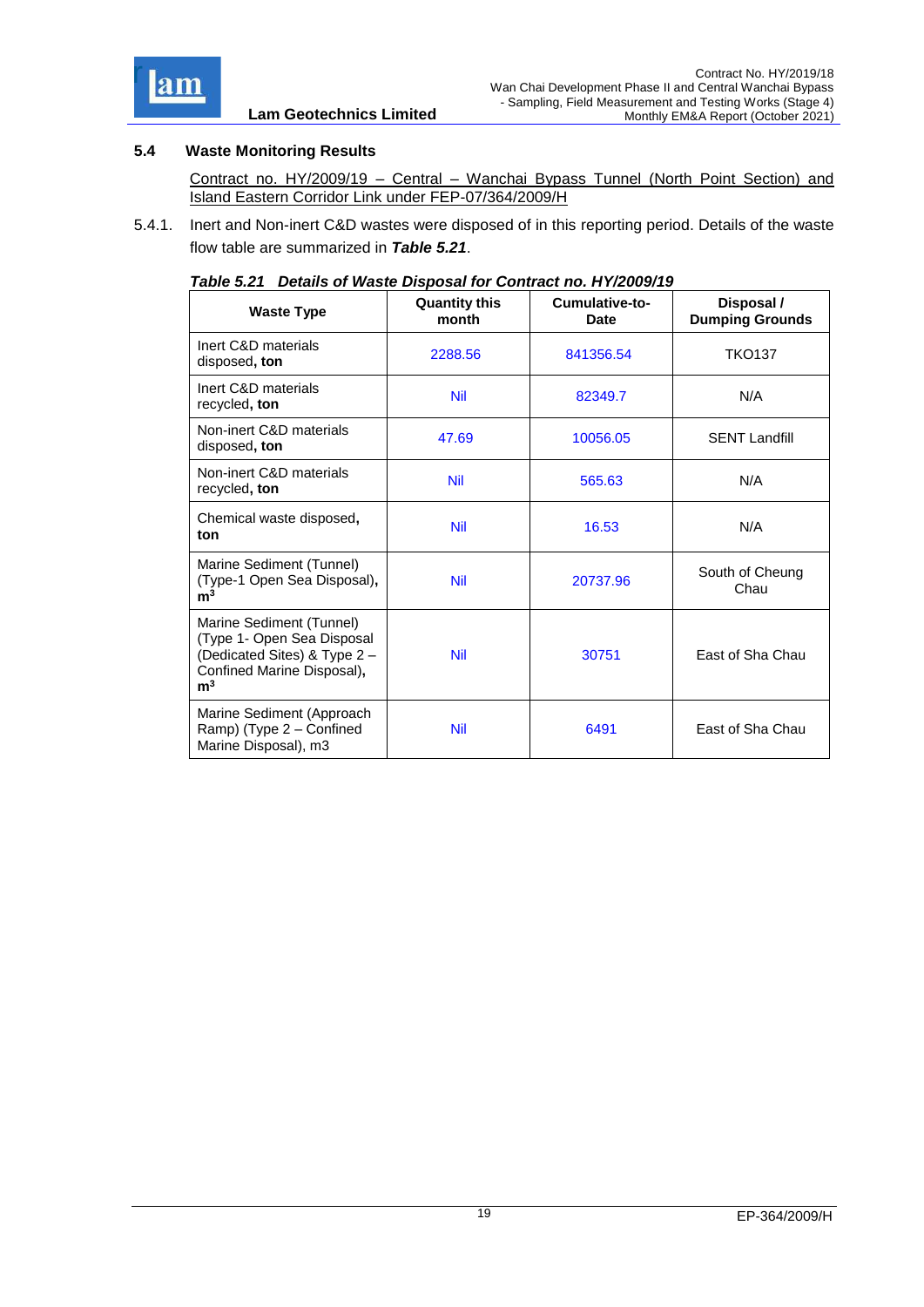

## <span id="page-31-0"></span>**6 COMPLIANCE AUDIT**

6.0.1. The Event Action Plan for construction noise, air qualities are presented in *[Appendix 6.1](file:///C:/Users/porsia/Attachment/App6.1%20Event%20and%20Action%20Plan.pdf)*.

### <span id="page-31-1"></span>**6.1 Noise Monitoring**

Contract no. HY/2009/19 – Central – Wanchai Bypass Tunnel (North Point Section) and Island Eastern Corridor Link under FEP-07/364/2009/H

6.0.2. No action or limit level exceedance was recorded in the reporting period.

#### <span id="page-31-2"></span>**6.2 Real Time Noise Monitoring**

Contract no. HY/2009/19 – Central – Wanchai Bypass Tunnel (North Point Section) and Island Eastern Corridor Link under FEP-07/364/2009/H

- 6.2.1. 24-hour real time noise monitoring was conducted at RTN1 FEHD Hong Kong Transport Section Whitfield Depot. Limit level exceedances were recorded at RTN1 - FEHD Hong Kong Transport Section Whitfield Depot on 29 September, 16 and 21 October 2021. After investigation, no construction activities was conducted under Contractor HY/2009/19 around the monitoring station on 29 September, 16 and 21 October 2021. As such, the exceedances were considered as non-Project related.
- 6.2.2. 24-hour real time noise monitoring was conducted at RTN2a Hong Kong Electric Centre. No action or limit level exceedance was recorded in the reporting period.
- 6.2.3. 24-hour real time noise monitoring was conducted at RTN3 Yu Lee Mo Fan Memorial School. Limit level exceedances were recorded at RTN3 - Yu Lee Mo Fan Memorial School on 8, 12, 15, 16 and 23 October 2021. After investigation, no construction activities was conducted under Contractor HY/2009/19 around the monitoring station on 8, 12, 15, 16 and 23 October 2021. As such, the exceedances were considered as non-Project related.
- 6.2.4. 24-hour real time noise monitoring was conducted at RTN4 Causeway Bay Community Centre. No action or limit level exceedance was recorded in the reporting period.

## <span id="page-31-3"></span>**6.3 Air Quality Monitoring**

Contract no. HY/2009/19 – Central – Wanchai Bypass Tunnel (North Point Section) and Island Eastern Corridor Link under FEP-07/364/2009/H

- 6.3.1. No action or limit level exceedance was recorded in the reporting period.
- <span id="page-31-4"></span>**6.4 Review of the Reasons for and the Implications of Non-compliance**
- 6.4.1 There was no non-compliance from the site audits in the reporting period. The observations and recommendation made in each individual site audit session were presented in Section 8.
- <span id="page-31-5"></span>**6.5 Summary of action taken in the event of and follow-up on non-compliance**
- 6.5.1 No particular action was taken for site audits since no non-compliance was recorded in the reporting period.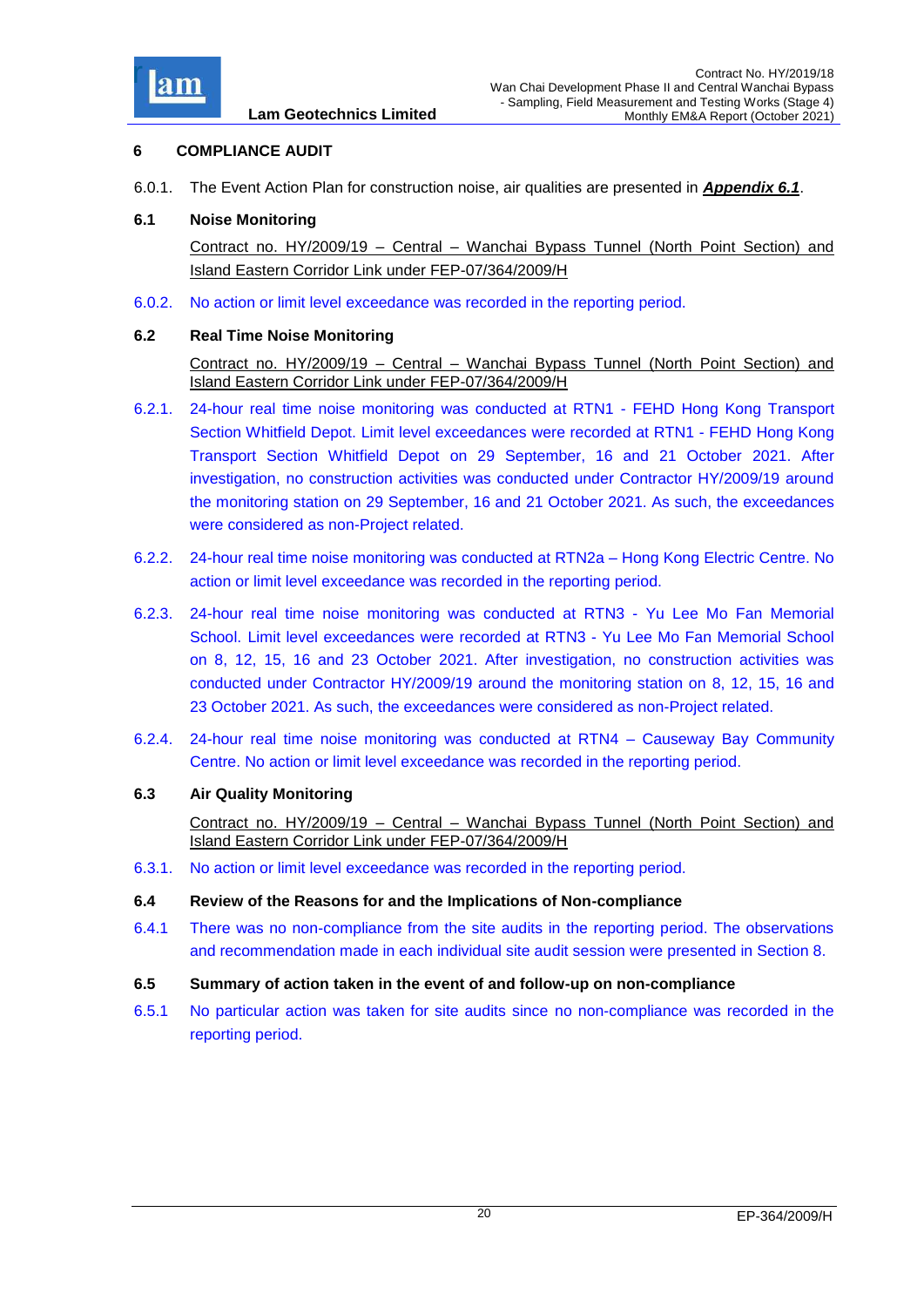

## <span id="page-32-0"></span>**7 CUMULATIVE CONSTRUCTION IMPACT DUE TO THE CONCURRENT PROJECTS**

- 7.0.1. According to Condition 3.4 of the EP-364/2009/H, this section addresses the relevant cumulative construction impact due to the concurrent activities of the current projects including the Central Reclamation Phase III (CRIII), Wan Chai Development Phase II (WDII), Central-WanChai Bypass (CWB), Island Eastern Corridor Link projects (IECL) and Wan Chai Development Phase II – Central – Wan Chai Bypass at Wan Chai East (CWB Tunnel).
- 7.0.2. According to the Final EM&A Report of Central Reclamation Phase III (CRIII) for Contract HK 12/02, the major construction activities were completed by end of January 2014 and no construction activities were undertaken thereafter and the water quality monitoring was completed in October 2011. As such, it is considered that there were no cumulative construction impact due to the concurrent activities of the current projects with the Central Reclamation Phase III (CRIII) undertaken by contractor HK12/02 in the reporting period.
- 7.0.3. According to the Final EM&A Report of EP-122/2002/E, the construction works at the area of EP-122/2002/E were completed. In view of the above, the cumulative construction impact due to the Central Reclamation Phase III (CRIII) was not anticipated.
- 7.0.4. According to the construction programme of Wan Chai Development Phase II, Central-Wan Chai Bypass and Island Eastern Corridor Link projects, no construction works under Wan Chai Development Phase II was conducted at Wan Chai. The major construction activities under Central-Wan Chai Bypass and Island Eastern Corridor Link Projects were modification work of noise enclosure, open area hard paving, drainage works, soft landscape works and road resurfacing activities at North Point area in the reporting period. In addition, other non-Wan Chai Development Phase II, Central-Wan Chai Bypass and Island Eastern Corridor Link projects were observed undertaken at Wan Chai North and North Point area.
- 7.0.5. As relevant site mitigation measures for air quality and construction noise were implemented, no significant air quality impact and noise impact from construction activities was concluded in the reporting period. Besides, no project related exceedance was recorded in the reporting period. Thus, it is evaluated that the cumulative construction impact from the concurrent projects including Wan Chai Development Phase II (WDII), Central-WanChai Bypass (CWB), Island Eastern Corridor Link projects (IECL) was insignificant.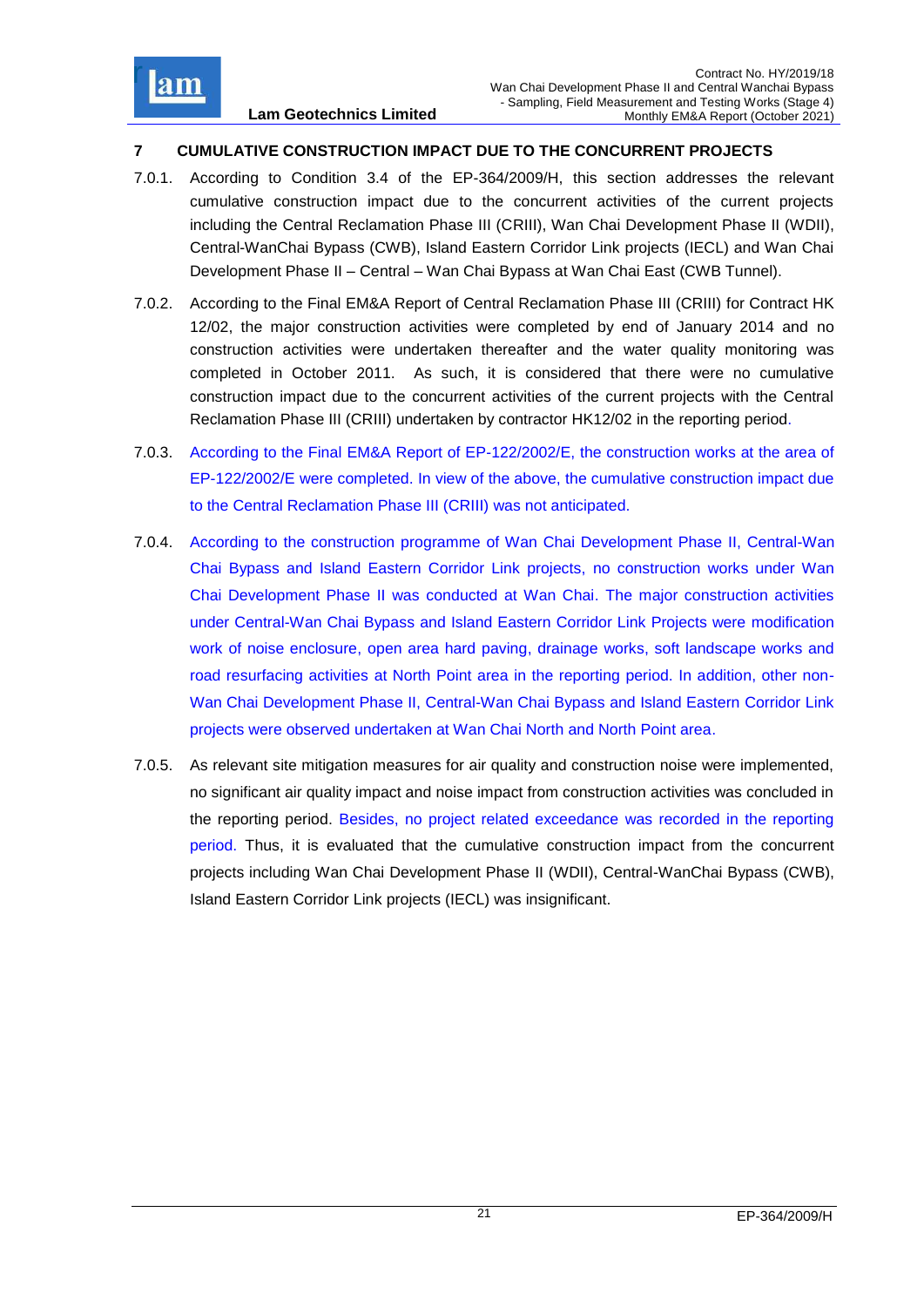

## <span id="page-33-0"></span>**8 ENVIROMENTAL SITE AUDIT**

- 8.0.1. During this reporting period, weekly environmental site audits were conducted for Contracts HY/2009/19. No non-conformance was identified during the site audits. The Contractors rectified major observations and recommendations made during the audit sessions.
- 8.0.2. Site inspections for Contract no. HY/2009/19 were carried out during this reporting period. No observation was found in the reporting period.

<span id="page-33-1"></span>Mitigation measures implemented to prevent muddy discharge and surface runoff

8.0.3. With a view to ensure the adequacy and effectiveness of measures to prevent the discharge of muddy water, including surface run-off, from construction works, the following mitigation measures were implemented by Contractor(s) in the reporting period:

| Contract<br>No. | <b>Mitigation Measures implemented</b>                                                                                                                                                                                                                                                                                                                                                                                          |
|-----------------|---------------------------------------------------------------------------------------------------------------------------------------------------------------------------------------------------------------------------------------------------------------------------------------------------------------------------------------------------------------------------------------------------------------------------------|
| HY/2009/19      | Deployment of embankment along seawall<br>$\bullet$<br>Hard paved the area along seafront<br>$\bullet$<br>Cover the stockpile material to avoid excessive surface runoff<br>$\bullet$<br>Avoid storage of stockpile material along seafront<br>Regular review and maintenance of the site drainage system<br>$\bullet$<br>Regular review dosage of wastewater treatment unit to ensure the<br>$\bullet$<br>discharge compliance |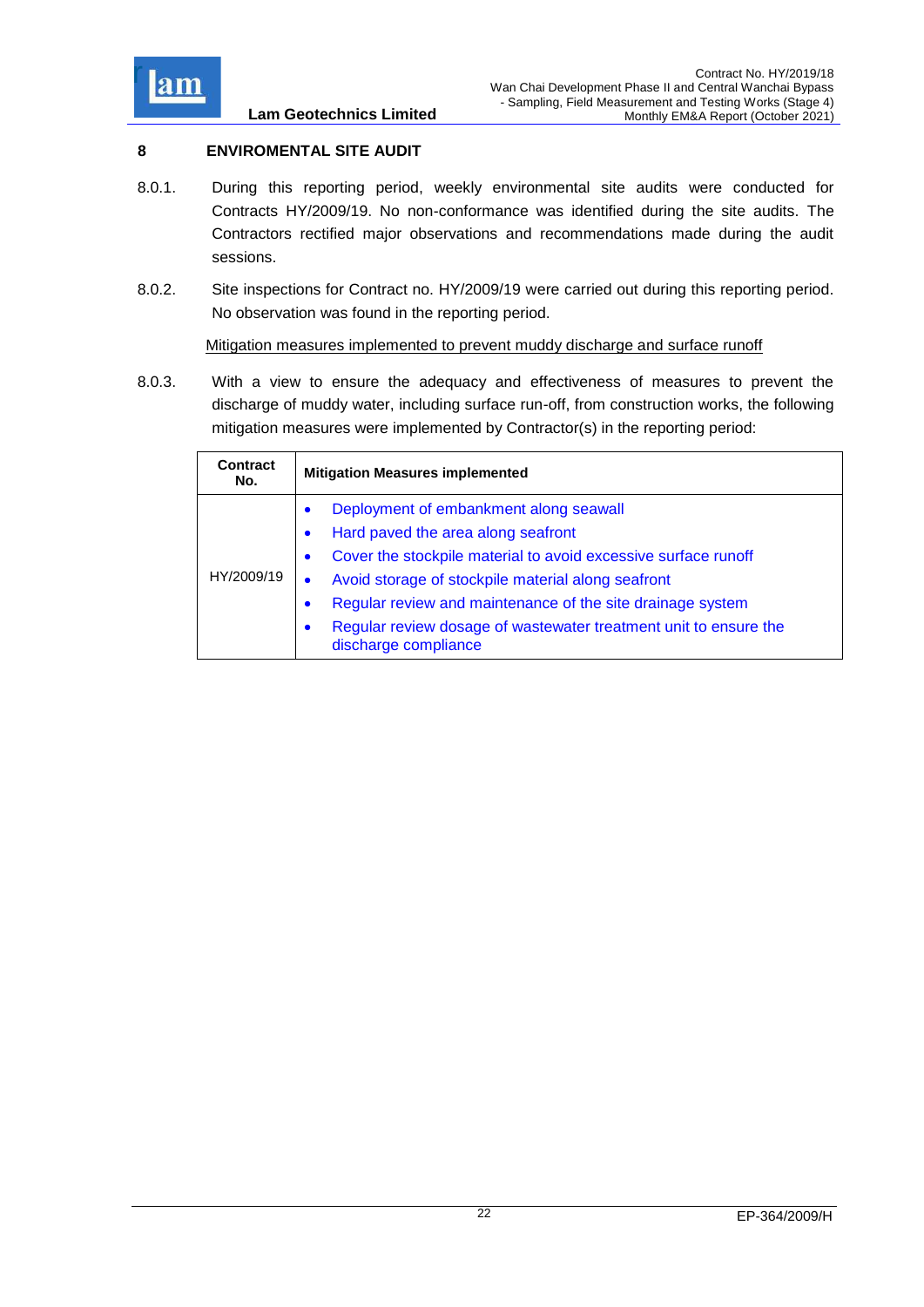

## <span id="page-34-0"></span>**9 COMPLAINTS, NOTIFICATION OF SUMMONS AND PROSECUTION**

9.0.1. A public complaint (File Ref.: H08/RS/00022993-21) made to EPD was referred to the ET on 4 October 2021 concerning nighttime construction noise at Island Eastern Corridor near Wharf Road and EPD's clarification of the complaint date of issued memo. According to the complainant, the noise from drilling and construction works at Island Eastern Corridor near Wharf Road, North Point at about 00:00 hrs on 27.9.2021 was unacceptably loud and caused great disturbance to the nearby residents.

The ET confirmed with the Resident Site Staff that:

1. The construction activities undertaken by HY/2009/19 from 26 September 2021 22:00 to 27 September 2021 06:00 were road milling and resurfacing works at IEC Eastbound.

2. PMEs in Group E of GW-RS0637-21 were operated for milling works and PMEs in Group F of GW-RS0637-21 were operated for resurfacing works. Only one group of PMEs were operating at one time.

3. Portable generator and hand-held breaker were operated inside acoustic enclosure.

4. The road miller (CNP184) adopted the noise control measures under condition 3.d.8 of GW-RS0637-21.

5. CNP GW-RS0637-21 was granted for the abovementioned works, notifications to EPD and nearby residents were made.

In view of the above, the complaint was considered as related to noise nuisance from the road milling and resurfacing works at IEC Eastbound in restricted hours. Such works had been granted with CNP no. GW-RS0637-21 and the checked restricted works is operated as per the CNP GW-RS0637-21.

Despite such night works were granted with Construction Noise Permit, the Contractor of HY/2009/19 was reminded to maintain the site control system for construction works carried out during restricted hours to ensure the PMEs and the noise mitigation measures deployed are in compliance with relevant Construction Noise Permit. The Contractor of HY/2009/19 was also reminded to maintain regular maintenance of the plant and equipment deployed to avoid potential nuisance to the nearby public.

9.0.2. A public complaint made to EPD was referred to the ET via email on 20 October 2021 concerning the noise from road resurfacing works at Island Eastern Corridor near Wharf Road, North Point at night recently had caused great disturbance to the nearby residents.

The ET confirmed with the Resident Site Staff that:

1. The construction activities undertaken by HY/2009/19 between 15/10/2021 to 18/10/2021, relevant CNPs granted for the works, number and type of PME(s) deployed for the works were tabulated as below:

| Date & Time                          | 15/10/21 21:30 - 16/10/21 06:00             | 16/10/21 22:00 - 17/10/21 06:00<br>17/10/21 22:00 - 18/10/21 06:00 |
|--------------------------------------|---------------------------------------------|--------------------------------------------------------------------|
| Construction<br>activities           | Road resurfacing works on IECL<br>Westbound | Road resurfacing works on IECL<br>Eastbound                        |
| CNPs granted for the<br><b>works</b> | <b>CNP GW-RS0553-21</b>                     | <b>CNP GW-RS0637-21</b>                                            |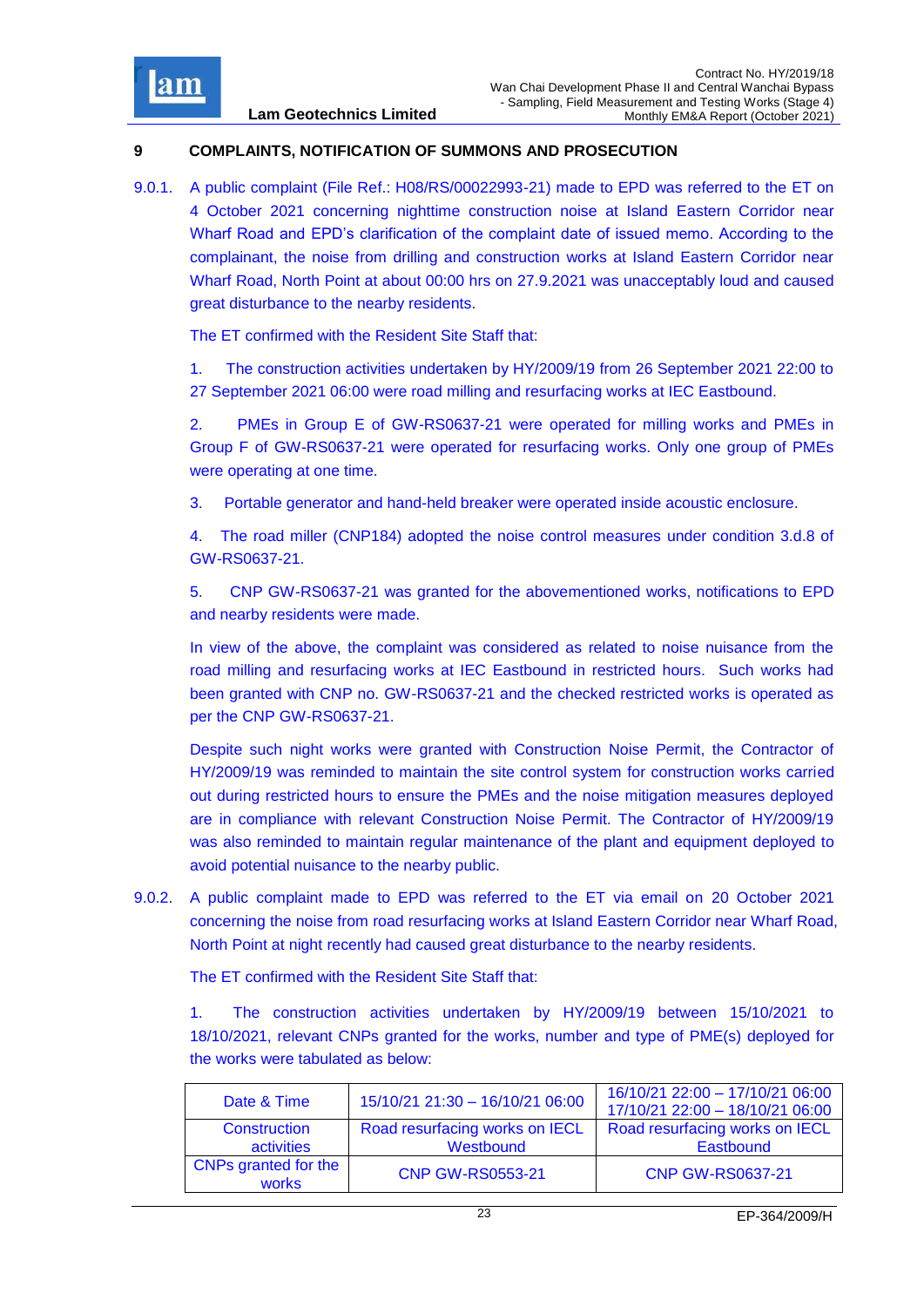

| Number and Type of | Group E, Group F of GW-   | Group E, Group F of GW-   |
|--------------------|---------------------------|---------------------------|
| PME(s)             | RS0553-21, only one group | RS0637-21, only one group |
| deployed           | was operating at a time   | was operating at a time   |

2. Portable generator and hand-held breaker were operated inside acoustic enclosure.

3. The road miller (CNP184) adopted the noise control measures under condition 3.d.8 of GW-RS0637-21 and condition 3.d.9 of GW-RS0553-21.

4. Notifications to EPD and nearby residents were made for the works.

**Lam Geotechnics Limited**

5. Only GW-RS0553-21 was used for the road resurfacing works on IECL Westbound between 15/10/2121:30 and 16/10/21 06:00. CNPs GW-RS0361-21 and GW-RS0469-21 were not used in the abovementioned period.

6. Only GW-RS0637-21 was used for the road resurfacing works on IECL Eastbound between 16/10/21 22:00 – 17/10/21 06:00 and 17/10/21 22:00 – 18/10/21 06:00. CNPs GW-RS0361-21, GW-RS0469-21, GW-RS0553-21 or GW-RS0628-21 were not used in the abovementioned periods.

The complaint was considered as related to noise nuisance from road resurfacing works at IEC Westbound and Eastbound in restricted hours. Such works had been granted with CNPs no. GW-RS0553-21 and GW-RS0637-21. The checked restricted works were operated as per the CNPs.

Despite such night works were granted with Construction Noise Permit, the Contractor of HY/2009/19 was reminded to maintain the site control system for construction works carried out during restricted hours to ensure the PMEs and the noise mitigation measures deployed are in compliance with relevant Construction Noise Permit. The Contractor of HY/2009/19 was also reminded to maintain regular maintenance of the plant and equipment deployed to avoid potential nuisance to the nearby public.

- 9.0.3. The details of cumulative complaint log and updated summary of complaints are presented in *[Appendix 9.1](file:///C:/Users/porsia/Attachment/App9.1%20Complaint%20Log.pdf)*
- <span id="page-35-0"></span>9.0.4. Cumulative statistic on complaints and successful prosecutions are summarized in *Table 9.1* and *Table 9.2* respectively.

| .                               |                          |  |
|---------------------------------|--------------------------|--|
| <b>Reporting Period</b>         | <b>No. of Complaints</b> |  |
| October 2021                    |                          |  |
| September 2010 - September 2021 | 111                      |  |
| Total                           | 113                      |  |

*Table 9.1 Cumulative Statistics on Complaints*

<span id="page-35-1"></span>

| <b>Environmental</b><br><b>Parameters</b> | Cumulative No.<br><b>Brought Forward</b> | <b>No. of Successful Prosecutions</b><br>this month (Offence Date) | Cumulative No.<br><b>Project-to-Date</b> |
|-------------------------------------------|------------------------------------------|--------------------------------------------------------------------|------------------------------------------|
| Air                                       |                                          |                                                                    |                                          |
| Noise                                     | 10                                       |                                                                    | 10                                       |
| Water                                     |                                          |                                                                    |                                          |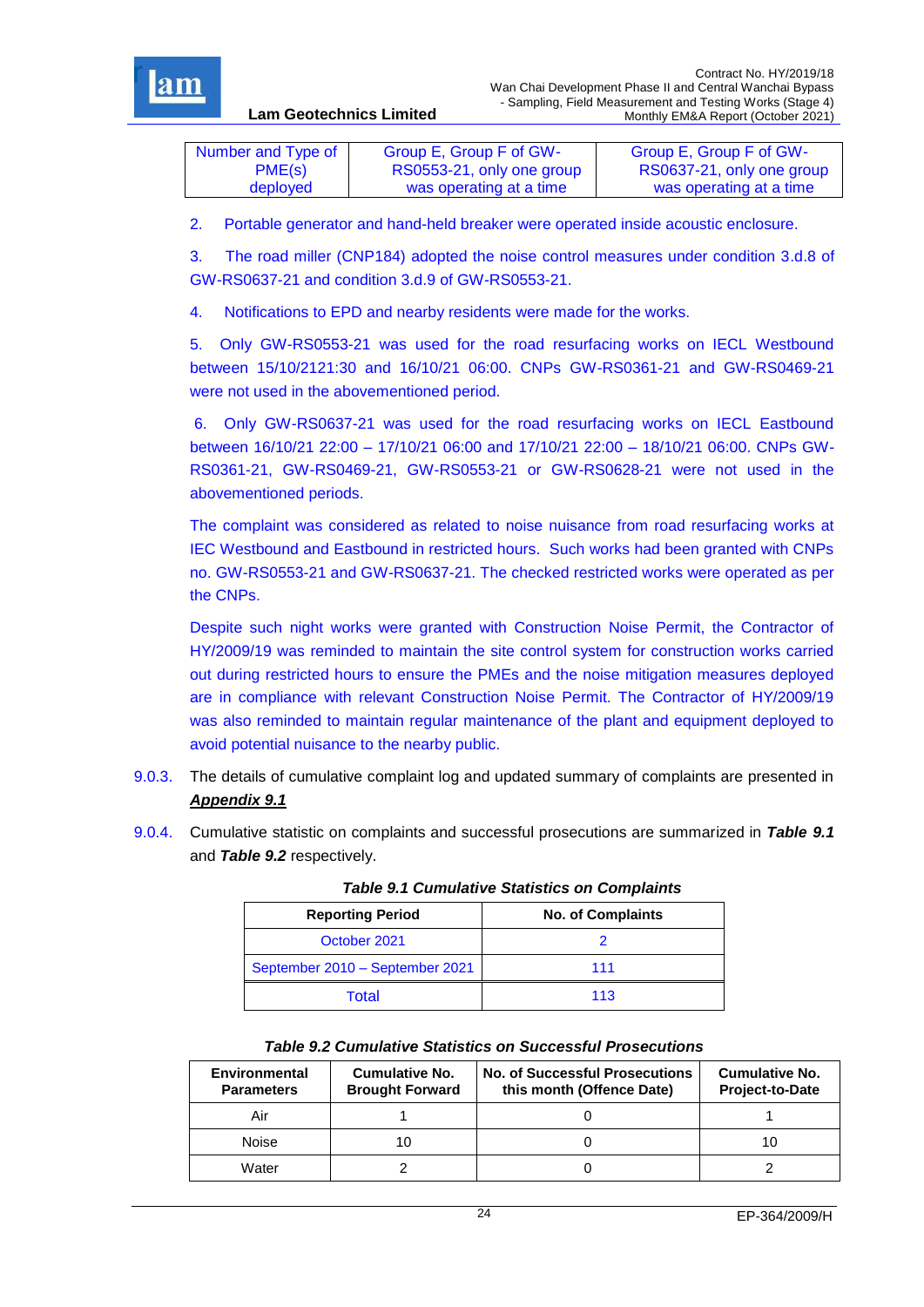

| Environmental<br><b>Parameters</b> | Cumulative No.<br><b>Brought Forward</b> | <b>No. of Successful Prosecutions</b><br>this month (Offence Date) | <b>Cumulative No.</b><br><b>Project-to-Date</b> |
|------------------------------------|------------------------------------------|--------------------------------------------------------------------|-------------------------------------------------|
| Waste                              |                                          |                                                                    |                                                 |
| Total                              |                                          |                                                                    | 13                                              |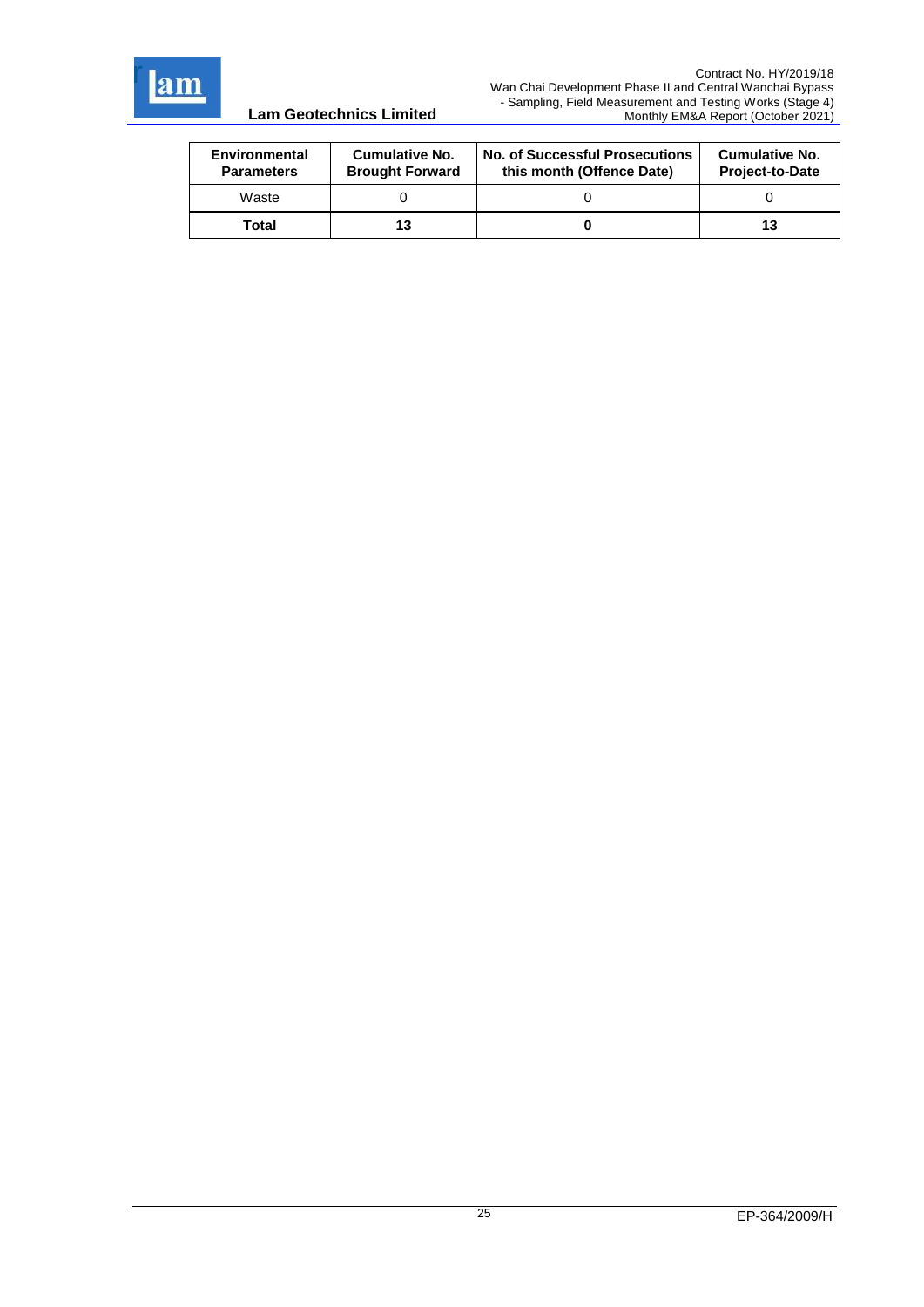

## <span id="page-37-0"></span>**10 CONCLUSION**

- 10.0.1. The EM&A programme was carried out in accordance with the EM&A Manual requirements, minor alterations to the programme proposed were made in response to changing circumstances.
- 10.0.2. The scheduled construction activities and the recommended mitigation measures for the coming month are listed in *Table 10.1*. The construction programmes of individual contracts are provided in *[Appendix 10.1](file:///C:/Users/porsia/Attachment/App10.1%20Construction%20Programme.pdf)*.

| <b>Contract</b><br>No. | <b>Key Construction Works</b>                                                                                                                                                             | <b>Recommended Mitigation Measures</b>                                                                                                                                                                      |
|------------------------|-------------------------------------------------------------------------------------------------------------------------------------------------------------------------------------------|-------------------------------------------------------------------------------------------------------------------------------------------------------------------------------------------------------------|
| HY/2009/19             | <b>Modification work of noise</b><br>enclosure<br>Open area hard paving.<br>$\bullet$<br>D12 & Open Area fire main<br>$\bullet$<br>laying works.<br>D9 to D12 and P22 to P25<br>$\bullet$ | Noise level shall be controlled by<br>$\bullet$<br>reducing the breaking operation<br>rate.<br>Noise barrier shall be implemented<br>$\bullet$<br>Dust control during dust generating<br>$\bullet$<br>works |
|                        | drainage works.<br>Resurfacing activities at IEC<br>$\bullet$<br><b>Eastbound and Westbound</b>                                                                                           | Ensure proper deployment of silt<br>$\bullet$<br>curtain around marine construction<br>works area                                                                                                           |
|                        | Landscape deck irrigation<br>$\bullet$<br>system<br><b>Removal of Contractor Site</b><br>$\bullet$<br>Office and re-instate                                                               | Provide protection works and<br>$\bullet$<br>adequate drainage system to<br>ensusre no direct discharge into<br>public drainage system or the sea.                                                          |
|                        | Scaffold remove along IECL                                                                                                                                                                |                                                                                                                                                                                                             |

<span id="page-37-1"></span>*Table 10.1 Summary of Key Construction Activities of Individual Contract(s) to be commenced in Coming Reporting period*

- 10.0.3. The construction works of Contract no. 04/HY/2006 Reconstruction of Bus Terminus near Man Yiu Street and Man Kwong Street under FEP-04/364/2009/A was completed, and the FEP was surrendered by the Contractor on 11 February 2011.
- 10.0.4. The construction works of Contract no. HY/2009/17 Advance piling works at Whitfield Depot under FEP-03/264/2009 was completed, and the FEP was surrendered by the Contractor and found in order by EPD on 25 April 2013.
- 10.0.5. The construction works of Contract HK/2010/06 was completed, and the FEP-08/364/2009/A was surrendered by the Contractor on 3 October 2014.
- 10.0.6. The Construction works under HY/2009/18 was confirm completed by the RSS from 25 April 2018 onwards, and the FEP-05/364/2009/A under HY/2009/18 was surrendered on 06 January 2020.
- 10.0.7. As confirmed with WDII RSS and with respect to the joint inspection conducted with IEC on 25 May 2018, RSS, ET and IEC share the view that there is no adverse environmental impact of remaining works under Contract HK/2009/01 and the respective environmental site inspection was temporary suspended from 26 May 2018 onwards. FEP-02/364/2009 was surrendered by the Contractor on 3 September 2018.